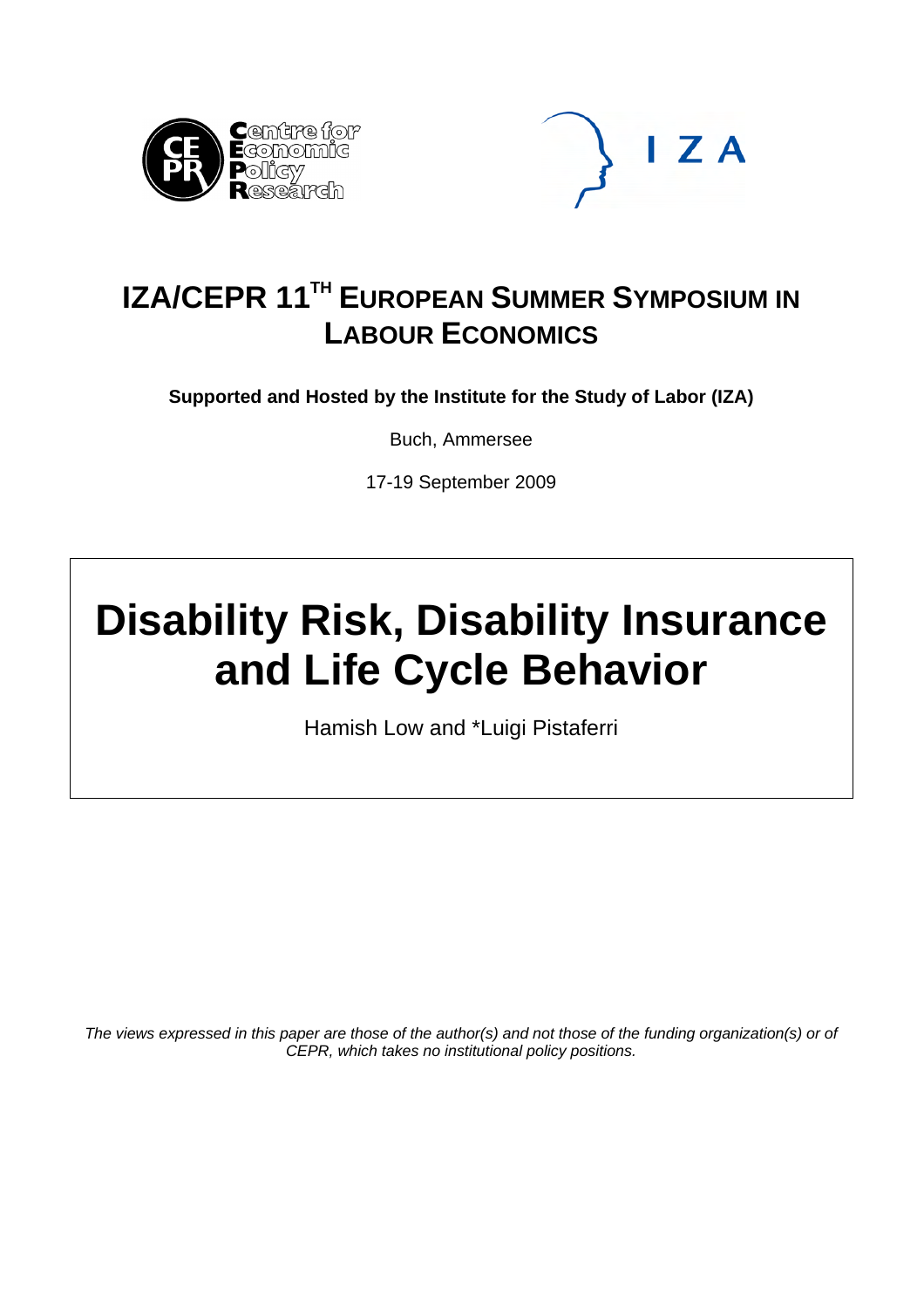# Disability Risk, Disability Insurance and Life Cycle Behavior

Hamish Low University of Cambridge and IFS

Luigi Pistaferri Stanford University, SIEPR and CEPR

August 24, 2009

#### Abstract

We provide a framework for understanding how disability risk and features of the disability insurance program in the US affect individual consumption and labor supply behavior in an explicit life-cycle setting. We decompose earnings risk into disability shocks (that reduce the ability to work) and shocks to general productivity. We identify structural parameters of the model using indirect inference and longitudinal data on consumption, disability status, disability insurance receipt, and wages. We use our model to evaluate both the insurance benefit and the incentive effects of various program changes: (a) Increasing the "strictness" of the disability test; (b) Changing the probability of re-assessment for DI; (c) Changing the progressivity of DI payments, and (d) Reducing means-tested benefits that provide a consumption floor to DI applicants. We show that increasing the strictness of screening would increase welfare.

# PRELIMINARY AND INCOMPLETE Please do not cite.

# 1 Introduction

In the last 20-25 years the proportion of Disability Insurance (DI) claimants in the US has almost doubled (from about 2.5% to almost 5% of the population) and the proportion of OASDI spending taken up by the DI program has risen from less than 10% to almost 17% (see Figure 1 and the discussion in Autor and Duggan,  $2006$ ).<sup>1</sup> These trends have been cited as an explanation for the decline in labor market participation of men and they have important implications for the long-term sustainability of the Social Security system. There is an underlying concern that the DI program is now being used as a gateway for early retirement, thus contradicting the original purpose of the program of providing insurance against rare but serious adverse health shocks. To evaluate these concerns and to evaluate the costs and benefits of changing the DI program to try to reduce disincentives to work, we need a realistic framework that models both the insurance benefit of DI as well as the incentive effects on individual choices over the life-cycle about labour supply, saving and application for DI. The underlying aim of this paper is to provide this quantitative evaluation of the DI program in an explicit life-cycle setting.

<sup>&</sup>lt;sup>1</sup>In Figure 1 the "share of insured workers on DI" is the number of workers on DI divided by number of workers insured against the event of disability; the "DI share of OASDI expenditure" is total cash benefits paid by the DI program divided by total expenditure of the combined OASDI trust funds.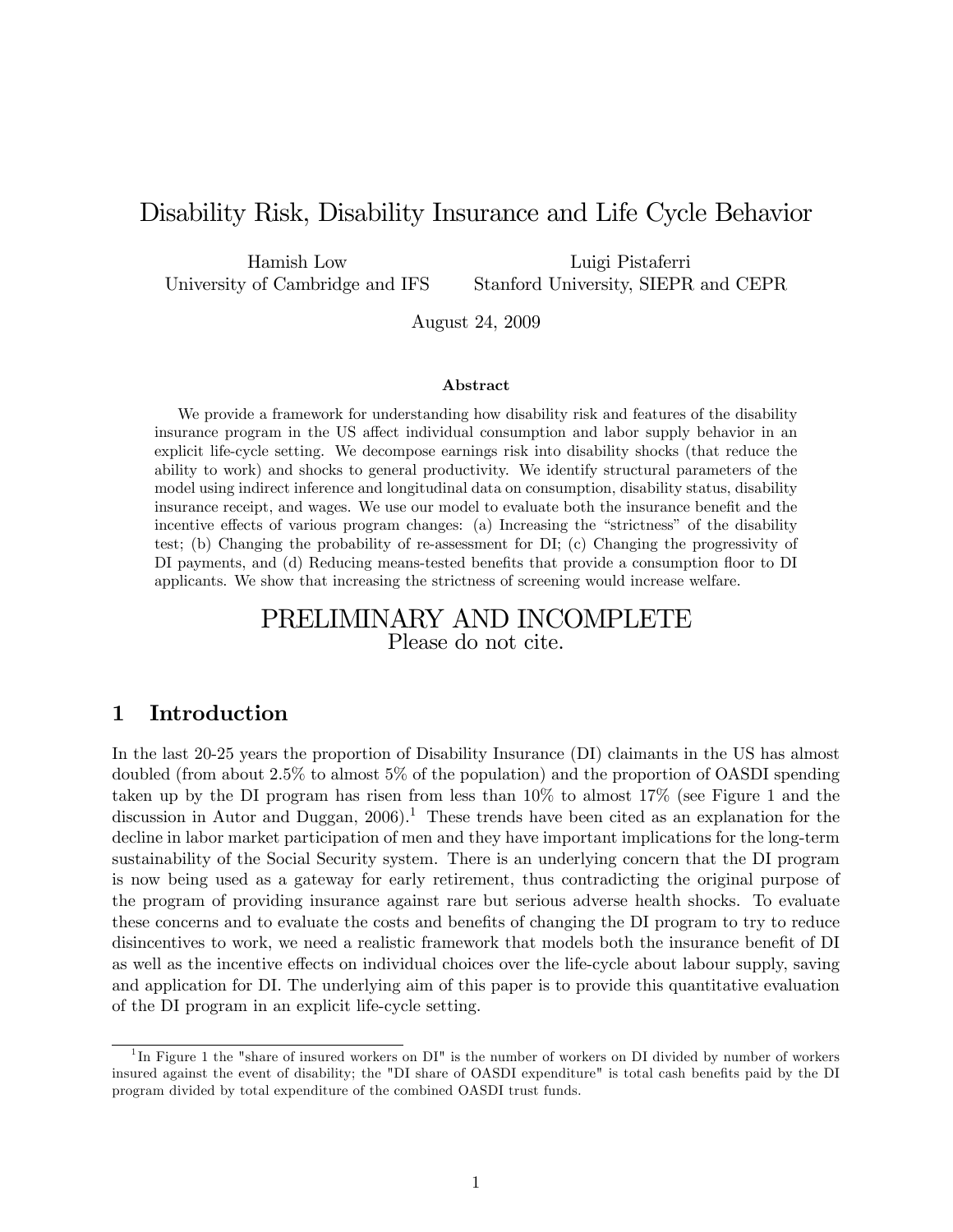

Figure 1: The growth of the DI program, 1985-2007.

More broadly, the paper has three specific goals. First, we propose a theoretical framework that allows us to study the effect of disability risk on behavior in an integrated framework, i.e., modeling life-cycle labor supply, savings and the DI application decisions jointly. This framework is both general and realistic. We consider the problem of an individual who faces two types of shock to wages. The first is a permanent productivity shock unrelated to health. The second is a ìdisabilityîshock which reduces the return to work. The distinction between the two types of shock to wages is key for understanding the *moral hazard* problem with the DI program.<sup>2</sup> Individuals with a disability shock above a certain threshold can not work. Individuals with a productivity shock below a certain threshold may not want to work and apply for DI benefits. Whether such labor supply distortions occur depends on a number of factors, such as the extent of labor market frictions and the availability of alternative forms of insurance (own savings, as well as other governmentprovided insurance programs).

Second, we estimate the relevant structural parameters within the context of our model. We use PSID data on wages and indicators of disability status to help identify the parameters of the wage process and data on consumption changes upon disability to identify preference parameters. Finally, we identify the structural policy parameters governing the disability application and review process using data on the stock of individuals on DI, the flows onto DI, and the flows of DI separately by age, education, and disability status.

Third, we want to use our model and the estimates of the structural parameters to tackle the welfare and policy questions more directly. The model can be used to address a number of questions: first, how well insured are individuals against disability risk; second, how responsive are labour supply and savings to changes in the details of the DI program; third, does the loss of insurance associated with tightening the criterion for DI offset the benefit in terms of reduced false applications; fourth, would an asset test on DI have a beneficial effect on expected utility; finally,

<sup>&</sup>lt;sup>2</sup>We use the term "moral hazard" even though there is no hidden action to be consistent with the terminology adopted in, among others, Bound and Burkhauser (1999).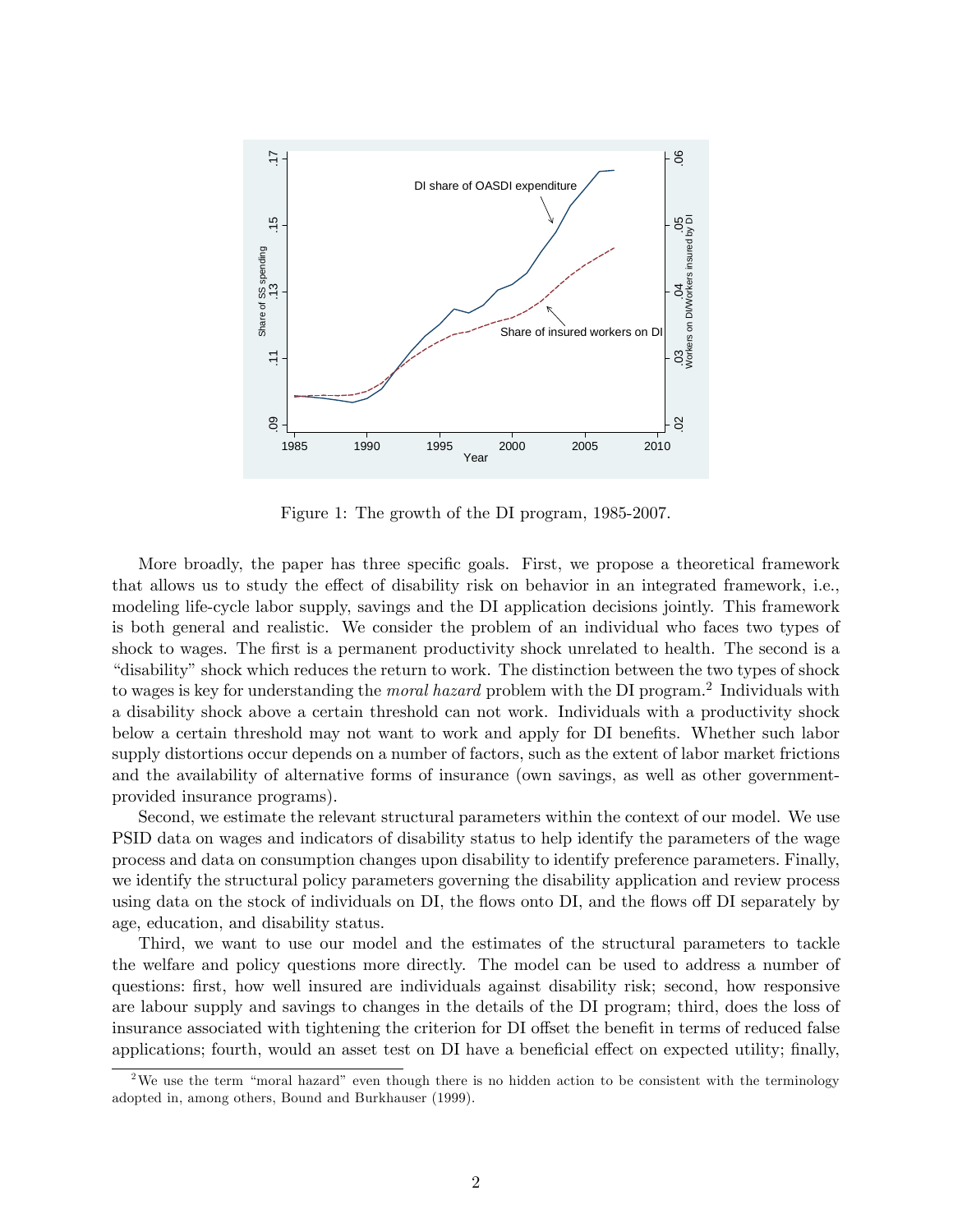are there important interactions between different government programs: for example, the presence of food stamps provides a floor to consumption and the level of this floor may affect applications for DI. The ability to evaluate these questions in a coherent unified framework is one of the main benefits of the paper.

Some of these issues have been addressed elsewhere in the literature. Some authors determine the work disincentive effect of DI by computing how many DI recipients would be in the labor force in the absence of the program. Gastwirth (1972) computes the labor force participation rate of people with disabilities who are not on DI (86%), and concludes that it is an upper bound for the proportion of DI recipients who would be working in the absence of the DI program. It is not clear, however, whether this is the best "control group" for DI beneficiaries. Bound (1989) assumes that the correct comparison group is DI applicants who were rejected. He finds that only  $1/3$  to  $1/2$  of rejected applicants are working during his sample period, and given that this group is composed of individuals who are presumably healthier on average than DI beneficiaries, their working behavior is an upward bound for how many DI beneficiaries would be working in the absence of the program. These lower estimates have recently been confirmed by Chen and van der Klaauw (2008). Kreider (1999) uses a more structural approach to understand the joint decision of applying for DI and of not participating in the labour market, and Önds that although DI has important disincentive effects on labour supply, the change in DI generosity cannot fully explain the fall in labour force participation.

An alternative way to gauge the importance of the "moral hazard" effect of DI is to look directly at the effect of DI generosity variables on labor market outcomes. Parsons (1980) shows that DI replacement rates are associated with a large fall in male labour force participation. The apparent disincentive effects of DI were supported by Gruber (2000), using a large change in DI benefit generosity which took place in all Canadian provinces except Quebec in 1987. This study is noteworthy because in the US the DI program exhibits no variation across states, and so traditional difference-in-difference strategies are rarely an option. One exception is the implementation of federal directives, which are left to the discretion of states. In the late 1970s-early 1980s there was a surge in denial rates which exhibited large state variation. Gruber and Kubik (1997) use this variation to look at the effect of screening stringency on labor force participation of men aged 45-64, and find a  $30\%$  elasticity of LFP with respect to denial rates.

More recently, Autor and Duggan (2003) provide a detailed analysis of the trends in DI receipt and the causes behind these trends and conclude that the growth is due to an (unintended) increase in DI benefit generosity (especially for people at the bottom of the wage distribution) and more lax screening. They also calculate that the U.S. unemployment rate would be two-thirds of a percentage point higher were it not for the liberalized disability system.

Given that the true disability status of an individual is private information, the presence of moral hazard effects found in the studies cited above implies that DI evaluators are prone to make two types of errors: awarding benefits to undeserving applicants, or denying them to truly disabled individuals. How large are these errors? An earlier attempt at measuring such errors is Nagi (1969), who uses a sample of 2,454 initial disability determinations. The individuals in his sample were intensely examined by a team of doctors, psychologists, social workers, etc. Nagi (1969) concluded that about 19% of those initially awarded benefits were undeserving, and  $48\%$  of those denied were truly disabled. These numbers are roughly consistent with those in Benitez-Silva et al. (2007), who use HRS data on DI application and appeal process, DI award, and self-reported information on disability status. Their conclusion is that over 40% of recipients of DI are not truly work limited and this adds to the picture of an inefficient insurance program.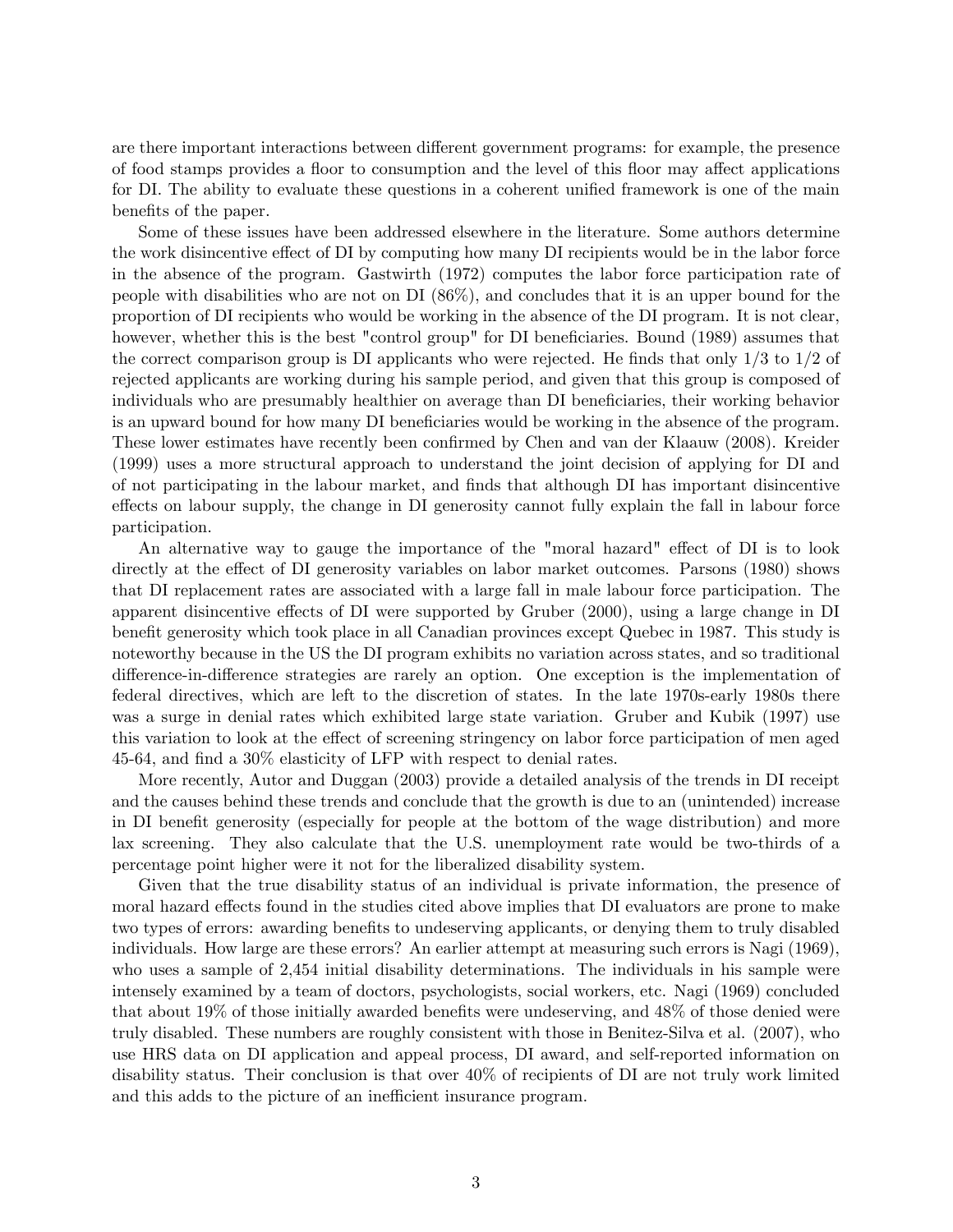

Figure 2: Proportion of new DI awards

Most of the structural analyses of DI errors have used HRS data. The HRS has the advantage over the PSID of asking very detailed questions on disability status and insurance, minimizing measurement error. However, the HRS samples from a population of older workers and retirees (aged above 50). This may be an important limitation. As shown in Figure 2, young male workers (deÖned as those younger than 40) account for one-Öfth to one-fourth of the áows of new entrants in the Disability Insurance program in recent years. If we extend the definition of "young worker" to include those younger than 50, we find that between  $40\%$  and  $50\%$  of new entrants in the program are "young". Data sets like the HRS, which purposely samples cohorts older than 50, cannot be used to study DI application decisions of workers in the early stage of the life cycle. From a policy perspective, it is very important to understand what brings young workers to apply for and receive Disability Insurance benefits. In fact, young workers who are on DI have contributed less to its Önancing and are expected to stay longer on the program (at least for disabilities not leading to death). One of the advantages of PSID is that it allows us to study the entire life-cycle rather than parts of it.

The broader issue of the value of DI requires an evaluation of the benefit of the insurance provided by DI as well as an assessment of the efficiency loss. Hoynes and Moffitt (1997) examine work disincentives for DI beneficiaries, and conclude via simulations that some of the reforms aimed at allowing DI beneficiaries to keep more of their earnings are unlikely to be successful and may, if anything, increase the number of people applying for DI. In a similar vein, Acemoglu and Angrist  $(1998)$  and DeLeire  $(2000)$  examine the effect of the American with Disabilities Act, which should have eased the transition back to work of the disabled, and find that it actually led to a decline in the employment rate of people with disabilities, perhaps because of the burden imposed onto employers. Bound et al. (2004) and Waidmann et al. (2003) carry out some calculations of welfare costs of disability insurance, but without using a full model of behaviour. Such a framework is however necessary to evaluate the effectiveness and net benefit of proposed reforms.<sup>3</sup>

<sup>&</sup>lt;sup>3</sup>See also Diamond and Sheshinski (1995) for a model of optimal disability insurance.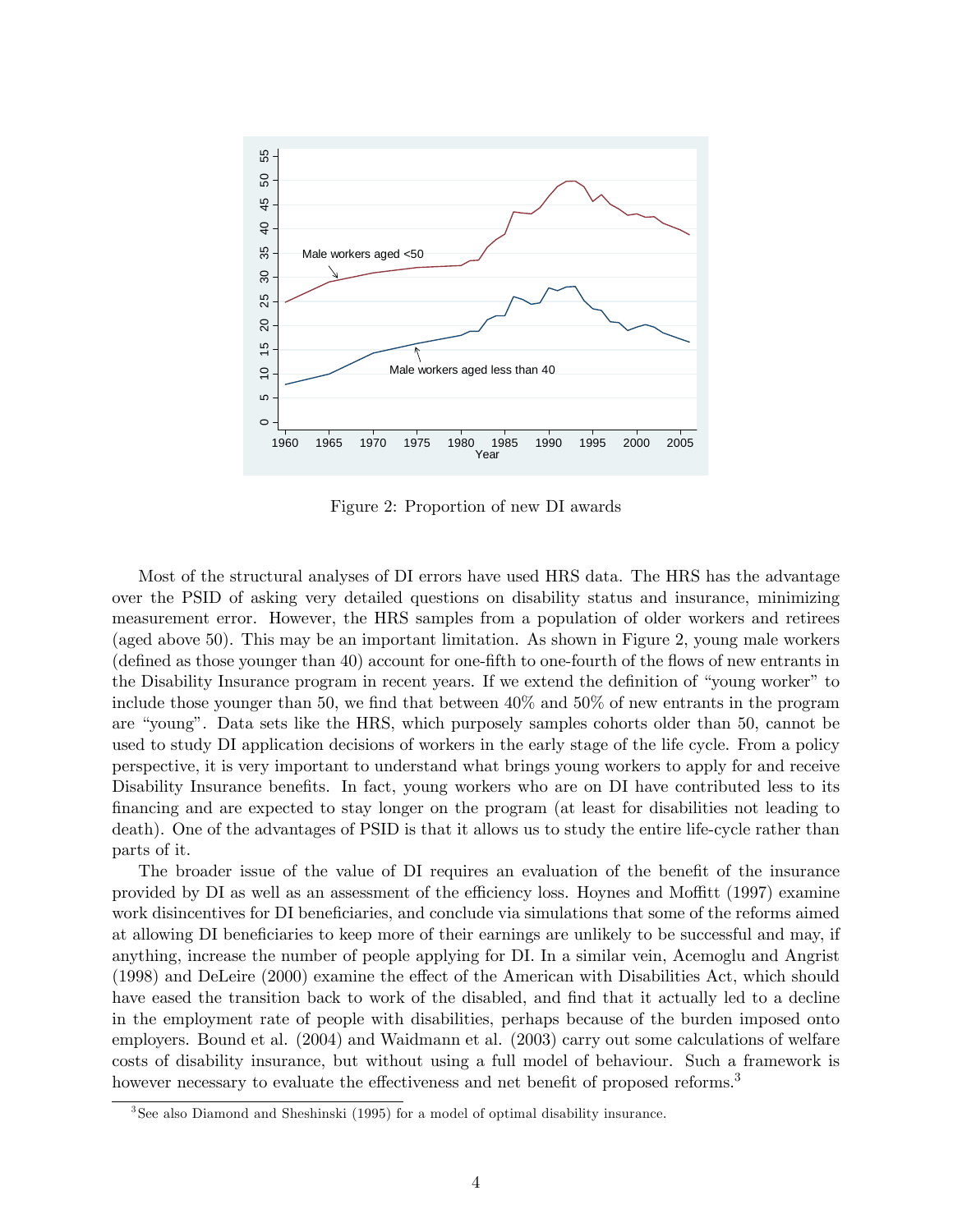One such proposal is the Golosov and Tsyvinski (2006) proposal to impose an asset test on disability applicants. Golosov and Tsyvinski show that, if disability status is private information, an asset test can implement the constrained Pareto optimum. This result may depend on the assumption that assets are used to smooth periods of non-employment associated with disability. In our framework, where assets held for precautionary reasons are substitutable with assets held for life-cycle reasons, the welfare benefit of an asset test is ambiguous. Alternative proposals include increasing the medical hurdle for applicants, raising the reassessment rate among recipients, increasing the waiting time before a DI application is permitted, lowering the cost of work and increasing the availability of job opportunities for DI beneficiaries. The analysis of policy in a lifecycle framework as in Hubbard et al. (1995) has not, however, explicitly considered health risks, which may differ in important ways from productivity risk, or modelled the disability insurance program.

There have been some recent papers identifying the extent of health risk. In particular, DeNardi, French and Jones (2006) estimate the risk to health expenditure, but their focus is on the elderly, rather than those of working age when disability insurance is an active option. Adda, Banks and Gaudecker (2006) estimate the effect of income shocks on health and find only small effects. Recently, Meyer and Mok (2007) and Stephens (2001) have estimated in a reduced form way the effect of disability on household consumption. The value of our paper is in combining estimates of the risk associated with health shocks in a framework that allows the evaluation of the social insurance provided by DI.

Section 2 presents the life-cycle model allowing for health status, and discusses the various social insurance programs available to individuals. Section 3 summarises the data used in the estimation of the model, focusing on the data on disability status and on consumption. Section 4 discusses the identification strategy. Section 5 presents the estimates of the structural parameters. Section 6 discusses the implications of the results for the optimality of the parameters of the disability insurance program and section 7 concludes.

# 2 Life-Cycle Model

#### 2.1 Individual Problem

We consider an individual with a period utility function

$$
U_t = U(c_t, P_t; L_t)
$$

where  $P_t$  is a discrete  $\{0,1\}$  labor supply participation variable,  $c_t$  consumption and  $L_t$  is a discrete disability status indicator  $\{0, 1, 2\}$ .<sup>4</sup> The individual is assumed to maximize lifetime expected utility

$$
\max_{c, P, D I^{App}} V_t = E_t \sum_{s=t}^{T} \beta^{s-t} U(c_s, P_s; L_s)
$$

where  $\beta$  is the discount factor and  $E_t$  the expectations operator conditional on information available in period t (a period being a quarter of a year). Individuals live for T periods, may work  $T^W$  years (from age 23 to 62), and face an exogenous mandatory spell of retirement of  $T<sup>R</sup> = 10$  years at the end of life. The date of death is known with certainty and there is no bequest motive.

<sup>&</sup>lt;sup>4</sup>This is dictated by the data we have (see below).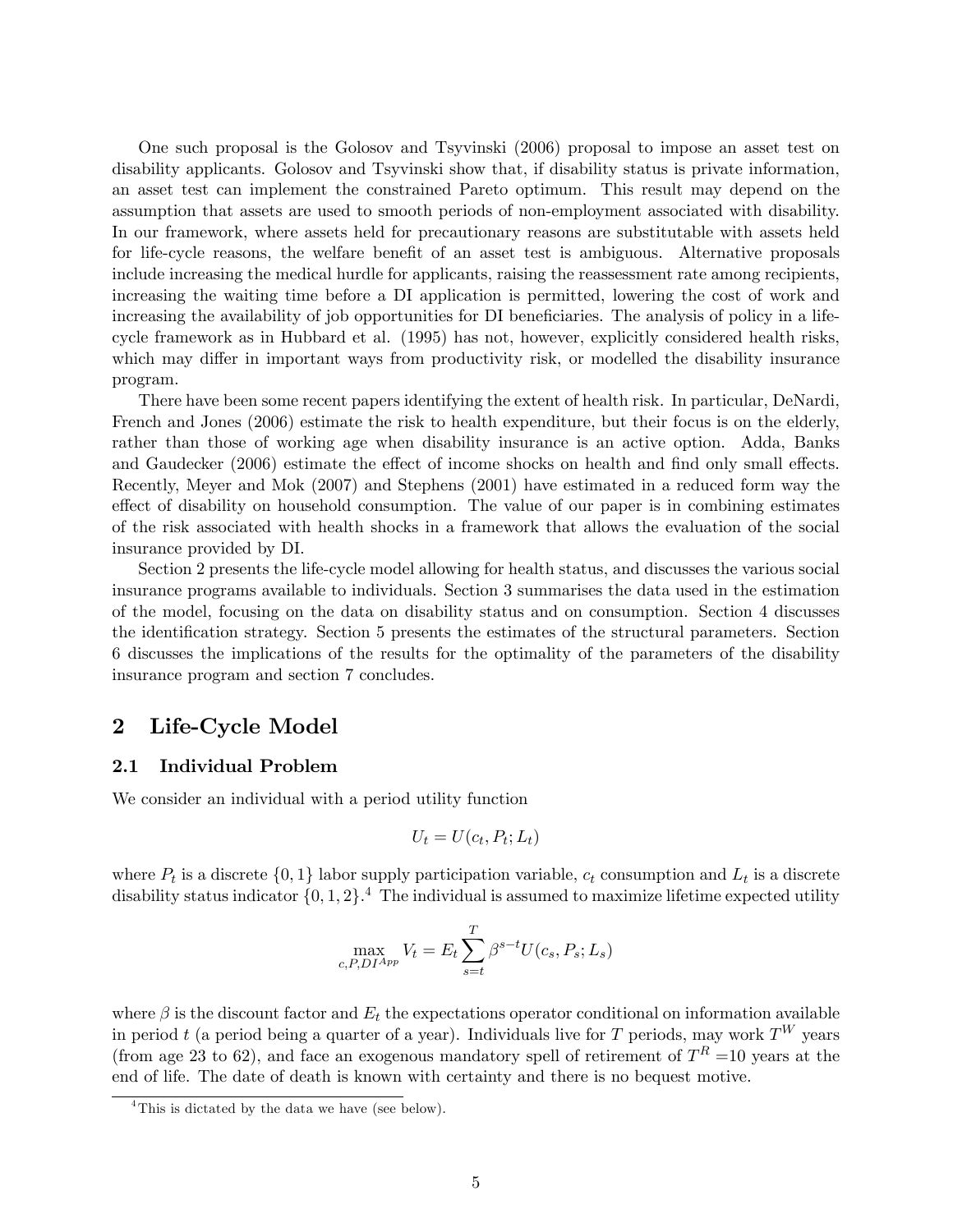The intertemporal budget constraint during the working life has the form

$$
A_{t+1} = R \left[ \begin{array}{c} A_t + (w_t h (1 - \tau_w) - F (L_t)) P_t \\ + (B_t E_t^{UI} (1 - E_t^{DI}) + D I_t E_t^{DI}) (1 - P_t) \\ + W_t E_t^{W} - c_t \end{array} \right]
$$

where A are beginning of period assets, R is the interest factor, w the hourly wage rate, h a fixed number of hours (corresponding to 500 hours per quarter),  $\tau_w$  a proportional tax rate that is used to finance social insurance programs,  $F$  the fixed cost of work that depends on disability status,<sup>5</sup>  $B_t$  unemployment benefits,  $W_t$  the monetary value of the means tested welfare payment,  $DI_t$  the amount of disability insurance payments obtained, and  $E_t^{UI}$ ,  $E_t^{DI}$ , and  $E_t^{W}$  are recipiency  $\{0,1\}$ indicators for unemployment insurance, disability insurance, and the means-tested welfare program, respectively.

The worker's problem is to decide whether to work or not. When unemployed he has to decide whether to accept a job that may have been offered or wait longer. If eligible, the unemployed person will have the option to apply for disability insurance. Whether employed or not, the individual has to decide how much to save and consume. Accumulated savings can be used to finance spells out of work and retirement.

We use a utility function of the form

$$
u\left(c_t, P_t; L_t\right) = \frac{\left(c_t \exp\left(\theta L_t\right) \exp\left(\eta P_t\right)\right)^{1-\gamma}}{1-\gamma}
$$

We impose that  $\gamma > 1$ , and estimate  $\theta$  and  $\eta$  subject to the constraint that they are nonpositive. The parameter  $\theta$  captures the utility loss for the disabled in terms of consumption  $(\theta < 0)$ . Participation also induces a utility loss determined by the value of  $\eta$  ( $\eta$  < 0). This implies that consumption and participation are Frisch complements (i.e. the marginal utility of consumption is higher when participating) and that the marginal utility of consumption is higher when suffering from a work limitation.<sup>6</sup>

We assume that individuals are unable to borrow:

$$
A_t \geq 0
$$

In practice, this constraint has bite because it precludes borrowing against unemployment insurance, against disability insurance, against social security and against the means-tested program.

At retirement, people collect social security benefits which are paid according to a formula similar to the one we observe in reality (see below). These benefits, along with assets that people have voluntarily accumulated over their working years, are used to finance consumption during retirement.

<sup>&</sup>lt;sup>5</sup>The fact that disabled individuals face direct costs of work is explicitly recognized by the SSA, which allows individual to deduct costs of work (such as "a seeing eye dog, prescription drugs, transportation to and from work, a personal attendant or job coach, a wheelchair or any specialized work equipment") from monthly earnings before determining eligibility for DI benefits (see SSA Publication No. 05-10095).

 $6\text{We want to relax this restriction, and will be experimenting with a nested CES utility function in future drafts:}$  $U(c, P, L) = \frac{(\exp(\alpha L)c^{\rho} - A \exp(\beta L)P^{\rho})}{1-\gamma}$  $1-\gamma$  $\frac{1-\gamma}{\rho}$  – AL. See Finkelstein et al. (2008) for a recent attempt to measure the effect of health status on the marginal utility of consumption.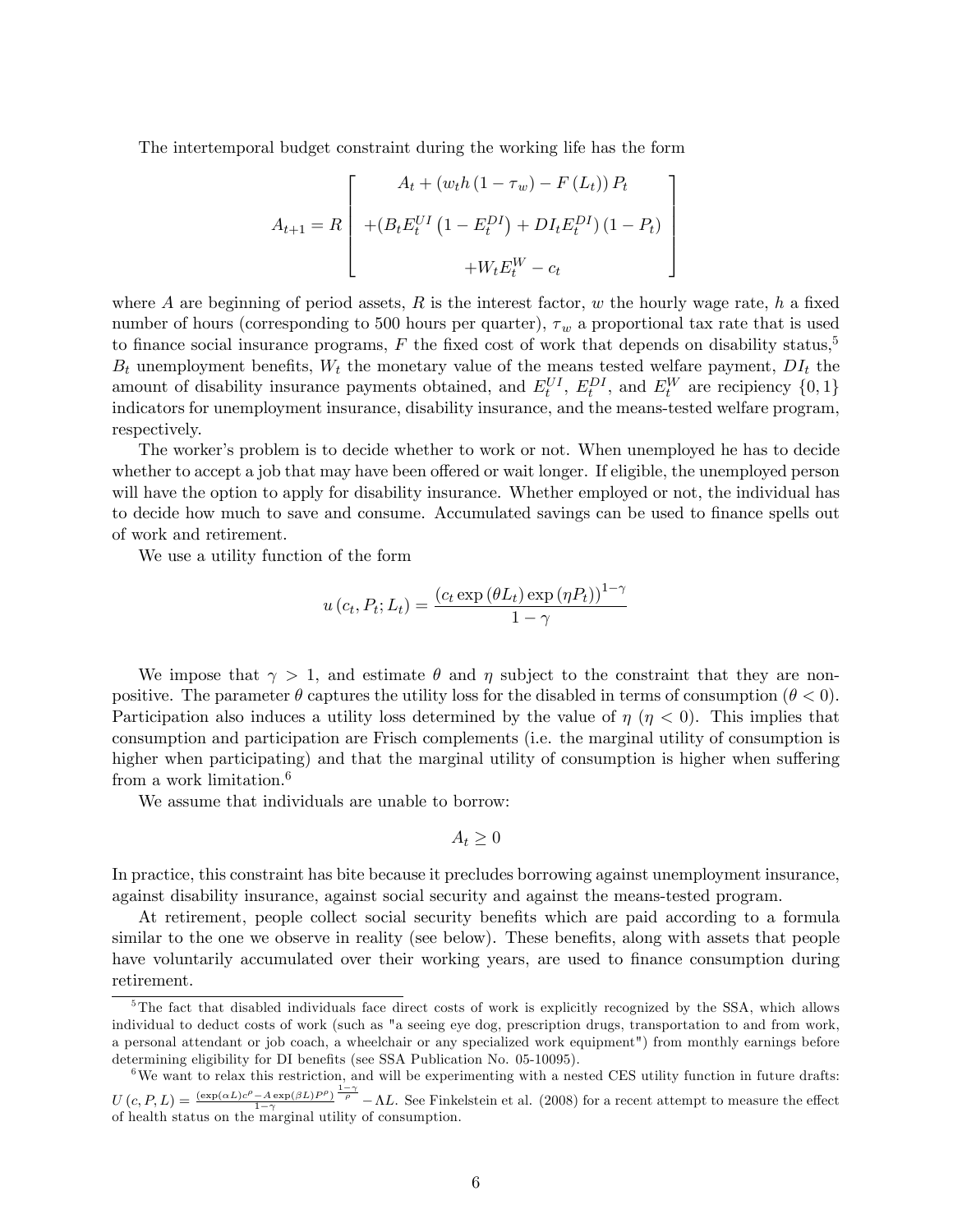#### 2.2 The Wage Process and Labour Market Frictions

We model the wage process for individual  $i$  as being subject to general productivity shocks and shocks to the disability status (as well as the contribution of observable characteristics  $X_{it}$ ):

$$
\ln w_{it} = X_{it}'\alpha + \beta_1 L_{it}^1 + \beta_2 L_{it}^2 + \varepsilon_{it} + \omega_{it}
$$
\n<sup>(1)</sup>

where  $L_{it}^{j} = \mathbf{1} \{ L_{it} = j \}, \omega_{it}$  is an i.i.d. measurement error, and

$$
\varepsilon_{it} = \varepsilon_{it-1} + \eta_{it}
$$

We make the assumption that the two shocks  $\eta_{it}$  and  $\omega_{it}$  are independent. Our goal is to identify the variance of the productivity shock  $\sigma_{\eta}^2$  as well as  $\beta_1$  and  $\beta_2$ . We discuss identification of these parameters later.

Individuals work limitation status,  $L_{it}$ , evolves according to a three state first-order Markov process which is age dependent. Upon entry into the labor market, all individuals are assumed to be healthy  $(L_{i0} = 0)$ . Transition probabilities from any state depend on age. We assume that these transition probabilities are exogenous and in particular, we rule out the possibility of individuals investing in health prevention activities.<sup>7</sup>

Equation (1) determines the evolution of individual productivity. Productivity determines the offered wage when individuals receive a job offer. In our framework, individuals make a choice about whether or not to accept an offered wage. This will also depend on the fixed costs of work, which in turn depend on the extent of the work limitation,  $F(L)$ . In addition, there are labour market frictions which mean that not all individuals receive job offers. First, there is job destruction,  $\delta$ , which forces individuals into unemployment for (at least) one period. Second, job offers for the unemployed arrive at a rate  $\lambda$  and so individuals may remain unemployed even if they are willing to work.

This wage and employment environment implies a number of sources of risk, from individual productivity, work limitation shocks and from market frictions. These risks are idiosyncratic, but we assume that there are no markets to provide insurance against these risks. Instead, there is partial insurance coming from government insurance programs (as detailed in the next section) and from individuals' own saving (and labor supply).

#### 2.3 Social Insurance

#### 2.3.1 The SSDI Program

The Social Security Disability Insurance program (SSDI) is an insurance program for covered workers, their spouses, and dependents that pays benefits related to average past earnings. The purpose of the program is to provide insurance against health shocks that impair substantially the ability to work. The difficulty with providing this insurance is that health status and the impact of health on the ability to work is imperfectly observed.<sup>8</sup>

The program was enacted in 1956 for individuals older than 50 and suffering from an impairment that was "expected to result in death or be of long, continued, and indefinite duration". In later years eligibility was extended to individuals under age 50, disability did not have to be permanent any more, waiting periods were reduced (from  $6 \text{ to } 5$  months) and benefit levels increased. By the

<sup>&</sup>lt;sup>7</sup>We allow the process to differ by education, which may implicitly capture differences in health investments.

<sup>8</sup>Besides SSDI, about 25% of workers in the private sector are also covered by employer-sponsored long-term disability insurance plans.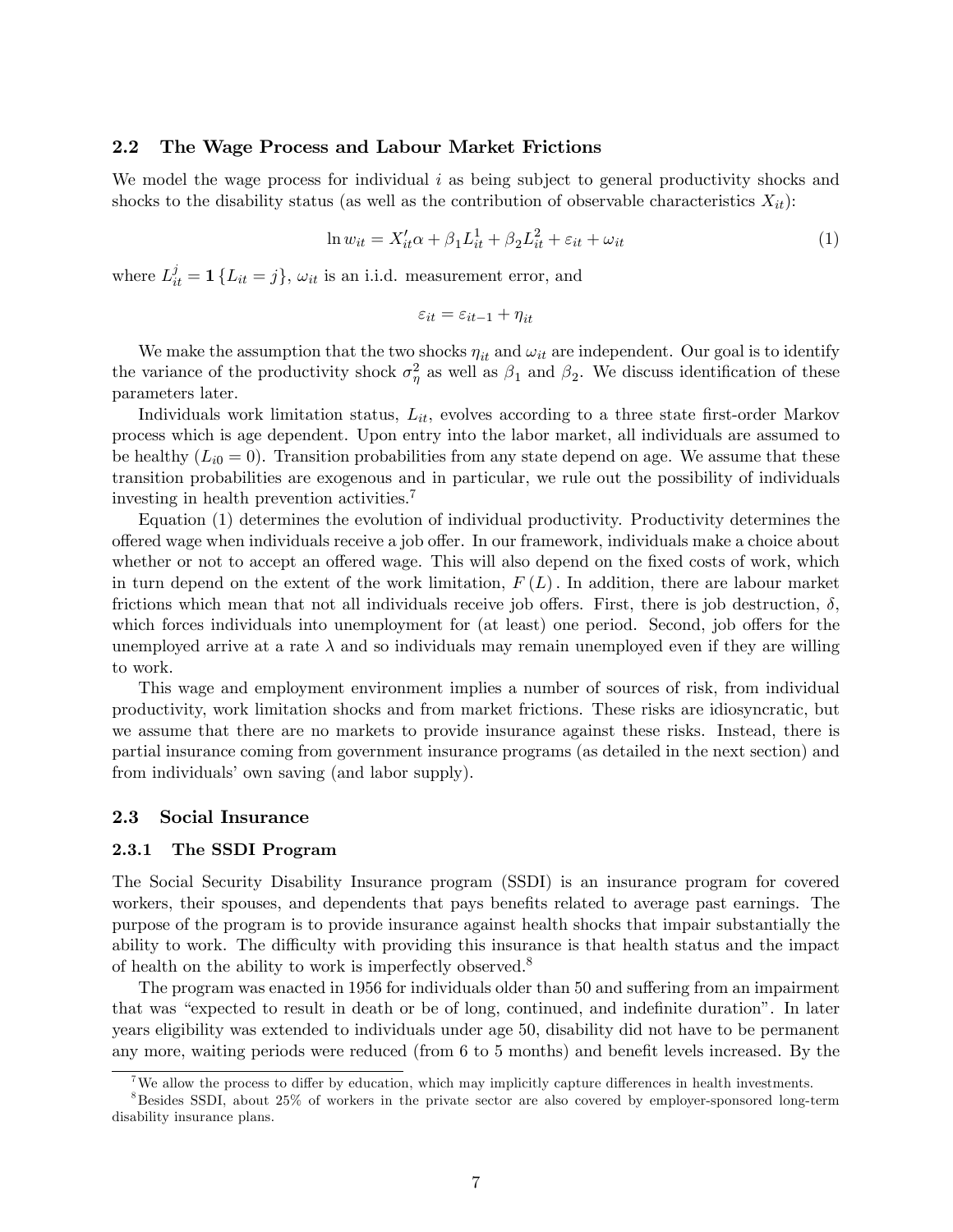mid-1970s typical after-tax replacement rates reached 60%. The Social Security Administration (SSA) responded to a substantial growth in the DI roll by refining their regulations guiding decisions and by changing the frequency and nature of medical eligibility reviews for DI beneficiaries, which led to a fall in award rates from 48.8% to 33.3% between 1975 and 1980 and to an increase in the number of terminations. In 1984, eligibility criteria were liberalized, when the SSA issued new rulings that gave controlling weight to source evidence (e.g., own physician). In 1999, a number of work incentive programs for DI beneficiaries were introduced (such as the Ticket to Work program) in an attempt to push some of the DI recipients back to work.

The award of disability insurance now depends on the following conditions:

- 1. An individual has to have filed an application for disabled worker's benefits.
- 2. There is a work requirement on the number of quarters of prior participation: Workers over the age of 31 are disability-insured if they have 20 quarters of coverage during the previous 40 quarters.
- 3. There is a statutory five-month waiting period out of the labour force from the onset of disability before an application will be processed.
- 4. Finally, the individual must meet a medical requirement, i.e. the presence of a disability defined as:

Inability to engage in any substantial gainful activity by reason of any medically determinable physical or mental impairment, which can be expected to result in death, or which has lasted, or can be expected to last, for a continuous period of at least 12 months.

This requires that the disability affects the ability to work; and further, both the severity and the expected persistence of the disability matter. Figure 3 gives a graphical representation of the sequential DI determination process. After excluding individuals earning more than a so-called "substantial gainful amount" (SGA, currently \$940 for non-blind individuals) in the first stage, the SSA determine whether the individual has a medical disability (step 2) that is severe and persistent. If such disability is a listed impairment (step  $3$ ), the individual is awarded benefits without further review.<sup>9</sup> If the applicant's disability does not "meet" or "equal" a listed impairment, the DI evaluators try to determine the applicant's residual functional capacity. The last two steps in the sequence connect the "pathological" criterion with an "economic" criterion. Two individuals with the identical working disability may receive different DI determination decisions depending on their age, education, general skills, and even economic conditions faced at the time the determination is made.

In our model, we make the following assumptions in order to capture the complexities of the disability insurance program detailed above:

- 1. Individuals have to make the choice to apply for benefits.
- 2. Individuals have to have been at work for at least one period prior to becoming unemployed and making the application.

<sup>&</sup>lt;sup>9</sup>The listed impairments are described in a blue-book published and updated periodically by the SSA ("Disability Evaluation under Social Security"). The listed impairments are physical and mental conditions for which specific disability approval criteria has been set forth or listed (for example, "Amputation of both hands", "Heart transplant", or "Mental retardation", defined as full scale IQ of 59 or less, among other things).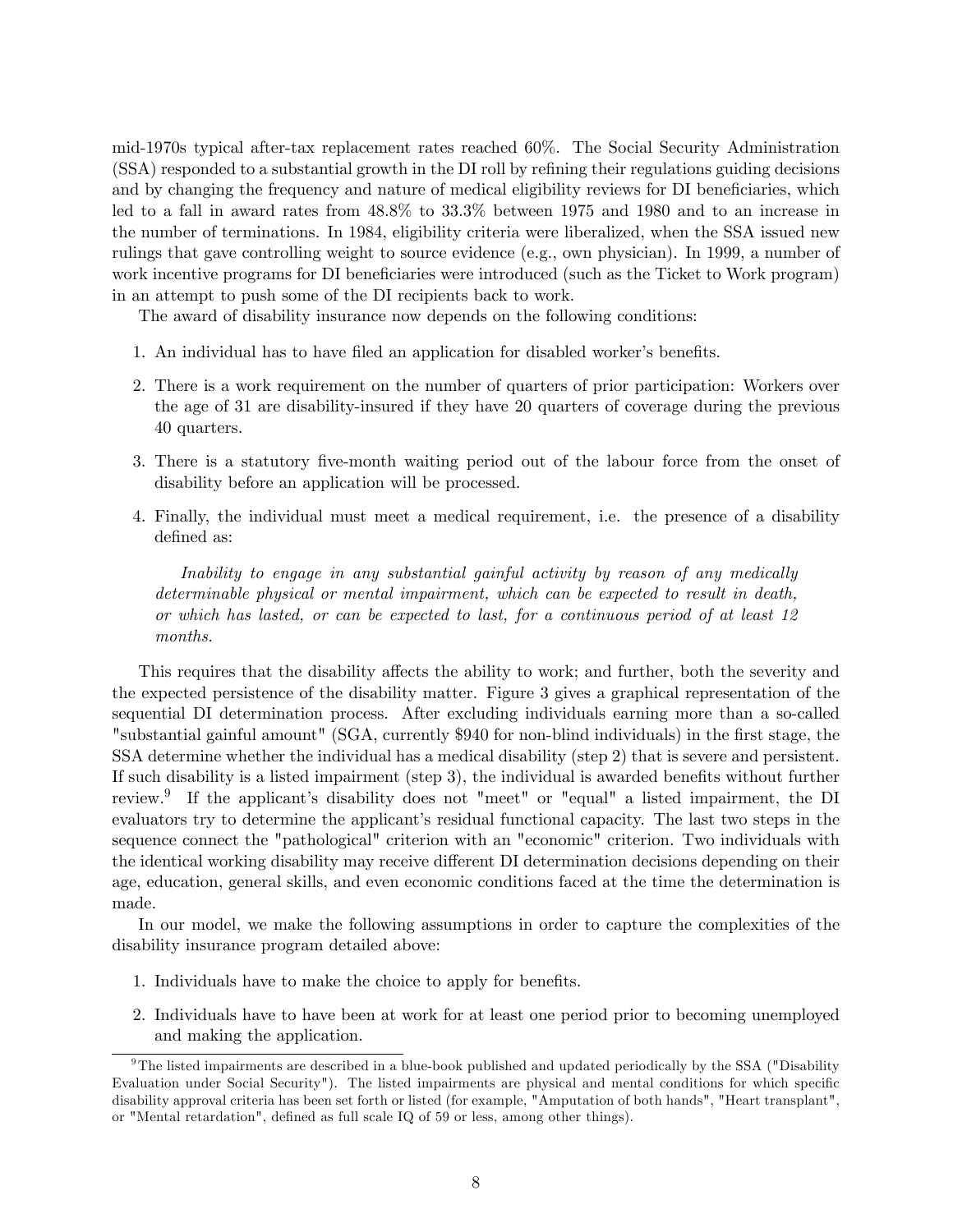

Figure 3: Disability Insurance Determination

- 3. Individuals must have been unemployed for at least one quarter before applying. Successful applicants begin receiving benefits in that second quarter. Unsuccessful individuals must wait a further quarter before being able to return to work, but there is no direct monetary cost of appplying for DI.
- 4. The probability of success depends on the true work limitation status, age, and education:

$$
\Pr\left(DI_t = 1|\, DI_t^{App} = 1, L_t, t\right) = \begin{cases} P_L^{S,Y} & \text{if } t < 45\\ P_L^{S,O} & \text{if } 62 \ge t \ge 45 \end{cases}
$$

The medical requirement in the SSDI program imposes a severity and persistence requirement on the work limitation. In our model, the expected persistence of the work limitation is captured by the Markov process for wages and is age dependent. This age dependence of the persistence in our model is the reason why we make the probability of a successful application for DI dependent on age.<sup>10</sup> The survey question survey we use (described below) asks individuals about work-related limitations rather than medical conditions or health status more generally. Finally, we account for the "economic" role played by the last step of the DI determination process by adding labor market frictions to our model.

Individuals leave the disability program either voluntarily (which in practice means into employment) or following a reassessment of the work limitation and being found to be able to work. The probability of being reassesed is 0 for the first year, then is given by  $P^{\text{Re}}$ , which is independent of L and age. If an individual is not successful on application or if an individual is rejected on

 $10$ The separation at age 45 takes also into account the practical rule followed by DI evaluators in the the last stage of the DI determination process (the so-called Vocational Grid, see Appendix 2 to Subpart P of Part 404—Medical-Vocational Guidelines, as summarized in Chen and van der Klaauw, 2008).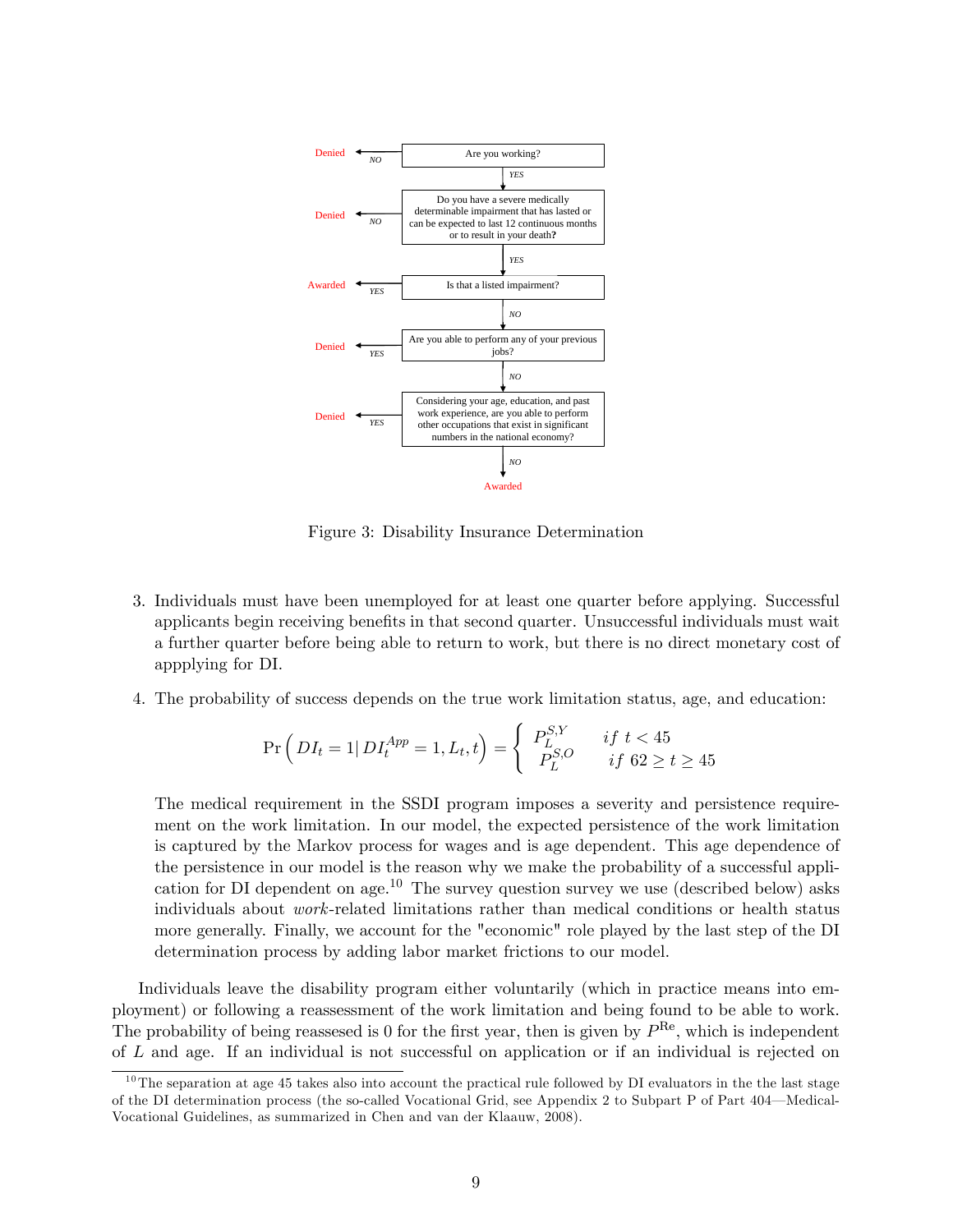reassessment, the individual has to remain unemployed until the next quarter before taking up a job. Individuals can only re-apply in a subsequent unemployment spell.

SSDI benefits are calculated in essentially the same fashion as Social Security retirement beneffts, and have been subject to the same changes in benefit levels. Beneficiaries receive indexed monthly payments equal to their Primary Insurance Amount (PIA), which is based on taxable earnings averaged over the number of years worked (known as AIME). Caps on the amount that individuals pay into the DI system as well as the nature of the formula determining benefits (see  $(2)$ ) below) make the system progressive. Because of the progressivity of the benefits and because of the fact that individuals receiving SSDI also receive Medicare benefits after two years, the replacement rates (i.e. the percentage of before-disability income an individual will receive once she ceases working) are substantially higher for workers with low earnings and those without employer-provided health insurance.<sup>11</sup> However, benefits are independent of the extent of the work limitation.

In the model, we set the value of the benefits according to the actual schedule in the US program. The value of disability insurance is given by

$$
D_{it} = \begin{cases} 0.9 \times \overline{w}_i & \text{if } \overline{w}_i \le a_1 \\ 0.9 \times a_1 + 0.32 \times (\overline{w}_i - a_1) & \text{if } a_1 < \overline{w}_i \le a_2 \\ 0.9 \times a_1 + 0.32 \times (a_2 - a_1) + 0.15 \times (\overline{w}_i - a_2) & \text{if } a_2 < \overline{w}_i \le a_3 \\ 0.9 \times a_1 + 0.32 \times (a_2 - a_1) + 0.15 (a_3 - a_2) & \text{if } \overline{w}_i > a_3 \end{cases} \tag{2}
$$

where  $\overline{w}_i$  is average earnings computed before the time of the application and  $a_1, a_2$ , and  $a_3$  are thresholds we take from the legislation.<sup>12</sup> We assume  $\overline{w}_i$  can be approximated by the value of the permanent wage at the time of the application. Whether an individual is eligible (i.e.,  $E_{it}^{DI} = 1$ ) depends on the decision to apply  $(DI_{it} = 1)$  while being out of work. We assume that the probability of success is independent of age. Eligibility does not depend on whether an individual quits or the job is destroyed.

In retirement, all individuals receive social security calculated using the same formula (2) used for disability insurance.

#### 2.3.2 Unemployment Insurance

We assume that unemployment benefits are paid only for the quarter immediately following job destruction. We define eligibility for unemployment insurance  $E_{it}^{UI}$  to mirror current legislation: benefits are paid only to people who have worked in the previous period, and only to those who had their job destroyed (job quitters are therefore ineligible for UI payments, and we assume this can be perfectly monitored).<sup>13</sup> We assume  $B_{it} = b \times w_{it-1} \overline{h}$ , subject to a cap, and we set the replacement ratio  $b = 75\%$ . This replacement ratio is set at this high value because the payment that is made is intended to be of a similar magnitude to the maximum available to someone becoming unemployed.

In the US, unemployment benefit provides insurance against job loss and insurance against not finding a new job. However, under current legislation benefits are only provided up to 26 weeks

 $11$  Implicit replacement rates may be even higher if the individual qualifies for SSI.

<sup>&</sup>lt;sup>12</sup>In reality what is capped is  $\overline{w}_i$  (the AIME), because annual earnings above a certain threshold are not subject to payroll taxation. We translate a cap on AIME into a cap on DI payments.

 $13$  We have simplified considerably the actual eligibility rules observed in the US. A majority of states have eligibility rules which are tougher than the rule we impose, both in terms of the number of quarters necessary to be eligible for any UI and in terms of the number of quarters of work necessary to be eligible for the maximum duration (Meyer, 2002). However, making eligibility more stringent in our model is numerically difficult because the history of employment would become a state variable (the same is true for DI eligibility). Our assumption on eligibility shows UI in its most generous light.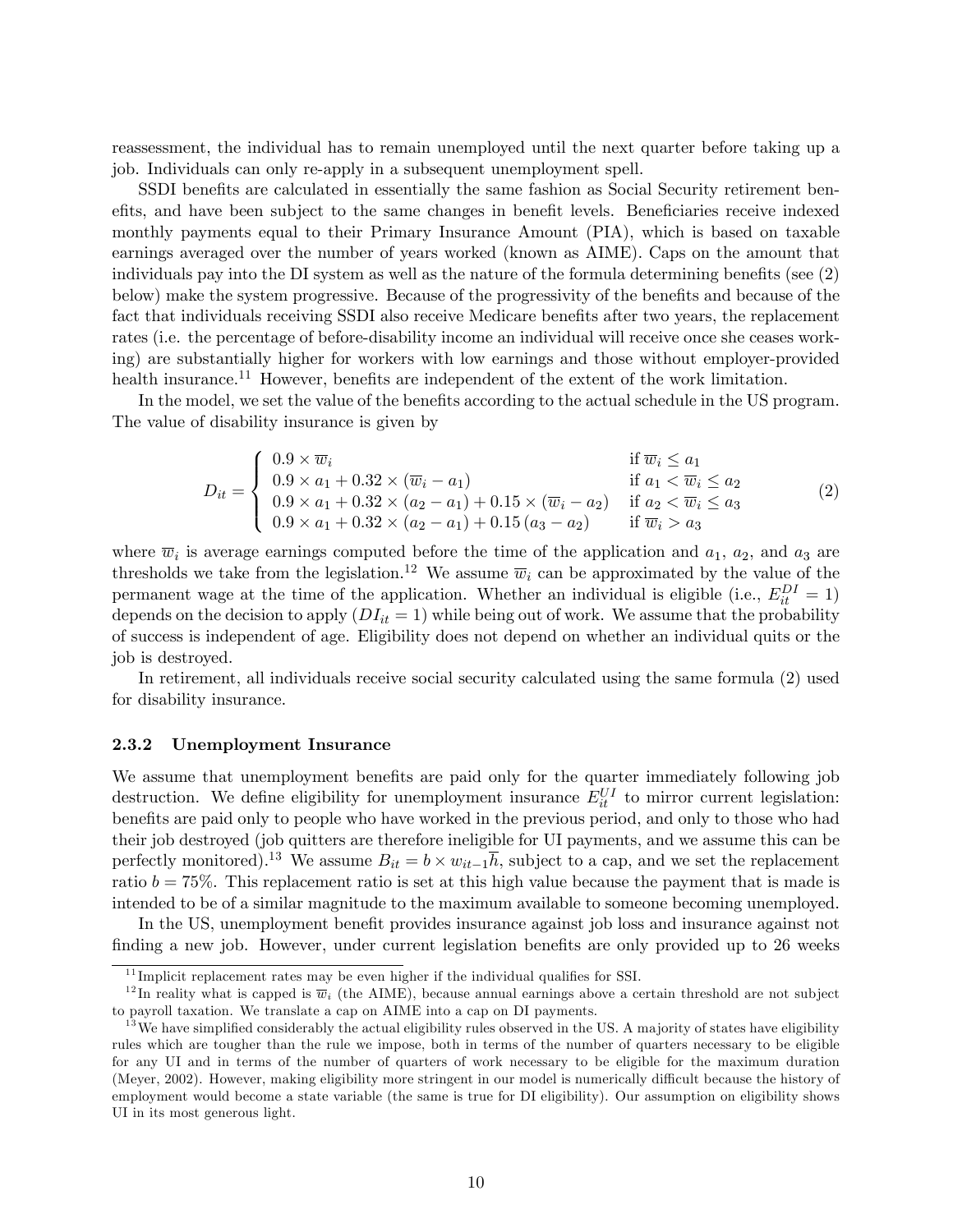(corresponding to two periods of our model) and so insurance against not Önding a new job is limited. Our assumption is that there is no insurance against the possibility of not receiving a job offer after job loss. This simplifying assumption means that, since the period of choice is one quarter, unemployment benefit is like a lump-sum payment to those who exogenously lose their job and so does not distort the choice about whether or not to accept a new job offer. The only distortion is introduced by the tax on wages.

#### 2.3.3 Universal Means-Tested Program

In modelling the universal means-tested program, our intention was to mirror partially the actual food stamps program but with three important differences. First, the means-testing is only on household income rather than on income and assets; second, the program provides a cash benefit rather than a benefit in kind; and third, we assume there is  $100\%$  take-up.<sup>14</sup> These assumptions mean the program plays the role of providing a floor to income for all individuals. This is similar to Hubbard, Skinner and Zeldes (1995). Gross income is given by

$$
y_{it}^{gross} = w_{it} h P_{it} + (B_{it} E_{it}^{UI} (1 - E_{it}^{DI}) + D_{it} E_{it}^{DI}) (1 - P_{it})
$$
\n(3)

giving net income as  $y = (1 - \tau_w)y^{gross} - d$ , where d is the standard deduction that people are entitled to when computing net income for the purpose of determining food stamp allowances. The value of the program is then given by

$$
T_{it} = \begin{cases} \overline{T} - 0.3 \times y_{it} & \text{if } E_{it}^{T} = 1 \text{ (i.e., if } y_{it} \leq \underline{y})\\ 0 & \text{otherwise} \end{cases}
$$
(4)

The maximum value of the payment,  $\overline{T}$ , is set assuming a household with two adults and two children, although in our model there is only one earner. The term  $y$  should be interpreted as a poverty line. In the actual food stamp program, only people with net earnings below the poverty line are eligible for benefits  $(E_{it}^T = 1)$ .

The distinction with the actual food stamps program is that the means-tested program in this paper is not asset tested. The program interacts in complex ways with disability insurance: the Food Stamps program provides a consumption áoor during application for DI.

#### 2.3.4 Taxation on Earnings

The tax rate on earnings,  $\tau_w$ , is set to hold the government budget in balance when varying the parameters of the social insurance policies.

#### 2.4 Model Discussion

Our characterization of the application process and the trade-off between genuine applicants and non-genuine applicants is represented qualitatively in figure 4 (assuming work limitation is a continuous variable for simplicity). There is a threshold level of  $L$  which is intended as the cut-off for

 $14$ The difficulty with allowing for an asset test in our model is that there is only one sort of asset which individuals use for retirement saving as well as for short-term smoothing. In reality, the asset test applies only to liquid wealth and thus excludes pension wealth (as well as real estate wealth and other durables). We are working on a new version of the model that relaxes this. Moreover, we introduce an exogenous demographic life-cycle which changes the value of Food Stamps benefits depending on the head's age. Finally, we introduce a program that mirrors SSI. We assume that people who are on DI and have income below a certain (poverty) threshold, also receive SSI from the government.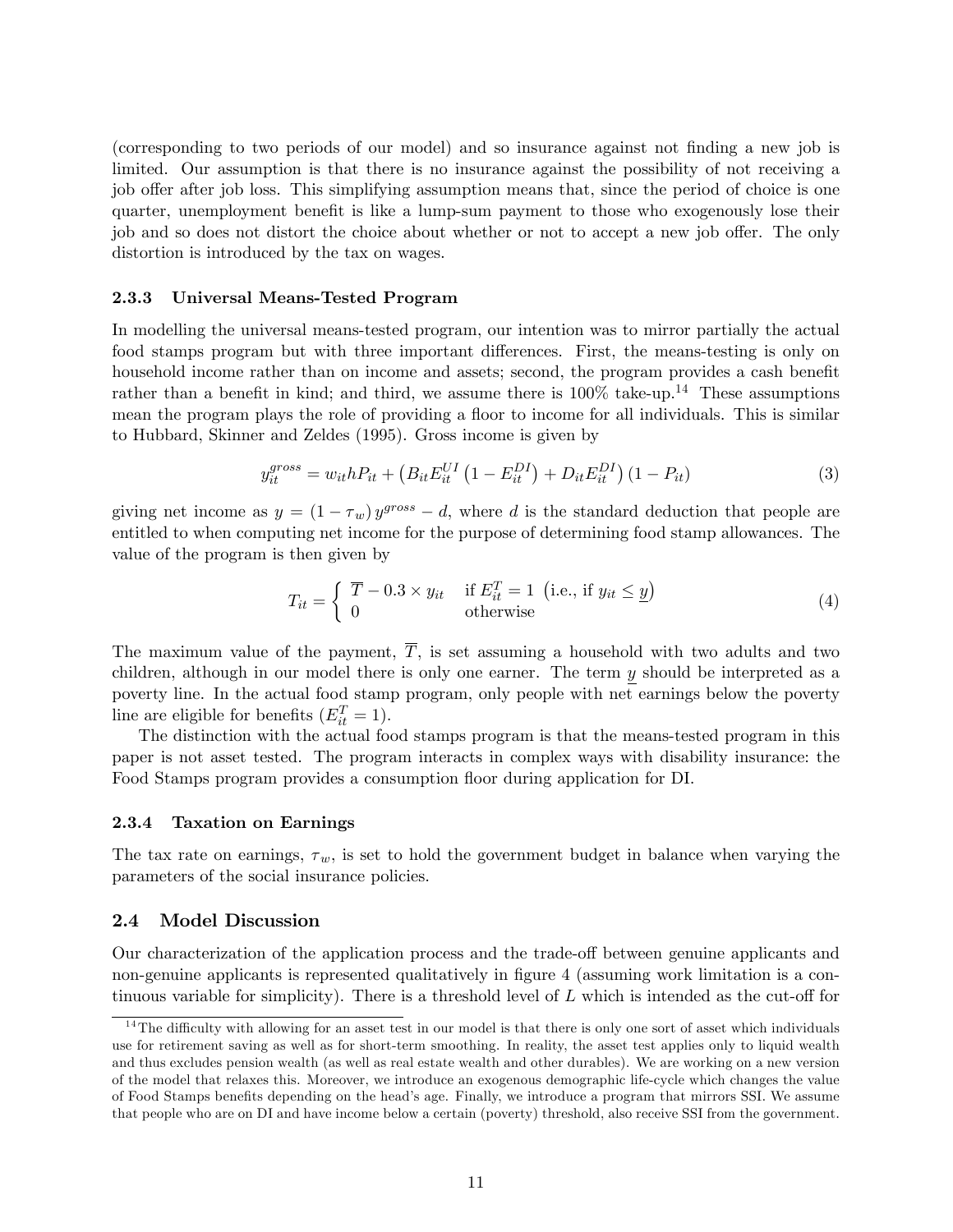

Figure 4: Valid and Invalid Applications for DI.

eligibility for DI. This stringency threshold,  $\overline{S}$ , is the level of disability at which the government judges that no gainful employment is possible, and is independent of the productivity level. Below this level of  $L$ , some individuals may wish to apply for  $DI$  if their productivity is sufficiently low because the government only observes a noisy measure of the true disability status. Figure 4 shows the threshold value of productivity which determines whether an individual chooses to try to "cheat" the system and apply for DI. A lower level of disability means income is not affected significantly by disability and that there is less chance of being wrongly assessed as needing DI and this implies that applications for DI will be made only by individuals with a very low level of productivity. Black et al. (2002) make a similar point when looking at the experience of the coal industry in the US. The industry went through a transitory boom and a permanent bust related to the oil shocks of the 1970s. Black et al. (2002) show that consistent with a model where qualifying for disability programs is costly, the relationship between economic conditions and program participation is much stronger for permanent than for transitory economic shocks.

Further, the opportunity cost of applying is greater if income is higher and those in better health have higher incomes. This decision to apply will depend on assets, age and other characteristics.

Benitez-Silva et al. (2006) characterise in a very compelling way the extent of moral hazard in disability insurance applications. In particular, they show that 40% of recipients do not conform to the criterion of the SSA. This raises the question of whether the "cheaters" are not at all disabled or whether they have only a partial disability. With our characterisation of individuals as falling into categories severely restricted  $(L = 2)$  and at least partially restricted  $(L = 1)$ , we are able to explore this issue.

The criteria quoted above specifies "any substantial gainful activity": this refers to a labour supply issue. However, it does not address the labour demand problem. Of course, if the labour market is competitive this will not be an issue because workers can be paid their marginal product whatever their productivity level. In the presence of imperfections, however, the wage rate associated with a job may be above the disabled individual's marginal productivity. The Americans with Disability Act (1992) tries to address this question but that tackles the issue only for incumbents who become disabled.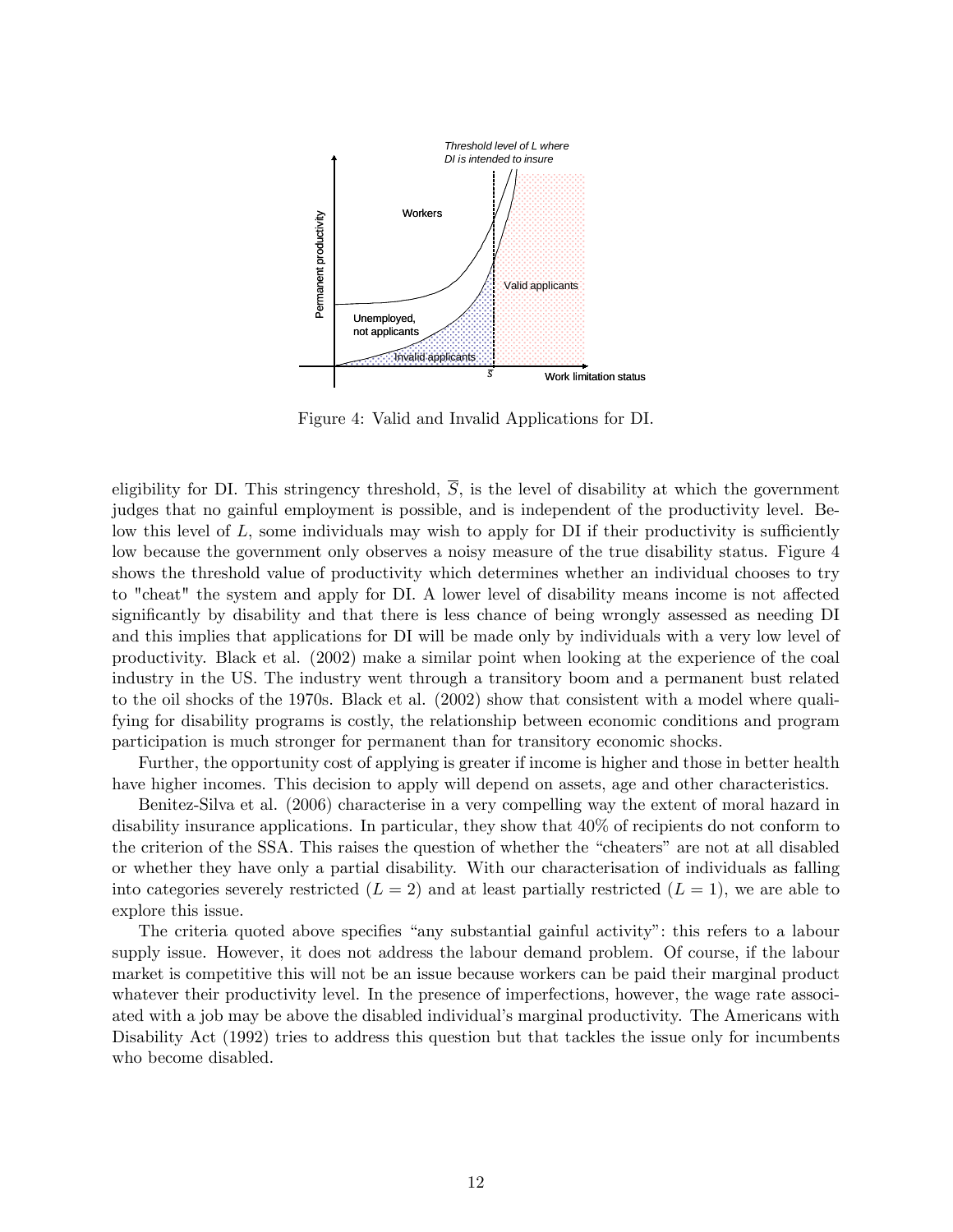#### 2.5 Solution

There is no analytical solution for our model. Instead, the model must be solved numerically, beginning with the terminal condition on assets, and iterating backwards, solving at each age for the value functions conditional on work status. The solution method is discussed in more detail in the appendix (TBW). Here we describe the main features of the algorithm used.

We start by constructing the value functions for the individual when employed and when out of work. When employed, the state variables are  $\{A_{it}, \varepsilon_{it}, L_{it}\}\$ , corresponding to current assets, individual productivity and health status. We denote the value function when employed as  $V^e$ . When unemployed, there are three alternative discrete states the individual can be: unemployed and not applying for disability (giving a value  $V<sup>n</sup>$ ), unemployed and applying for disability (giving a value  $V^{App}$ ), and unemployed and already receiving disability insurance (giving a value  $V^{Succ}$ ). We consider the specification of each of these value functions in turn.

Value function if working:

$$
V_t^e(A_{it}, \varepsilon_{it}, L_{it}) =
$$
\n
$$
\beta \delta E_t \left[ V_{t+1}^n \left( A_{it+1}, \varepsilon_{it+1}, L_{it+1}, D I_{it+1}^{Elig} = 1 \right) \right]
$$
\n
$$
\max_c
$$
\n
$$
+ \beta (1 - \delta) E_t \max \left\{ V_{t+1}^n \left( A_{it+1}, \varepsilon_{it+1}, L_{it+1}, D I_{it+1}^{Elig} = 1 \right) \right\}
$$

We consider now the value function for an unemployed individual who is not applying for disability insurance in period t. We need to define as a state variable whether or not an individual has already applied for disability in the current unemployment spell in order to distinguish between those who have the option of applying for disability and those who are ineligible to apply. The value function when eligible for disability is given by:

$$
V_t^n \left( A_{it}, \varepsilon_{it}, L_{it}, DI_t^{Elig} = 1 \right) =
$$
\n
$$
\int \left\{ \begin{array}{c} u \left( c_{it}, P_{it} = 0; L_{it} \right) \\ + \beta \left\{ 1. App = 1 \right\} E_t V_{t+1}^{App} \left( A_{it+1}, \varepsilon_{it+1}, L_{it+1} \right) \\ + \beta \left\{ 1. App = 0 \right\} \end{array} \right.
$$
\n
$$
\max_{c, DI_{app}} \left\{ \begin{array}{c} V_{t+1}^n \left( A_{it+1}, \varepsilon_{it+1}, L_{it+1}, DI_{t+1}^{Elig} = 1 \right) \\ V_{t+1}^e \left( A_{it+1}, \varepsilon_{it+1}, L_{it+1} \right) \\ + (1 - \lambda^n) E_t \left[ V_{t+1}^n \left( A_{it+1}, \varepsilon_{it+1}, L_{it+1}, DI_{t+1}^{Elig} = 1 \right) \right] \end{array} \right\}
$$

1  $\mathbf{r}$  $\mathbf{I}$  $\mathbf{r}$  $\mathbf{I}$  $\overline{1}$ 

The value function when applying is given by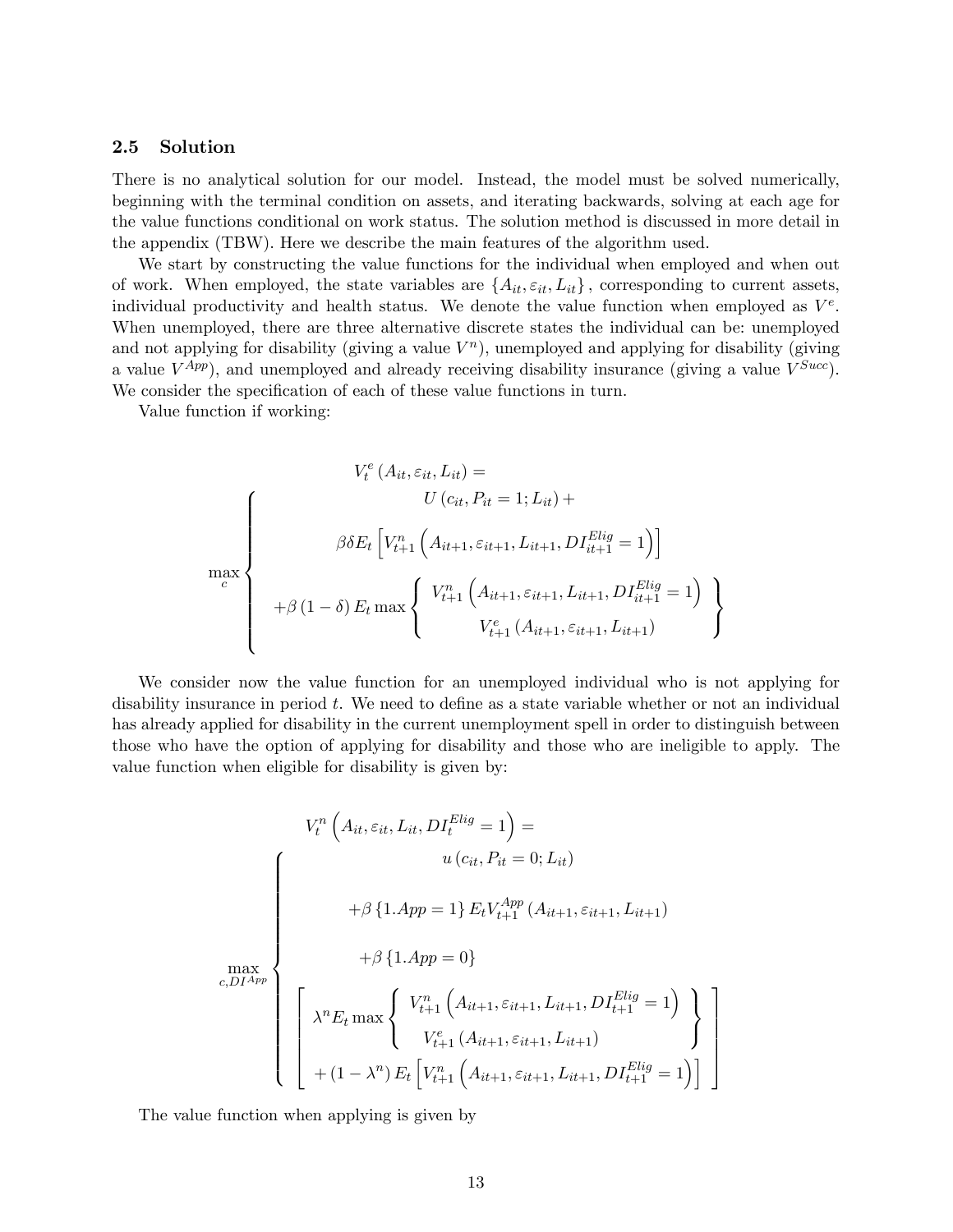$$
V_t^{App} (A_{it}, \varepsilon_{it}, L_{it}) =
$$
  
\n
$$
\max_{c} \left\{\n\begin{array}{c}\nu(c_{it}, P_{it} = 0; L_{it}) \\
+\beta \pi^{DI} E_t V_{t+1}^{Succ} (A_{it+1}, \varepsilon_{it+1}, L_{it+1}, D_t = 0) \\
+\beta (1 - \pi^{DI}) E_t V_{t+1}^n (A_{it+1}, \varepsilon_{it+1}, L_{it+1}, D I_{t+1}^{Elig} = 0)\n\end{array}\n\right\}
$$

where  $D_t$  is a state variable for the duration of the spell on disability insurance and

$$
\pi^{DI} = \Pr\left(DI_t = 1| DI_t^{App} = 1, L_t\right).
$$

Finally, we have to define the value function if an application for disability has been successful.

$$
V_t^{Succ}(A_{it}, \varepsilon_{it}, L_{it}, D_t) = (5)
$$

$$
\max_{c} \left\{ \begin{array}{c} u(c_{it}, L_{it}, P_{it} = 0) \\ +\beta \left(1 - \pi^R\right) E_t \left[ \max_{t+1} \left\{ \begin{array}{c} V_{t+1}^{Succ} \left( A_{it+1}, \varepsilon_{it+1}, L_{it+1}, D_{t+1} \right) \\ V_{t+1}^{Succ} \left( A_{it+1}, \varepsilon_{it+1}, L_{it+1} \right) \\ +\beta \pi^R E_t \left[ V_{t+1}^n \left( A_{it+1}, \varepsilon_{it+1}, L_{it+1}, D I^{Elig} = 0 \right) \right] \end{array} \right\} \right\}
$$
(6)

where

$$
\pi^R = P^{\text{Re}} \Pr(DI_t = 0 | L_t)
$$

Our model has discrete state variables for: Wage productivity, Work limitation status, Participation, Eligibility to apply for DI (if not working), and Length of time on DI (over 1 year or less than 1 year). The only continuous state variable is assets. We use backward induction to obtain policy functions.

Value functions are increasing in assets  $A_t$  but they are not necessarily concave, even if we condition on labor market status in  $t$ . The non-concavity arises because of changes in labor market status in future periods: the slope of the value function is given by the marginal utility of consumption, but this is not monotonic in the asset stock because consumption can decline as assets increase and expected labor market status in future periods changes. This problem is also discussed in Lentz and Tranaes (2001). By contrast, in Danforth (1979) employment is an absorbing state and so the conditional value function will be concave. Under certainty, the number of kinks in the conditional value function is given by the number of periods of life remaining. If there is enough uncertainty, then changes in work status in the future will be smoothed out leaving the expected value function concave: whether or not an individual will work in  $t + 1$  at a given  $A_t$  depends on the realization of shocks in  $t + 1$ . Using uncertainty to avoid non-concavities is analogous to the use of lotteries elsewhere in the literature. In the value functions above, the choice of participation status in  $t + 1$  is determined by the maximum of the conditional value functions in  $t + 1$ .

#### 2.6 Structural Parameters to Estimate

To summarize, the structural parameters we want to estimate (separately by education) are as follows. First, the effect of disability on wages  $(\beta_1 \text{ and } \beta_2)$ , and then disability risk (the probability of having a work limitation in t, given past health), and productivity risk  $\sigma_{\eta}^2$ . Second, the labor market frictions: the job destruction rate  $\delta$ , the arrival rate of job offers when unemployed  $\lambda$ , and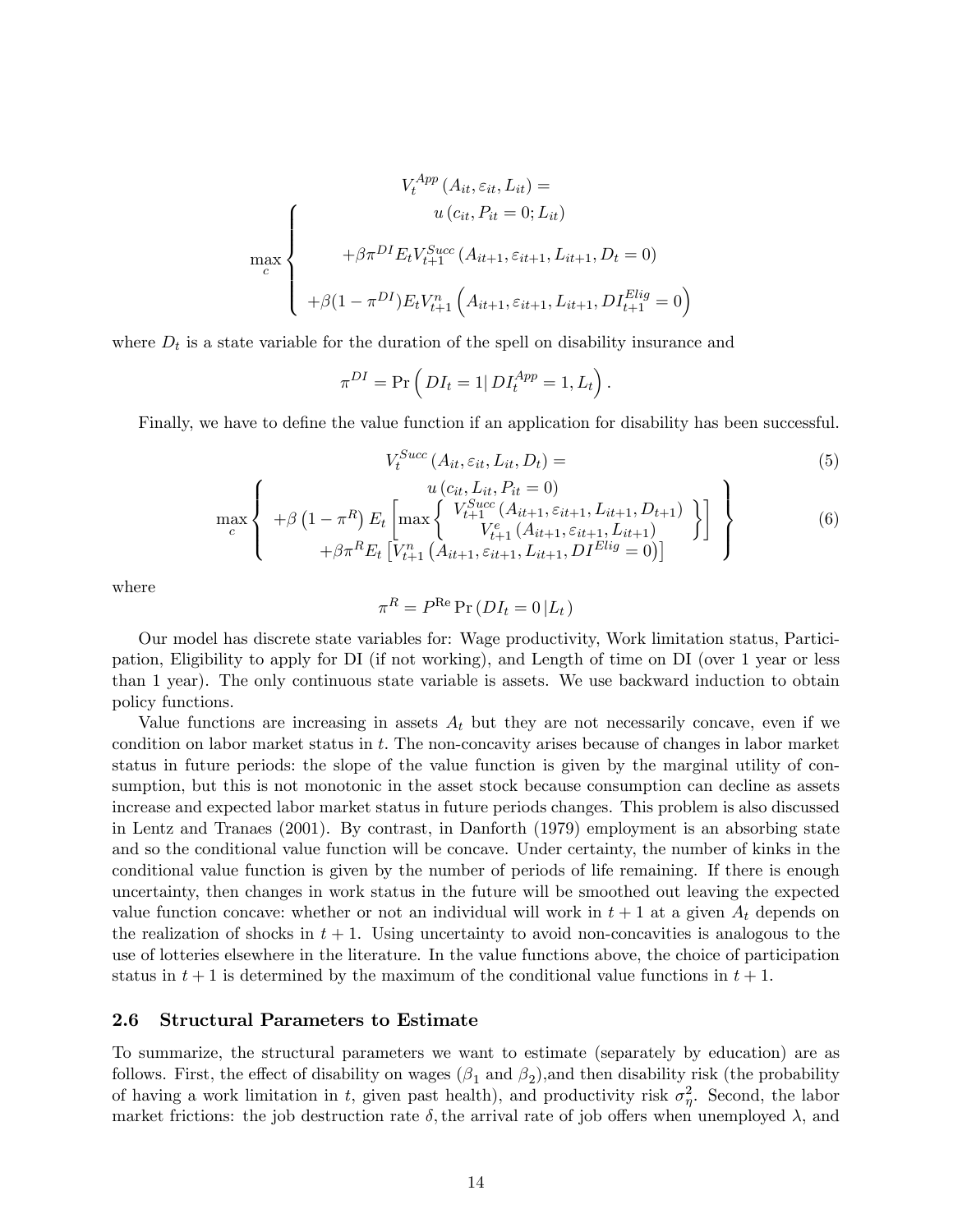the fixed cost of work  $F(L)$ . Third, the Disability Insurance program parameters: the probability of success in DI application when "young" (age < 45:  $P_{L=0}^{S,Y}, P_{L=1}^{S,Y}, P_{L=2}^{S,Y}$ ) and when "old" (at age  $\geq 45$ :  $P_{L=0}^{S,O}, P_{L=1}^{S,O}, P_{L=2}^{S,O}$ , and the probability of reassessment while on DI,  $P^{\text{Re}}$ . Finally, the preference parameters: the utility cost of a work limitation  $\theta$ , the disutility of work  $\eta$ , the coefficient of relative risk aversion  $\gamma$  and the discount rate  $\beta$ . As we will discuss later, some of these parameters will be set to realistic values rather than estimated.

# 3 Data

We conduct our empirical analysis using longitudinal data from the 1987-1993 Panel Study of Income Dynamics (PSID).<sup>15</sup> The PSID offers repeated, comparable annual data on disability status, disability insurance recipiency, earnings, and food consumption. Its main disadvantage is that the sample of people likely to have access to disability insurance is small and there may be some questions about the variables that define both disability status and disability insurance status (see below), especially in comparison to the definition of disability of the Social Security Administration.<sup>16</sup> The PSID sample we use excludes the Latino sub-sample, female heads, and people younger than 23 or older than 62. We also exclude those with missing reports on the work limitation questions, missing education, the self-employed, and those with an average hourly wage that is below half the minimum wage. We are currently working with a much larger data set, extended to 2005, but have no results yet. The most important aspect of these new data is that starting in 1999 the PSID has added questions aimed at obtaining a more comprehensive measure of consumption (see Li et al., 2006).

#### 3.1 Disability Data

We define a discrete indicator of work limitations  $(L_{it})$ , based on the following questions:

1. Do you have any physical or nervous condition that limits the type of work or the amount of work you can do?

To those answering "Yes", the interviewer then asks:

2. Does this condition keep you from doing some types of work? Possible answers are: "Yes", "No", or "Can do nothing".

To those who answer "Yes" or "No", the interviewer then asks:

3. For work you can do, how much does it limit the amount of work you can do?

 $15$  Due to the retrospective nature of the questions on earnings and consumption, this means our data refer to the 1986-1992 period.

 $16$  We considered using HRS instead of PSID. The HRS has the advantage over the PSID of asking very detailed questions on disability status and various impairments, minimizing measurement error. However, as said earlier the HRS is a survey of older workers (over 50), so it cannot be used to study behavior at the early stage of the life cycle. Further, DI recipiency status cannot be distinguished from SSI recipiency status. Finally, there is no strict alignment between the timing of the disability questions and the consumption questions. In particular the additional modules on consumption are conducted in 2001 and 2003 but the core questions are asked in 2000 and 2002, and these questions are asked to individuals born before 1947. In future drafts, we will consider complementing our analysis with SIPP data.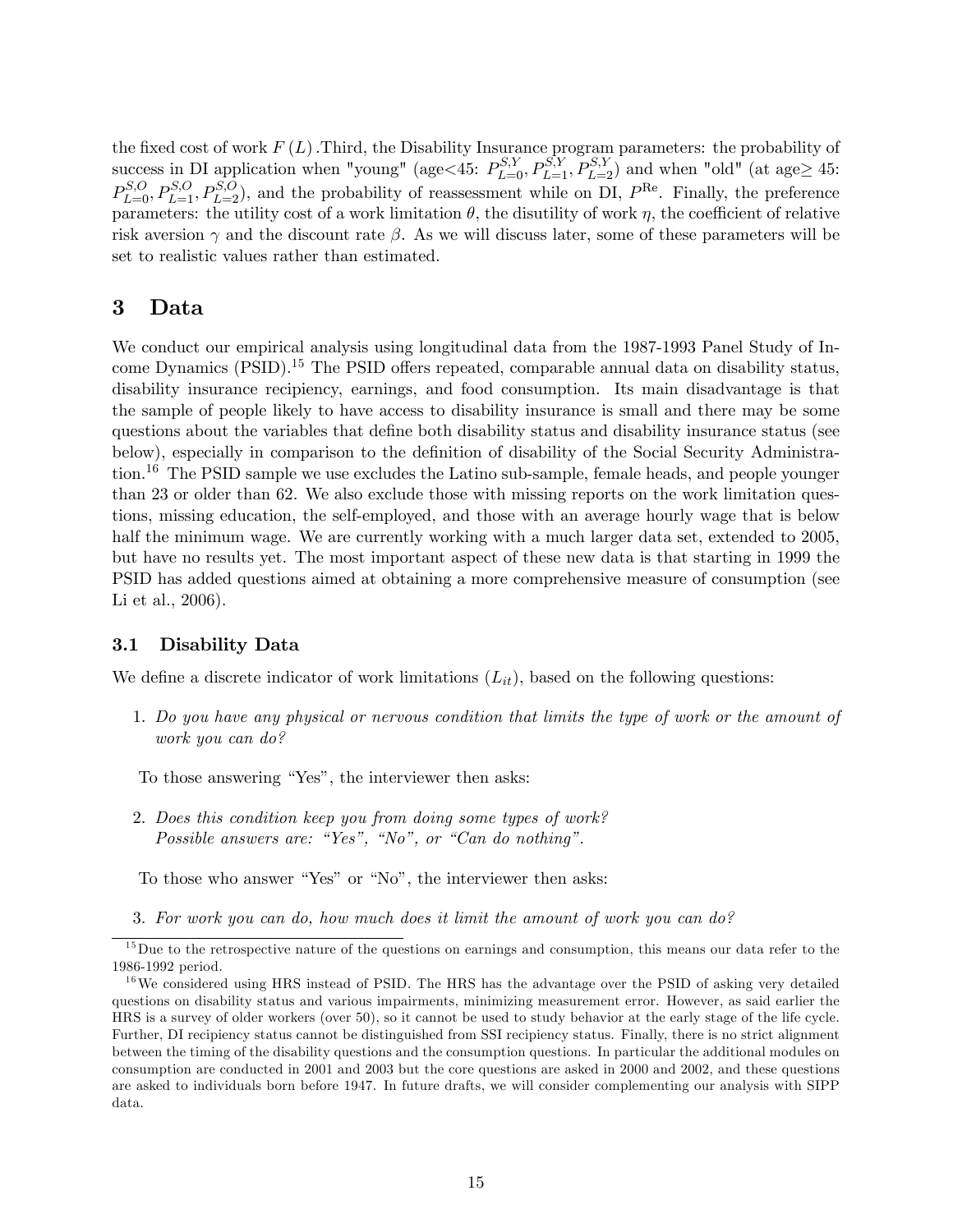Possible answers are: "A lot", "Somewhat", "Just a little", or "Not at all".

We distinguish between no work limitations  $(L_{it} = 0)$ , moderate limitations  $(L_{it} = 1)$  and severe limitations  $(L_{it} = 2)$ . We assume that an individual is affected by moderate work limitations if he answer "Yes" to the first question, "Yes/No" to the second and "Somewhat" to the third  $(50\%)$ , or if he answer "Yes" to the first question, "Yes/No" to the second and "Just a little" to the third  $(50\%)$ . We assume that an individual is affected by severe limitations if he answer "Yes" to the first question and "Can do nothing" to the second question  $(11\%)$ , if he answer "Yes" to the first question, "Yes" to the second and "A lot" to the third  $(87\%)$ , or if he answer "Yes" to the first question, "No" to the second and "A lot" to the third  $(2\%)$ .

The validity of these self-reports is somewhat controversial for two reasons: first, individuals may over-estimate their work limitation in order to justify their disability payments or their nonparticipation in the labour force. Second, health status may be endogenous, and non-participation in the labour force may affect health (either positively or negatively). Regarding the first criticism, Bound and Burkhauser (1999) survey a number of papers that show that self-reported measures are highly correlated with *clinical* measures of disability (Bound and Burkhauser, 1999). Benitez-Silva et al.,  $(2003)$  show that self-reports are unbiased predictors of the definition of disability used by the SSA. Burkhauser and Daly (1996) show the validity of the PSID measures using the 1986 health supplement. Finally, Burkhauser et al. (2002) show that the employment trends for working-age men and women found in the CPS and the NHIS based on woeking-limitation definition of disability yield trends in employment rates between 1983 and 1996 that are not significantly different from the employment trends for the broader poipulation of people with an impairment. See however Kreider (1999) and Kreider and Pepper (2007) for evidence based on bound identification that disability is over-reported among the unemployed.

Regarding the second criticism of the endogeneity of health status, Stern (1990) and Bound  $(1991)$  both find positive effects of non-participation on health, but the effects are economically small. Further, Smith (2004) finds that income does not affect health once one controls for education.

#### 3.2 Disability Insurance

To identify whether an individual in the PSID is receiving disability insurance, we use a question that asks whether the amount of social security payments received was due to disability.<sup>17</sup> This question is asked from the 1987 wave onwards. Prior to 1987, the question was not targeted to the head of the household, and so we cannot distinguish the recipient of the insurance. Between 1994 and 2003 the questions that allow to identify who is receiving DI are still present in the questionnaire but the PSID early release version for those years does not include the responses.<sup>18</sup> Starting with the 2005 wave, the information is released again.

Figure 5 shows how the fraction of individuals receiving DI increases with age. It also shows that the DI matches well proportions from the population. The match is good also in the time series. In the population, the proportion of people on DI has increased from 2.4% to 4.3% between 1985 and 2005. In the PSID the increase between 1986 and 2005 is from 2.4% to 4.5%.

<sup>&</sup>lt;sup>17</sup>The survey first asks the amount of Social Security payments received in year t by the year  $t + 1$  head. Then, it asks "Was that disability, retirement, survivor's benefits, or what?". Possible responses are: 1) Disability, 2) Retirement, 3) Survivor's benefits; dependent of deceased recipient, 4) Dependent of disabled recipient, 5) Dependent of retired recipient, 6) Other, 7) Any combination of the codes above.

<sup>&</sup>lt;sup>18</sup>This was an oversight. The PSID plans to release the information for 1994-2003.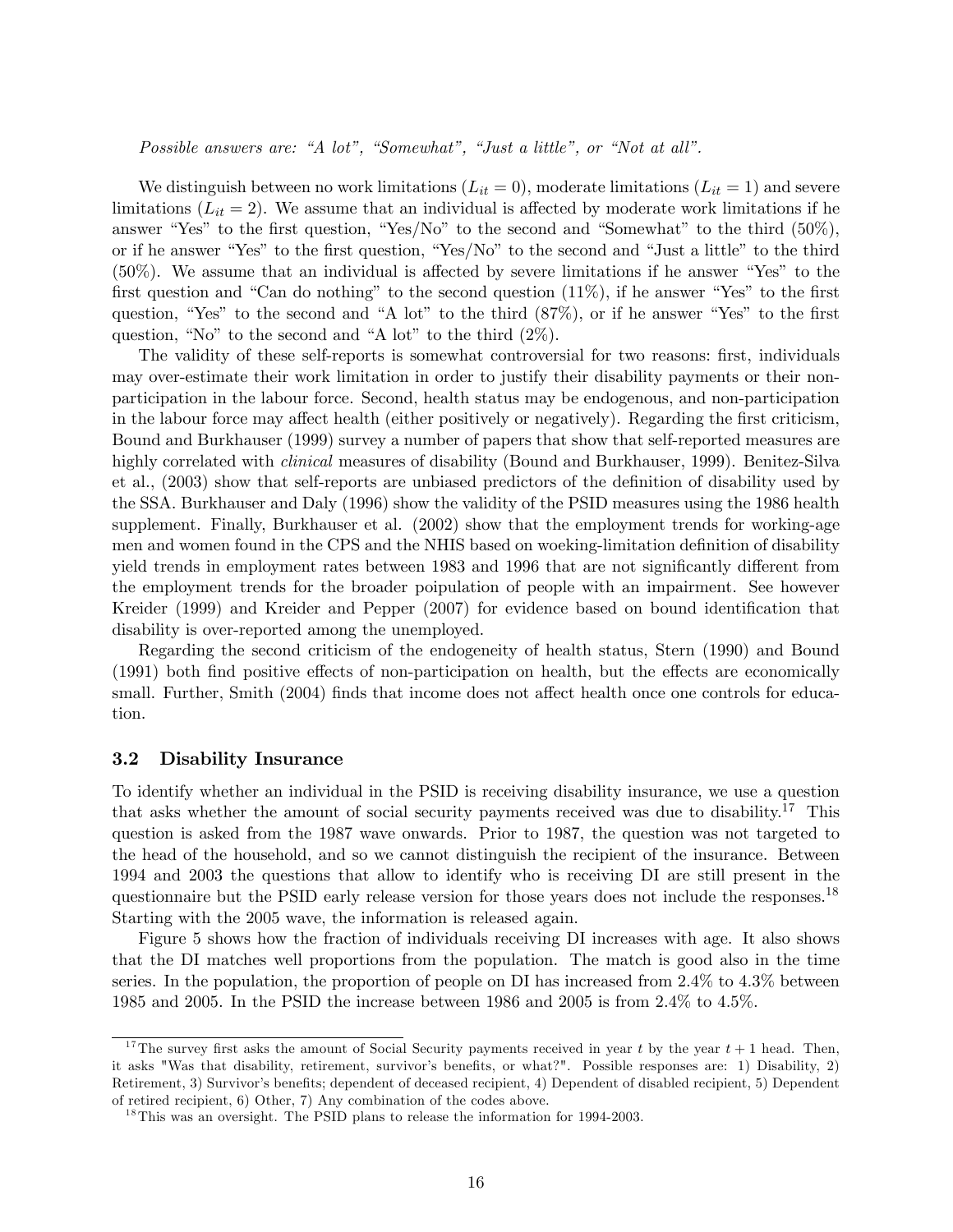

Figure 5: Proportions on DI by age, PSID and population.

There are important differences by education in DI receipts. Figure 6 shows that low and high educated have very similar DI rates until their 30s, but then there is a wide difference opening up. In part, this is due to the fact that low educated individuals are more likely to have a severe disability at all ages, as shown in Figure 7. This reinforces our choice of using education as an important element of ex-ante heterogeneity.

#### 3.3 Consumption Data

One difficulty with the PSID is that the consumption in the data refers only to food. By contrast, in the model, the budget constraint imposes that over the lifetime, all income is spent on consumption. To compare consumption in the model to consumption in the data, we create non-durable consumption in the data by an imputation procedure.<sup>19</sup> We estimate in the CEX (using only male heads aged 23-62) the following regression:

$$
\ln c_{it} = \sum_{j=0}^{K} \theta_j \left( \ln F_{it} \right)^j + X'_{it} \mu + \varepsilon_{it}
$$

We use a third-degree polinomial in  $\ln F$  and control for a quartic in age, number of children, family size, dummies for white, education, region, year, a quadratic in log before-tax family income, labor market participation status, an indicator for whether the head is "Ill, disabled, or unable to

<sup>&</sup>lt;sup>19</sup>In future drafts we will use actual consumption, rather than imputed consumption data. Beginning in 1999, the PSID has added questions aimed at measuring spending on several categories of consumption (food, utilities, rent, mortgage payments, health care, child care, public and private transportations, and education). The PSID now covers about 70% of total expenditure as measured in the CEX. Li et al. (2007) show that each of the broad spending categories in the PSID aligns closely with the corresponding measures from the CEX. There are now four years of data available (1999, 2001, 2003, and 2005). Since we use disability status and disability insurance data also from an earlier period, we will need to make the assumption that the link between consumption, disability shocks, disability insurance and labor market participation is stable over time (so that it can be identified with the proposed strategy using only data from the more recent surveys).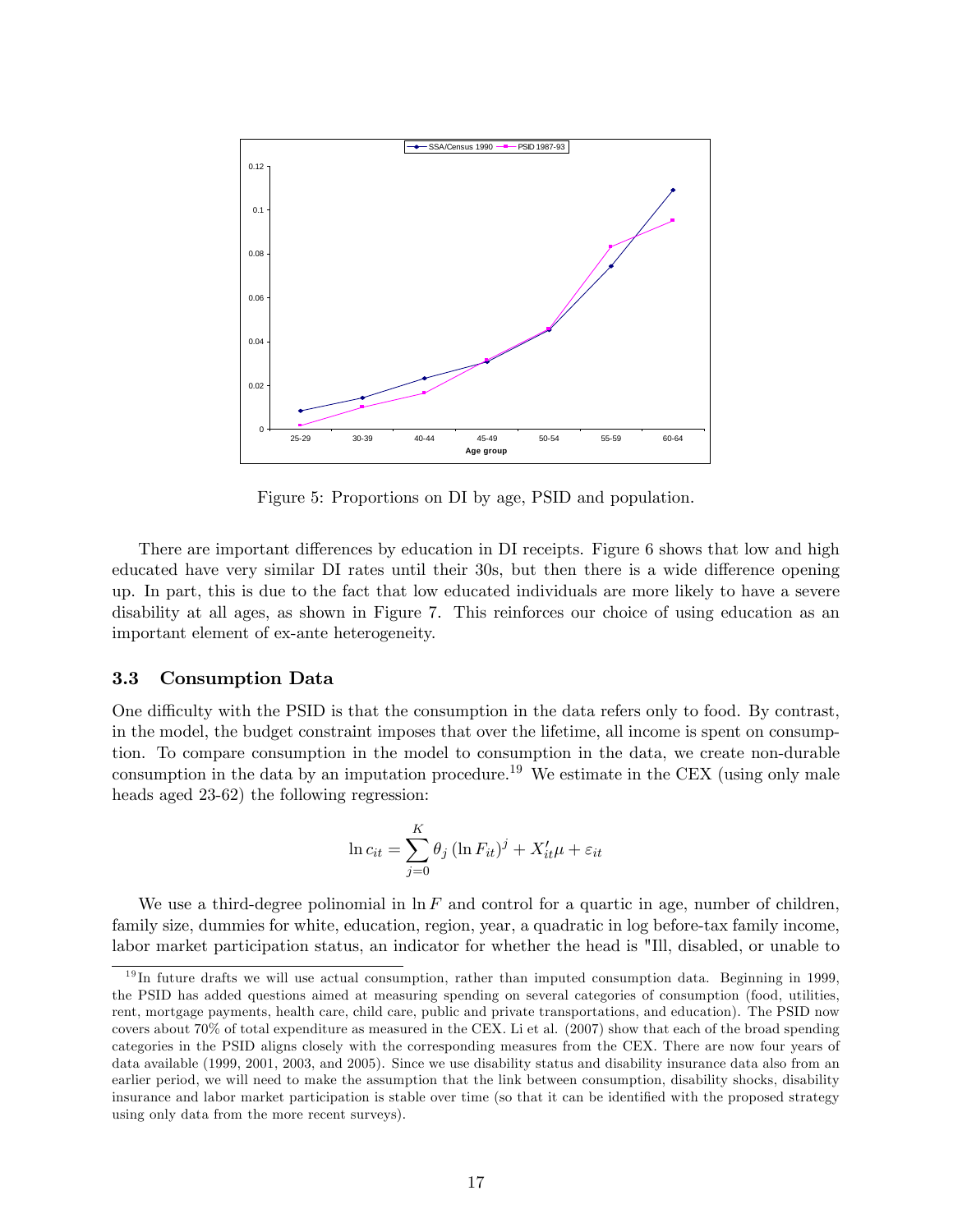

Figure 6: Proportions on DI by age and education.



Figure 7: Proportions reporting severe work limitatoins, by age and education.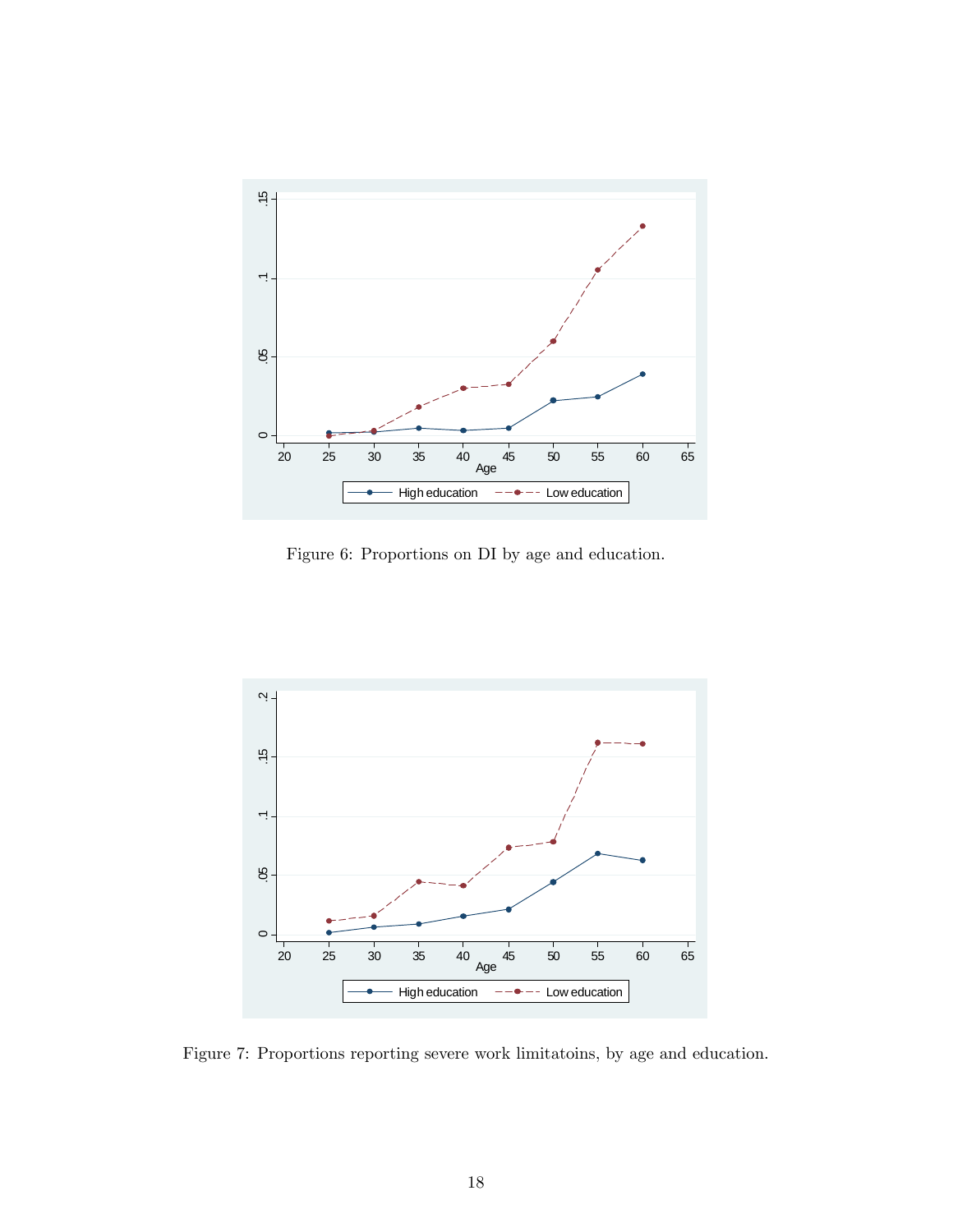work", an indicator for whether the head is receiving social security payments (which for workers aged 62 or less should most likely capture DI), and interaction of the disability indicator with log food, log income, a dummy for white, the DI indicator, and the labor market participation indicator. The  $R^2$  of the regression is 0.64.

We next define in the PSID the imputed value:

$$
\widehat{\ln c}_{it} = \sum_{j=0}^{K} \widehat{\theta}_{j} (\ln F_{it})^{j} + X_{it}' \widehat{\mu}
$$

This is the measure of consumption we use in the analysis that follows.

# 4 Identification

Our identification of the unkown parameters specified at the end of section 2 proceeds in a number of steps.

- 1. Estimate disability risk directly from transitions between disability states
- 2. Estimate effect of disability on wages using wage data, controlling for selection
- 3. Estimate productivity risk from unexplained innovations to wages
- 4. Use indirect inference for the remaining parameters:
	- Estimate utility cost of disability, utility cost of participation, labour market frictions and the parameters of the disability insurance process
	- Use a range of auxilliary equations (coefficients from consumption regression, participation over the life-cycle, health status of DI recipients and the flows onto and off DI)

#### 4.1 Disability Risk

Disability risk is independent of any choices made by individuals in our model, and is also independent of productivity shocks. This means that the disability risk process can be identified structurally without indirect inference. By contrast, the same is not true for the variance of wage shocks which are identified using a selection correction that is based on a reduced form rather than on our structural model. We may include the wage risk parameters in the indirect inference estimation but we do not have to include the disability risk parameters.

#### 4.2 The Wage Process

As said earlier, we model the average hourly wage process as being subject to general productivity shocks and shocks to the disability status (as well as the contribution of observable characteristics  $X_{it}$ :

$$
\ln w_{it} = X_{it}'\alpha + \beta_1 L_{it}^1 + \beta_2 L_{it}^2 + \varepsilon_{it} + \omega_{it}
$$
\n<sup>(7)</sup>

where  $\omega_{it}$  is an i.i.d. measurement error, and

$$
\varepsilon_{it}=\varepsilon_{it-1}+\eta_{it}
$$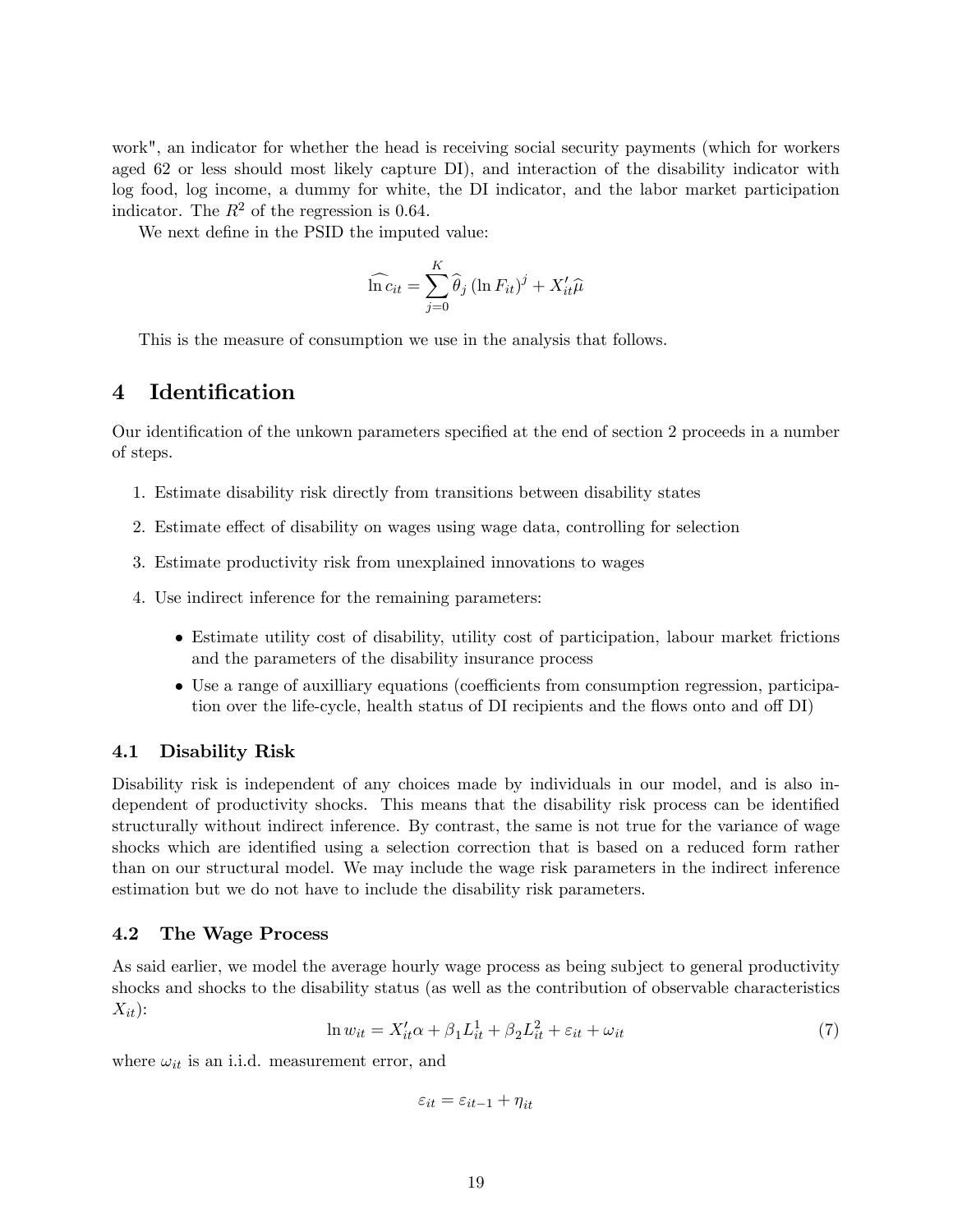Our goal is to identify the variance of the productivity shock  $\sigma_{\eta}^2$  as well as  $\beta_1$  and  $\beta_2$ . A first complication is selection effects due non-participation. Wages are not observed for non-participants. Moreover, non-participation depends on wages. Finally, non-participation may depend directly on disability shocks as well as the expectation that the individual will apply for  $DI$  in the subsequent period (which requires being unemployed in the current period). We observe neither these expectations, nor the decision to apply.

One possible approach is to write a reduced form model of participation:

$$
P_{it}^* = X_{it}'\gamma + \delta_1 L_{it}^1 + \delta_2 L_{it}^2 + \theta A_{it} + \pi_{it}
$$
  
= 
$$
s_{it} + \pi_{it}
$$
 (8)

where  $P_{it}^*$  is the utility from working, and we observe the indicator  $P_{it} = \mathbf{1} \{P_{it}^* > 0\}$ . Here  $A_{it}$ (assets, or more precisely income from assets) serves as an exclusion restriction: It affects the likelihood of observing an individual at work (through an income effect and through affecting the expectation that the individual will apply for  $DI$  in the subsequent period), but it does not affect the wage, conditional on  $X_{it}$  and  $L_{it}$ <sup>20</sup> The unobserved "taste for work"  $\pi_{it}$  is correlated with the permanent productivity component  $\varepsilon_{it}$ . Assume that

$$
\left(\begin{array}{c}\varepsilon_{it} \\ \pi_{it}\end{array}\right) \sim N\left(\left(\begin{array}{c}0 \\ 0\end{array}\right), \left(\begin{array}{cc}\sigma_{\varepsilon}^2 & \sigma_{\varepsilon\pi} \\ 1\end{array}\right)\right)
$$

Under these assumptions, the wage for labor market participants is thus:

$$
E (\ln w_{it} | P_{it}^{*} > 0, X_{it}, L_{it}) = X_{it}' \alpha + \beta_1 L_{it}^1 + \beta_2 L_{it}^2 + E (\varepsilon_{it} | P_{it}^{*} > 0, X_{it}, L_{it})
$$
  
=  $X_{it}' \alpha + \beta_1 L_{it}^1 + \beta_2 L_{it}^2 + \sigma_{\varepsilon \pi} \lambda (s_{it})$ 

assuming no selection on the measurement error. The Mills' ratio term  $\lambda(s_{it}) = \frac{\phi(s_{it})}{\Phi(s_{it})}$ , where  $\phi(.)$ and  $\Phi(.)$  denote the p.d.f. and c.d.f. of the standard normal distribution, respectively. Thus, one can estimate

$$
\ln w_{it} = X_{it}'\alpha + \beta_1 L_{it}^1 + \beta_2 L_{it}^2 + \sigma_{\varepsilon\pi}\lambda(s_{it}) + v_{it}
$$
\n
$$
\tag{9}
$$

only on the sample of workers, and with  $E(v_{it}|P_{it}^* > 0, X_{it}, L_{it}) = 0$ . The resulting estimates of  $\beta_1$ and  $\beta_2$  should be interpreted as the estimates of the effect of work limitations on wage offers.

#### 4.3 Productivity Risk

To identify the variance of productivity shocks, we define first the "adjusted" error term:

$$
g_{it} = \Delta \left( \ln w_{it} - X_{it}' \alpha - \beta L_{it}^1 - \beta_2 L_{it}^2 \right) \tag{10}
$$

 $^{20}$ In a certainty equivalence (CEQ) world, people's savings are completely independent of permanent shocks (which impact consumption one-on-one), and only depends on transitory shocks to earnings (induced by e.g. job destruction), see Campbell (1987). Hence, assets (which reflect past saving choices) will be independent of the error term in wages. This would make income from assets a valid exclusion restriction. Outside the CEQ world, there will be some small precautionary saving in response to permanent shocks, and the exclusion restriction would work in specifications in first differences (which remove the history of permanent shocks). We plan to consider this extension in future drafts.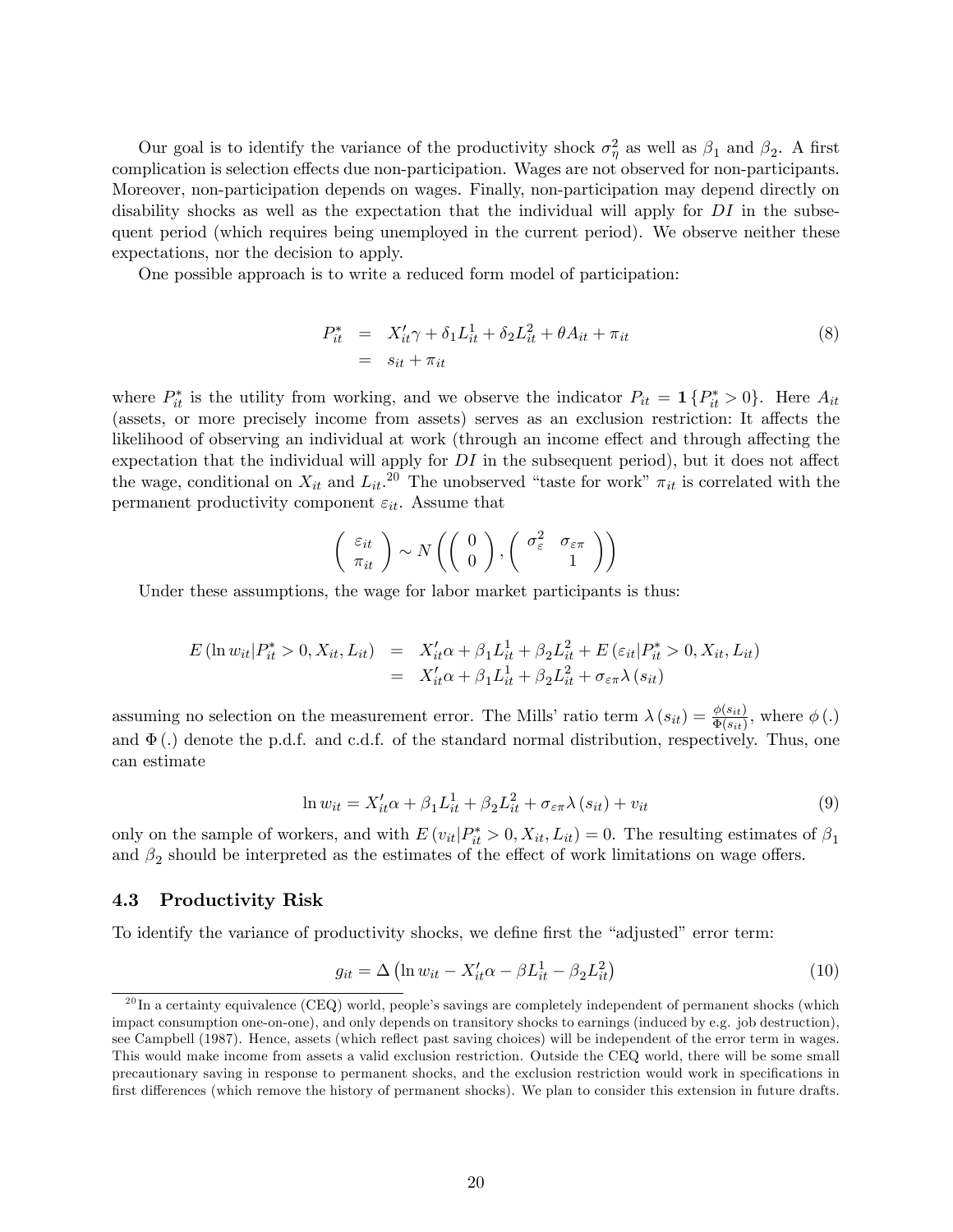and then identify the variance of productivity shocks and the variance of measurement error using the following moment restrictions:

$$
E(g_{it}|P_{it}=1, P_{it-1}=1) = \rho_{\eta\pi}\sigma_{\eta}\lambda(s_{it}) \qquad (11)
$$

$$
E(g_{it}^2|P_{it} = 1, P_{it-1} = 1) = \sigma_{\eta}^2 (1 - \rho_{\eta\pi}^2 s_{it} \lambda(s_{it})) + 2\sigma_{\omega}^2
$$
 (12)

$$
-E(g_{it}g_{it+1}|P_{it}=1, P_{it-1}=1) = \sigma_{\omega}^2 \tag{13}
$$

(see Low, Meghir and Pistaferri, 2006). Here  $\rho_{\eta\pi}$  denotes the correlation coefficient between  $\eta$  and  $\pi$  (which is not of direct interest).

From estimation of  $\alpha$ ,  $\beta_1$  and  $\beta_2$  described above we can construct the "adjusted" residuals (10), use them as they were the true "adjusted" error terms (MaCurdy, 1982), and estimate  $\sigma_{\eta}^2$  and  $\sigma_{\omega}^2$  using (11)-(13). Standard errors are computed with the block bootstrap.

#### 4.4 Preferences and Disability Insurance Parameters

Identification of the remaining structural parameters of interest  $(\eta, \theta, \delta, F_{L=0}, F_{L=1}, F_{L=2})$  and the "policy" parameters  $(P_{L=0}^{S,Y}, P_{L=1}^{S,Y}, P_{L=2}^{S,Y}, P_{L=0}^{S,O}, P_{L=1}^{S,O}, P_{L=2}^{S,O},$  and  $P^{\text{Re}}$ ) will be achieved by Indirect Inference (see Gourieroux et al, 1993; Smith, 2006). Indirect inference is a simulation-based method that is used when the relevant theoretical moments have no analytical expressions. This is indeed the case for our complex theoretical model. The difference between indirect inference and other methods based on simulations (such as Simulated Method of Moments) is that indirect inference requires only the specification of an approximate model (known as auxiliary model). The auxiliary model is not necessarily the correct data generating process. However, the main idea behind indirect inference is that the parameters of the auxiliary model are related (through a so-called binding function) to the structural parameters of interest. The latter are estimated by minimizing the distance between the parameters of the auxiliary model estimated from the observed data and the parameters of the auxiliary model estimated from the simulated data.

We use the following Indirect Inference auxiliary equations, which overall give us 35 moments:

- 1. Regression of log consumption on work limitation, disability insurance, participation (and interactions);
- 2. Participation rates, conditional on disability status and age;
- 3. Stock of recipients of DI, conditional on disability status and age;
- 4. Flows onto and off DI, conditional on disability status and age.

The Indirect Inference statistical criterion is:

$$
\hat{\phi} = \arg\min_{\phi} \left( \hat{\alpha}^D - S^{-1} \sum_{s=1}^S \hat{\alpha}^S (\phi) \right)' \Omega \left( \hat{\alpha}^D - S^{-1} \sum_{s=1}^S \hat{\alpha}^S (\phi) \right)
$$

where  $\hat{\alpha}^D$  are the moments in the data,  $\hat{\alpha}^S(\phi)$  are the corresponding simulated moments (which are averaged over S simulations) for given parameter values  $\phi(\alpha(\phi))$  is the binding function relating the auxiliary parameters to the structural parameters), and  $\Omega$  is the weighting matrix. The optimal weighting matrix is the the covariance matrix from the data  $\widehat{\Omega}^{21}$ 

<sup>&</sup>lt;sup>21</sup>To reduce computational issues, in this draft we use  $diag\left(\widehat{\Omega}\right)$ .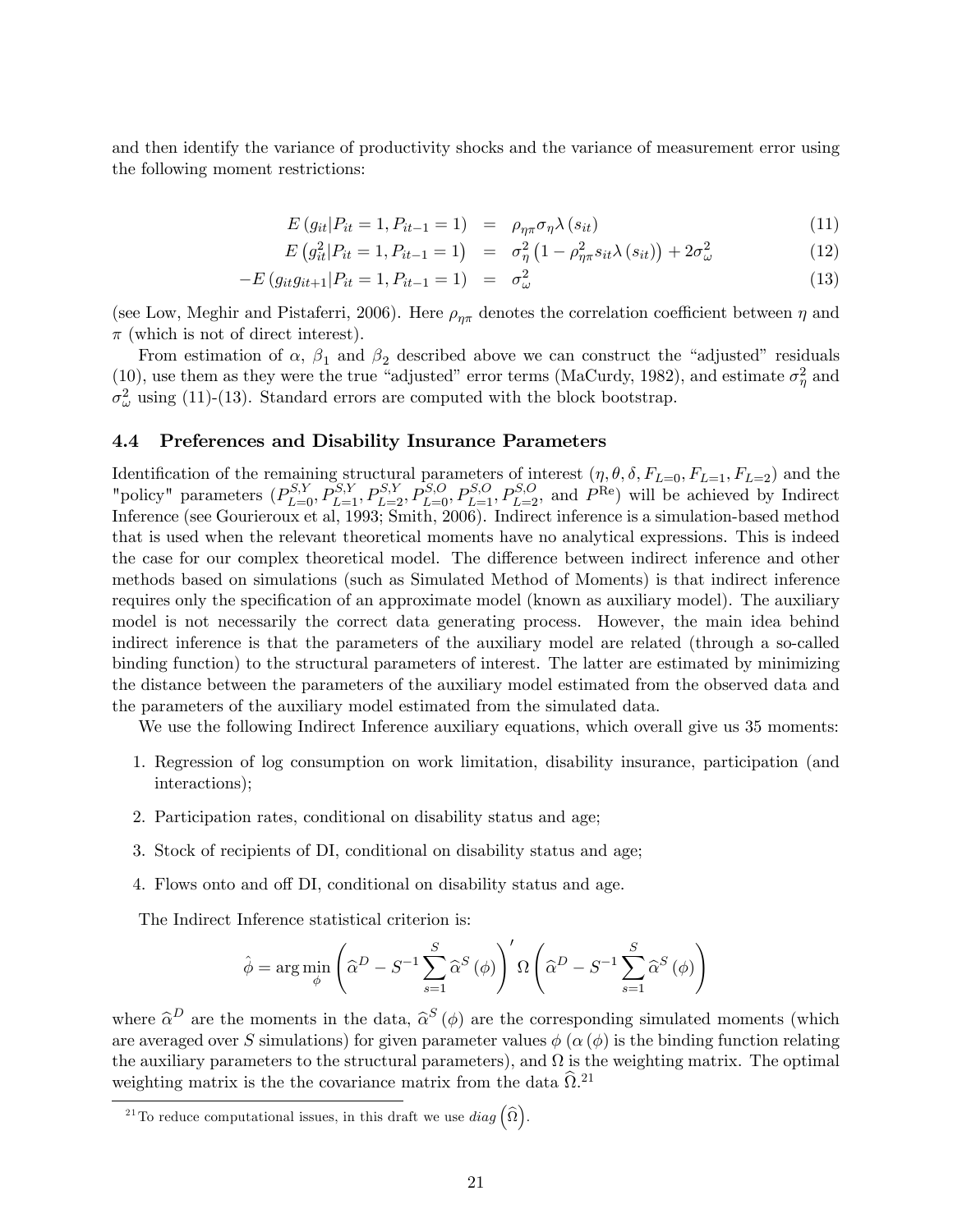Standard errors of the structural parameters can be computed using the formula provided in Gourieroux et al. (1993), i.e.,

$$
var\left(\widehat{\phi}\right) = \left(1 + \frac{1}{S}\right) \left(\frac{\partial \widehat{\alpha}^{S}\left(\phi\right)'}{\partial \phi} \Omega \frac{\partial \widehat{\alpha}^{S}\left(\phi\right)}{\partial \phi}\right)^{-1}
$$

If  $\dim(\alpha) > \dim(\phi)$ , the model generates overidentifying restrictions that can be used to test the model. One can also test for local identification by computing the Jacobian matrix of the binding function and testing whether the matrix has full row rank (see Bond et al., 2007). In what follows we discuss the mapping between structural and auxiliary parameters.

#### 4.4.1 Moments: Consumption Regression

Disability is likely to have two separate effects on consumption: first, disability affects earnings and hence consumption through the budget constraint. The size of this effect will depend on the extent of insurance, both self-insurance and formal insurance mechanisms, such as DI. The extent of insurance from DI obviously depends on being admitted onto the program, but conditional on receiving DI, the extent of insurance is greater for low income individuals because of the progressivity of the system through the AIME and PIA calculation.

The second possible effect of disability on consumption is through non-separabilities in the utility function. For example, if being disabled reduces the marginal utility of consumption (e.g. through loss of appetite) then consumption will fall on disability even if there is full insurance and marginal utility is smoothed over states of disability.

It is important to separate out these two effects. Stephens (2001) calculates the effect of the onset of disability on consumption, but does not distinguish whether the effect is through nonseparability or through the income loss directly.

Our method for separating out these two effects is to use the parameters of the following auxiliary regression:

$$
\ln c_{it} = \alpha_0 + \alpha_1 L_{it}^1 + \alpha_2 L_{it}^1 DI_{it} + \alpha_3 L_{it}^2 + \alpha_4 L_{it}^2 DI_{it} + \alpha_5 DI_{it} + \alpha_6 Y_{it}^P + \alpha_7 t + \alpha_8 t^2 + \alpha_9 A_{it} + \alpha_{10} P_{it} + \nu_{it}
$$

The effect of a (severe) disability on consumption for individuals who are not DI insured is given by the parameter  $\alpha_3$ . This captures both the income effect and the separability effect. For individuals who are DI insured, the effect of a severe disability on consumption is  $(\alpha_3 + \alpha_4)$ , and so  $(\alpha_3 + \alpha_4)$  captures the nonseparable part. The coefficients  $\alpha_1$  and  $\alpha_2$  correspond to the effects for a severe disability. We control for permanent income and age because we want to compare individuals facing the same level of insurance through the DI system. We control for unearned income to compare individuals with the same potential for self-insurance. The split between  $\alpha_3$  and  $\alpha_4$  is clear when insurance is full. More generally, if insurance is partial, then  $(\alpha_3 + \alpha_4)$  captures both the non-separable part and the lack of full insurance for those receiving DI. However, the degree of partial insurance through DI depends on permanent income and age through the AIME formula. Indirect inference exploits this identification intuition without putting a structural interpretation on the values of the  $\alpha$  parameters.

We can construct  $Y_{it}^P$  by using the information on individual wages available from entry into the PSID sample until the particular observation at age t.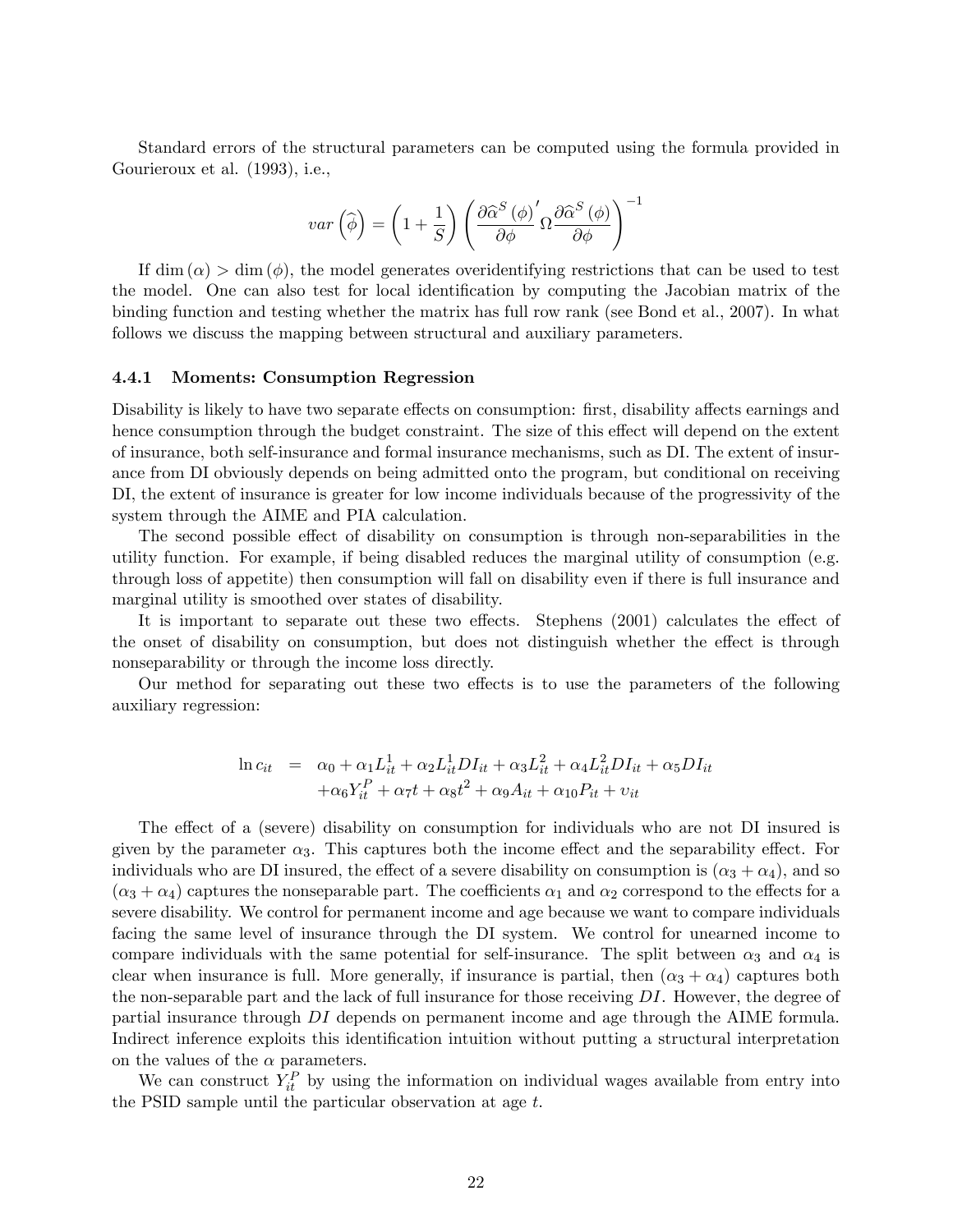

Figure 8: Unemployment duration, by age of entry and work limitation status at entry.

Participation in the labour force can also provide insurance against disability shocks. In addition, participation has a direct effect on the marginal utility of consumption. We use  $\alpha_{10}$ , combined with the average participation rates over the life-cycle, to capture this non-separable component and the fixed cost of work.

#### 4.4.2 Moments: Participation over the Life-Cycle

We calculate participation rates by age and by disability status. This is equivalent to run the following auxiliary regression

$$
p_{ia}^L = \sum_{x=1}^X \pi_x^L \mathbf{1} \{ age_i \in x, L \} + \varepsilon_{ia}
$$

where  $p_{ia}$  is an indicator for whether the person is working, x denote the age bands and there are overall  $X$  age bands (we use for 10-year age bands: 23-32, 33-42, etc.). The moments we use as auxiliary parameters are the  $\pi_x^L$ , that is  $X \times L = 12$  auxiliary parameters.

We also plan to use duration of unemployment by age of entry in the unemployment state (conditioning on work limitation state at the age of entry). These are plotted in Figure 8.

These moments are related to fixed cost of participation with different disabilities,  $F(L)$ , the utility cost of participation,  $\eta$ , and the labor market frictions  $\lambda$  and  $\delta$ .

Frictions are identified by average labor market participation and unemployment duration over the life cycle. To see the intuition, consider a world in which there are no food stamps. Because people are born healthy and without assets to Önance consumption during unemployment, the decision not to work in the first period is infinitely costly in terms of utility. Hence, if we see people not working in the first period of life this must reflect lack of offers. More generally, labor market participation at young ages is informative about  $\lambda$ . Similarly, transitions out of work in the first periods of the life cycle are informative about the job destruction rate  $\delta$  (because the reservation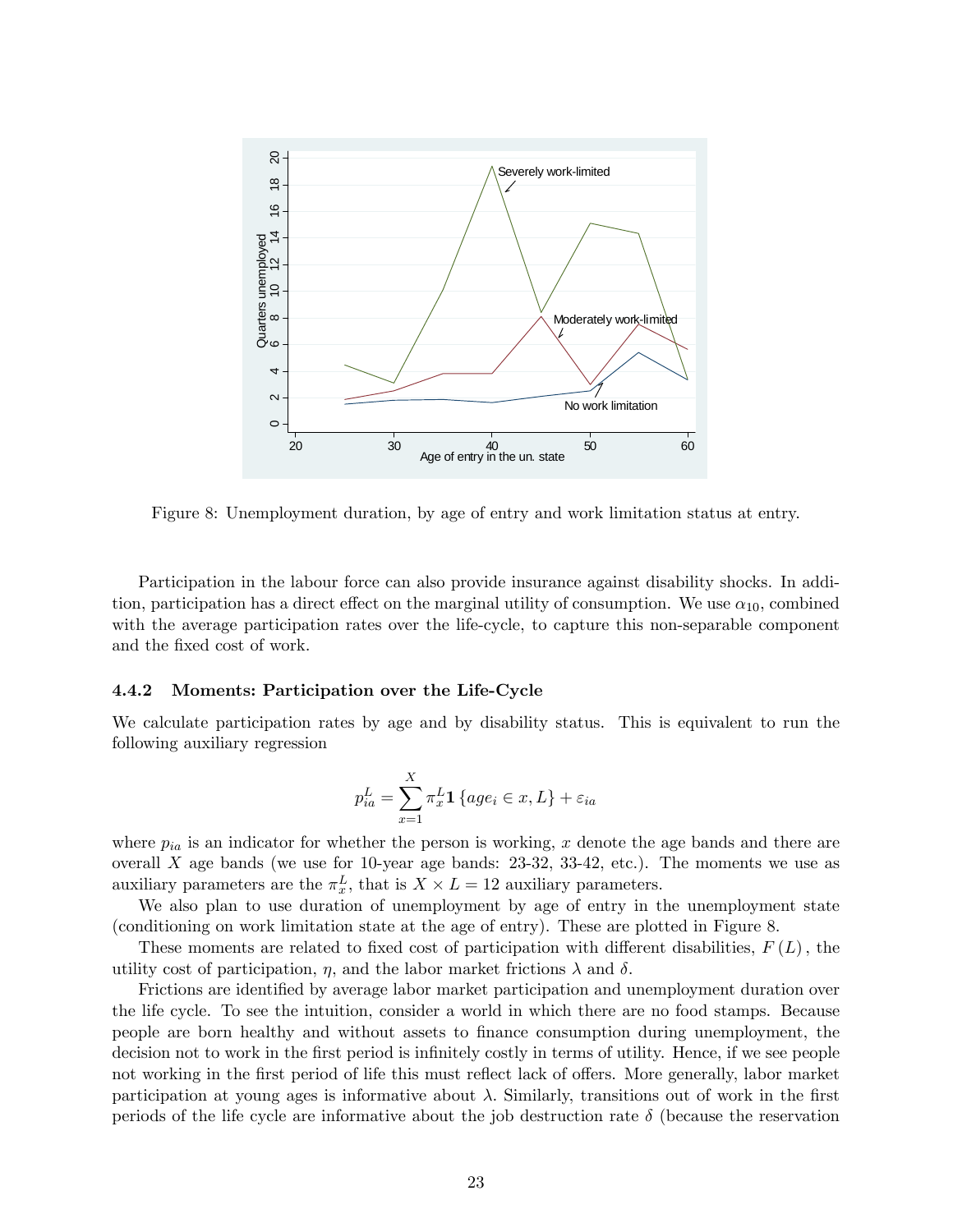asset value is very high at young ages and nobody quits). Finally, the differences in participation across disability status groups is informative about the disability status-specific fixed costs of work (i.e., work is more costly for disabled than for healthy workers).

#### 4.4.3 Moments: Stock of Recipients of Disability Insurance,

We add to the list of auxiliary parameters the stock of DI recipients (for age  $\leq 45$  and age  $\geq 45$ ) by work limitation status:  $F_{\rm r}(DI_t = 1 | L_{it}, t)$ . This adds three parameters.

#### 4.4.4 Moments: Flows onto and off Disability Insurance

Finally, we include among the auxiliary parameters the flows into and out of DI by age and disability status, i.e.  $\text{Fr}(DI_t = j | DI_{t-1} = k, L_t, t)$  for  $L_t = \{0, 1, 2\}$  and  $t = \{<45, \geq 45\}$ , for a total of 12 extra parameters.

To give an idea of what kind of variability we are exploiting, suppose we want to identify  $P_{L=2}^{S,O} = P\left(DI_t = 1|D I_t^{App} = 1, L_t = 2, t > 45\right)$ . What we observe in the data is

$$
P(DI_t = 1 | DI_{t-1} = 0, L_t = 2, t > 45) = P_{L=2}^{S,O} \times P(DI_t^{App} = 1 |, DI_{t-1} = 0, L_t = 2, t > 45)
$$

(because nobody gets DI without an application and only non-DI recipients apply for DI). It follows that:

$$
P_{L=2}^{S,O} = \frac{P(DI_t = 1|DI_{t-1} = 0, L_t = 2, t > 45)}{P(DI_t^{App} = 1|, DI_{t-1} = 0, L_t = 2, t > 45)}
$$
  
\n
$$
\geq P(DI_t = 1|DI_{t-1} = 0, L_t = 2, t > 45)
$$

Hence one can interpret the observable  $P(DI_t = 1|DI_{t-1} = 0, L_t = 2, t > 45)$  (the flow into DI by older workers who are severely work limitated) as a bound for the unobserved theoretical parameter  $P_{L=2}^{S,O}$  (the fraction of older workers with a severel work limitation who get admitted into the DI program following an application). The tightness of the "bound" depends on how close  $P\left(DI_t^{App} = 1 |, DI_{t-1} = 0, L_t = 2, t > 45\right)$  is to 1. If all older workers with a severe work limitation not on DI at time  $t-1$  were to apply for DI, the two parameters would coincide. The theoretical model acts as a filter between the two, because applying to DI has important opportunity costs (that is, changes in the parameters of the model imply changes in  $P\left(DI_t^{App} = 1 |, DI_{t-1} = 0, L_t = 2, t > 45\right)).$ 

The moments we use are the flows onto DI, given by the fraction observed to start receiving DI:  $Fr(DI_t = 1|DI_{t-1} = 0, L_t);$  and the flows off DI:  $Fr(DI_t = 0|DI_{t-1} = 1, L_t)$  (either voluntarily or involuntarily). These moments (together with the stock of recipients of DI) are related to the structural parameters  $P_{L=0}^{S,Y}, P_{L=1}^{S,Y}, P_{L=2}^{S,Y}, P_{L=0}^{S,O}, P_{L=1}^{S,O}, P_{L=2}^{R,e}$ . For examples,  $Fr(DI_t = 0|DI_{t-1} = 1, L_t)$ is clearly connected to the probability of reassessment  $P^{\text{Re}}$ . The connection is not one-to-one because our model suggests there are conditions under which a voluntary exit from DI is optimal (i.e., an extremely positive shock to individual productivity reflected in a higher wage offer if employed, perhaps linked with a medical recovery).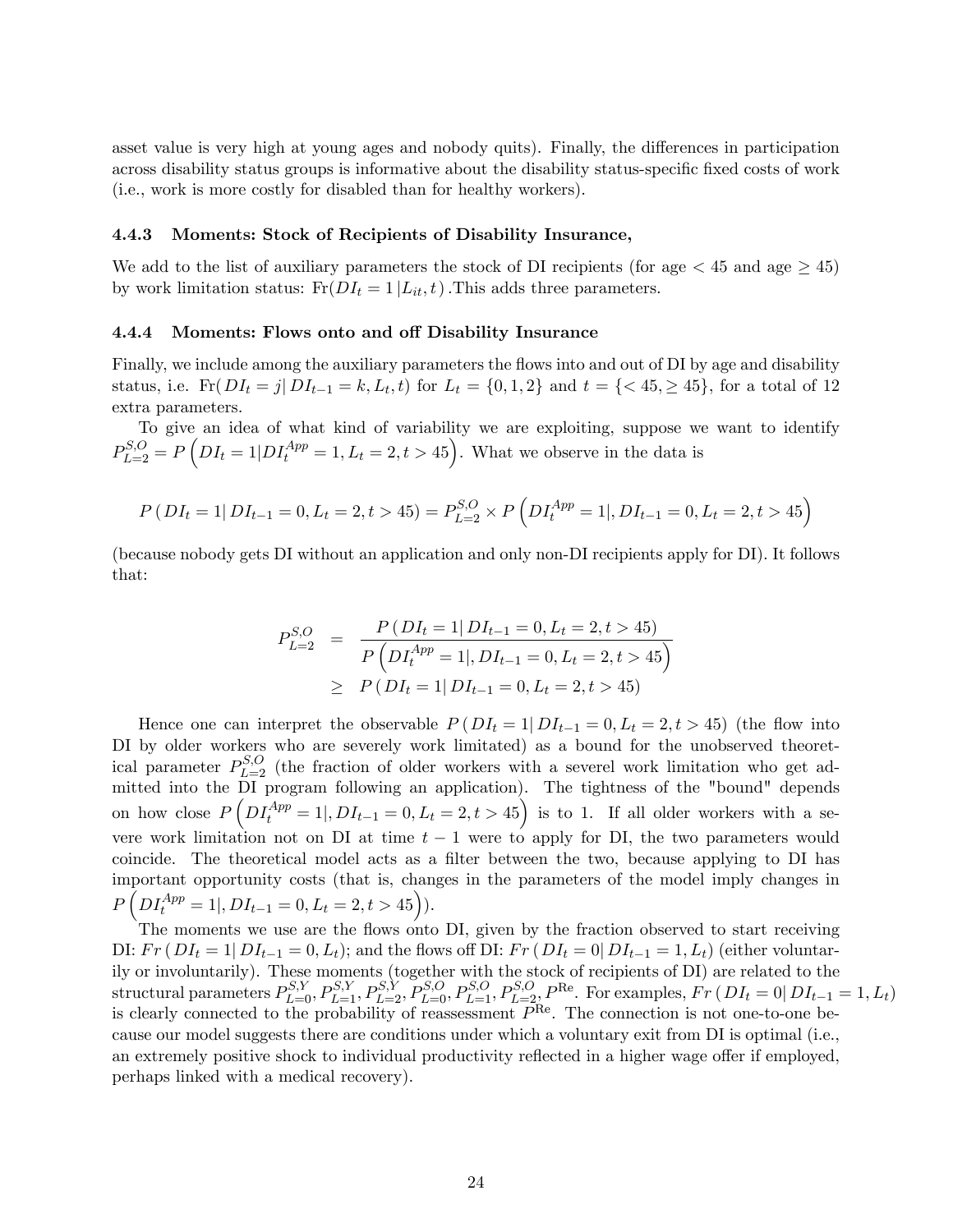# 5 Results

Before delving into the details of estimation, it is useful to provide some basic information about the data. Table 1 reports some sample statistics separately for individuals with no limitations  $(L = 0)$ and for those with moderate  $(L = 1)$  and severe work limitations  $(L = 2)$ , and by education (using sampling weights throughout). As said earlier, this is a sample of male heads aged 23-62 who are not self-employed (monetary variables are expressed in 1992 dollars, and we use sampling weights throughout). Regardless of education, the disabled are older, less likely to be married or white, with a smaller family, less likely to be working, and more likely to be on DI. Their family income, wages, and food spending are lower, but unearned income (which includes private and public transfers) is higher. The high educated have higher participation rates and lower DI recipiency rates.

|                       | Low Education |        |        | <b>High Education</b> |        |        |
|-----------------------|---------------|--------|--------|-----------------------|--------|--------|
|                       | $L=0$         | $L=1$  | $L=2$  | $L=0$                 | $L=1$  | $L=2$  |
| Age                   | 39.84         | 44.00  | 47.87  | 39.20                 | 43.07  | 46.73  |
| % Married             | 0.78          | 0.82   | 0.68   | 0.75                  | 0.73   | 0.59   |
| % White               | 0.84          | 0.89   | 0.82   | 0.91                  | 0.91   | 0.80   |
| Family size           | 2.97          | 3.13   | 2.62   | 2.88                  | 2.70   | 2.43   |
| Family income         | 42,058        | 37,710 | 25,194 | 65,998                | 56,374 | 34,187 |
| Unearned income       | 3,006         | 6,322  | 10,542 | 4,608                 | 7,889  | 12,772 |
| $%$ Working now       | 0.87          | 0.68   | 0.18   | 0.93                  | 0.76   | 0.39   |
| Annual hours worked   | 2,044         | 1,548  | 320    | 2,189                 | 1,772  | 733    |
| Annual wages          | 27,214        | 18,301 | 3,332  | 43,657                | 31,696 | 11,478 |
| $%$ Annual wages $>0$ | 0.95          | 0.77   | 0.22   | 0.97                  | 0.86   | 0.43   |
| % DI recipient        | 0.01          | 0.07   | 0.43   | 0.00                  | 0.04   | 0.32   |
| Food spending         | 5,217         | 5,215  | 4,087  | 6,177                 | 5,651  | 5,001  |
|                       |               |        |        |                       |        |        |
| N                     | 11,779        | 1,032  | 838    | 9,899                 | 509    | 229    |

|  |  |  | Table 1: Sample Statistics |
|--|--|--|----------------------------|
|--|--|--|----------------------------|

 $\overline{\phantom{a}}$ 

 $\overline{\phantom{a}}$ 

#### 5.1 Disability Risk

Figures 9-11 plot  $Pr(L_{it} = j|L_{it-1} = k)$  for  $k = \{0, 1, 2\}$ , respectively. Note that for these graphs we relax the age restrictions (23-62) and focus on the entire life-cycle. These are transition probabilities that are informative about the "disability risk". For example,  $Pr (L_{it} = 2|L_{it-1} = 0)$  is the probability that an individual with no work limitations is hit by a shock that places him in the severe work limitations category. Whether this is a persistent or temporary transition can be answered by looking at the value of  $Pr(L_{it} = 2|L_{it-1} = 2)$ .

In Figure 9 we start by plotting  $Pr(L_{it} = j | L_{it-1} = 0)$ , i.e., the transition probabilities from the state of "no work limitations". To avoid cluttering, we have taken 5-age averages  $(25-29, 30-34, ...)$ etc.). We also plot the predicted value of a regression on a quadratic in age. The probability of staying without work limitations declines over the working part of the life cycle from 0.98 to about 0.94. The decline is equally absorbed by increasing probabilities of transiting in moderate and severe work limitations. Figure 10 plots  $Pr(L_{it} = j | L_{it-1} = 1)$ , i.e., the probability of transiting from a state of moderate work limitations. The probability of getting better declines over the life-cycle, while the probability of getting worse increases, especially after age 45. The probability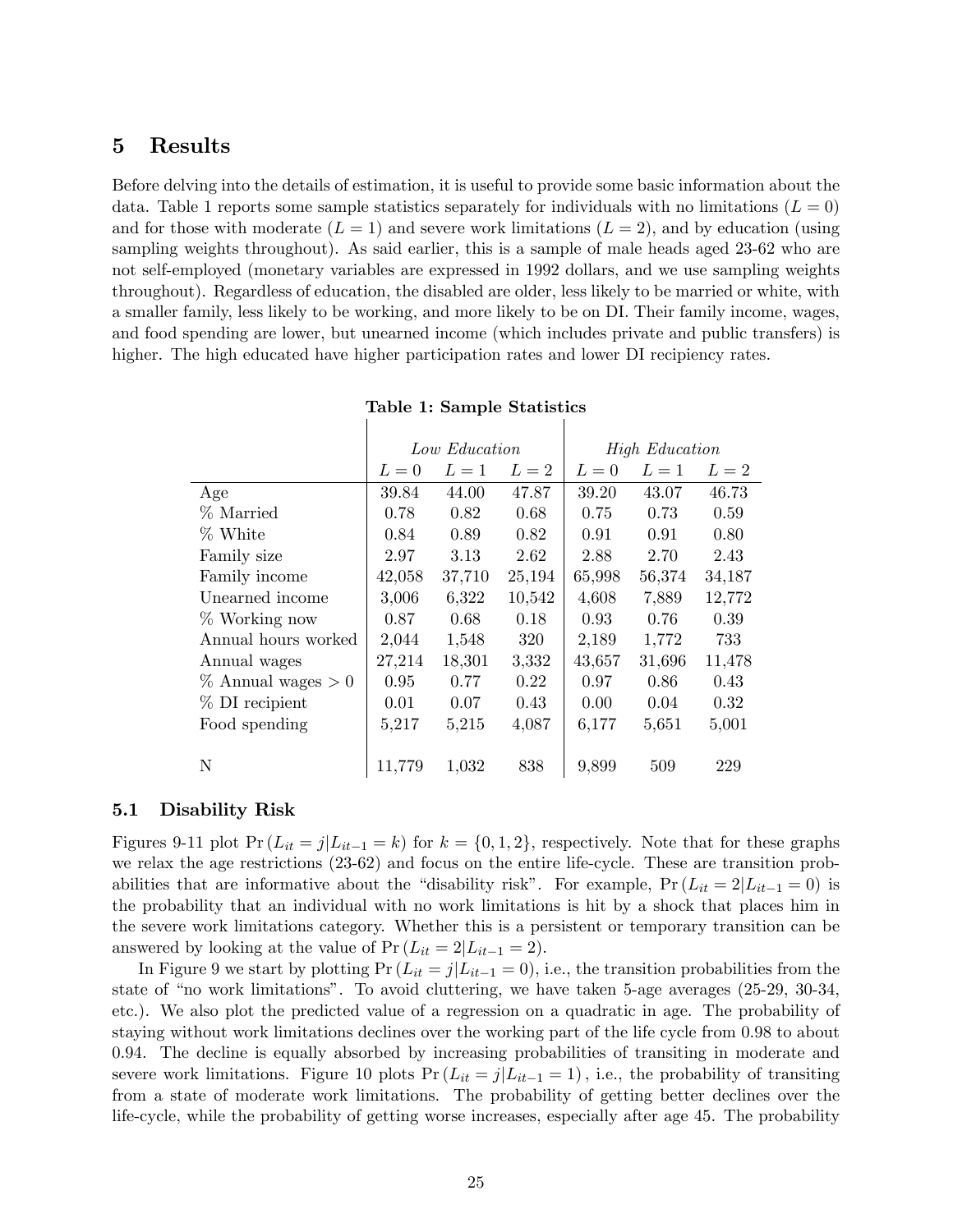

Figure 9: (Smoothed) Markov transition probabilities  $Pr(L_{ia} = j | L_{ia-1} = 0)$ , by education.

of remaining with moderate work limitations has an inverse U-shape. Finally, in Figure 11 we plot  $Pr(L_{it} = j|L_{it-1} = 2)$ , where the transition is from the state of severe work limitations. Both the probability of a slight recovery  $(\Pr(L_{it} = 1 | L_{it-1} = 2))$  and the probability of a strong recovery  $(\Pr (L_{it} = 0 | L_{it-1} = 2))$  decline with age. In other words, persistence in the severe work limitations state increases with age. The low educated face worse health risk than the high educated group, with higher probabilities of bad shocks occuring and a lower probability of recovering.

#### 5.2 Wage Process

From now on, all the results we will report refer only the subsample of individuals with low education (high school degree or less).

In Table 2 we report the results of estimating a simple probit regression for participation. Participation is monotonically decreasing in the degree of work limitations. We report marginal effects. Thus, the interpretation is that among the low educated, the probability of working declines by 0.18 units at the onset of moderate work limitations, and by 0.57 percentage points at the onset of severe work limitations. As for our exclusion restriction, its sign is correct (higher unearned income should increase the opportunity cost of work), and the effect is statistically significant. The other effects have signs that are consistent with previous evidence.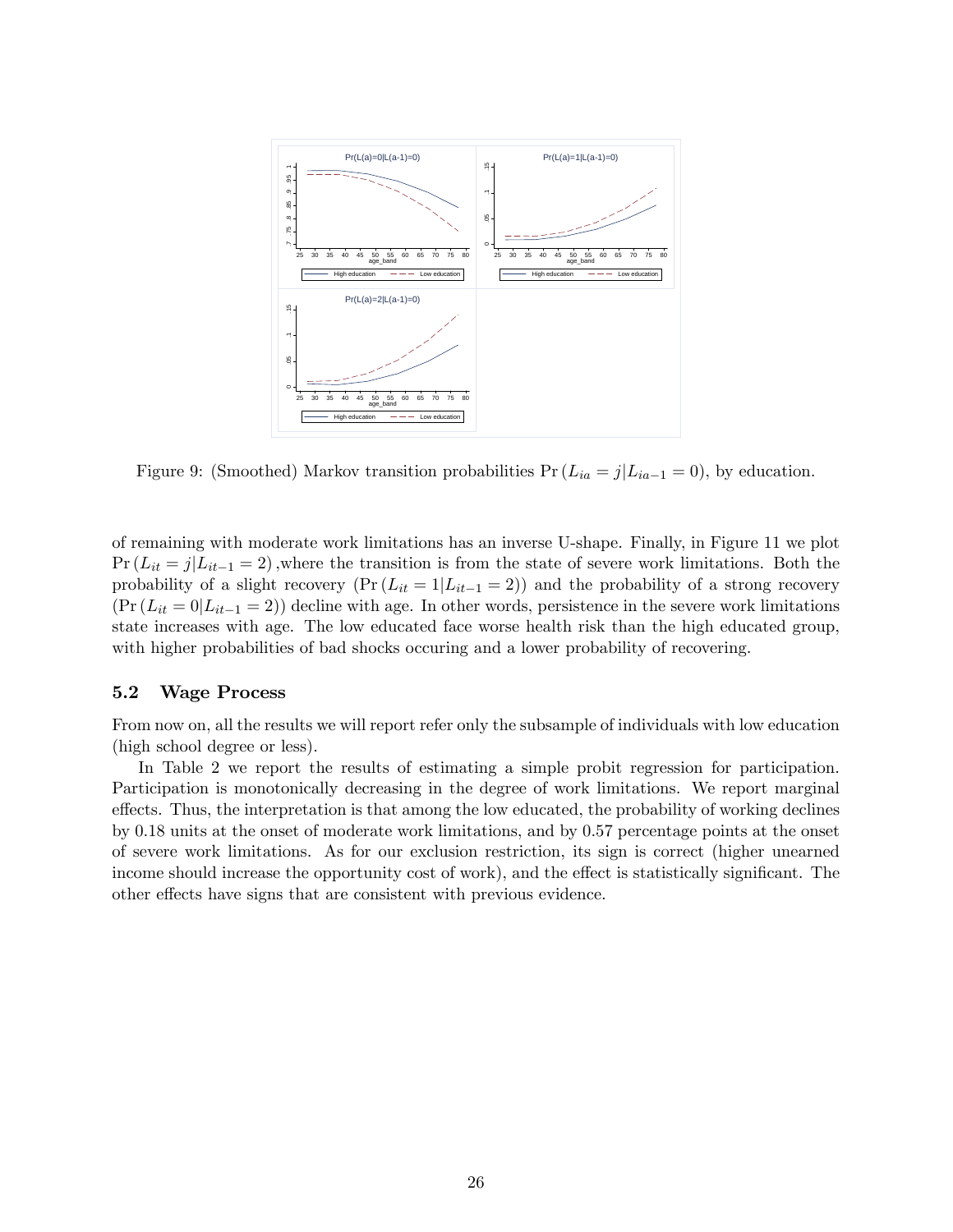

Figure 10: (Smoothed) Markov transition probabilities  $Pr(L_{ia} = j | L_{ia-1} = 1)$ , by education.



Figure 11: (Smoothed) Markov transition probabilities  $Pr(L_{ia} = j|L_{ia-1} = 2)$ , by education.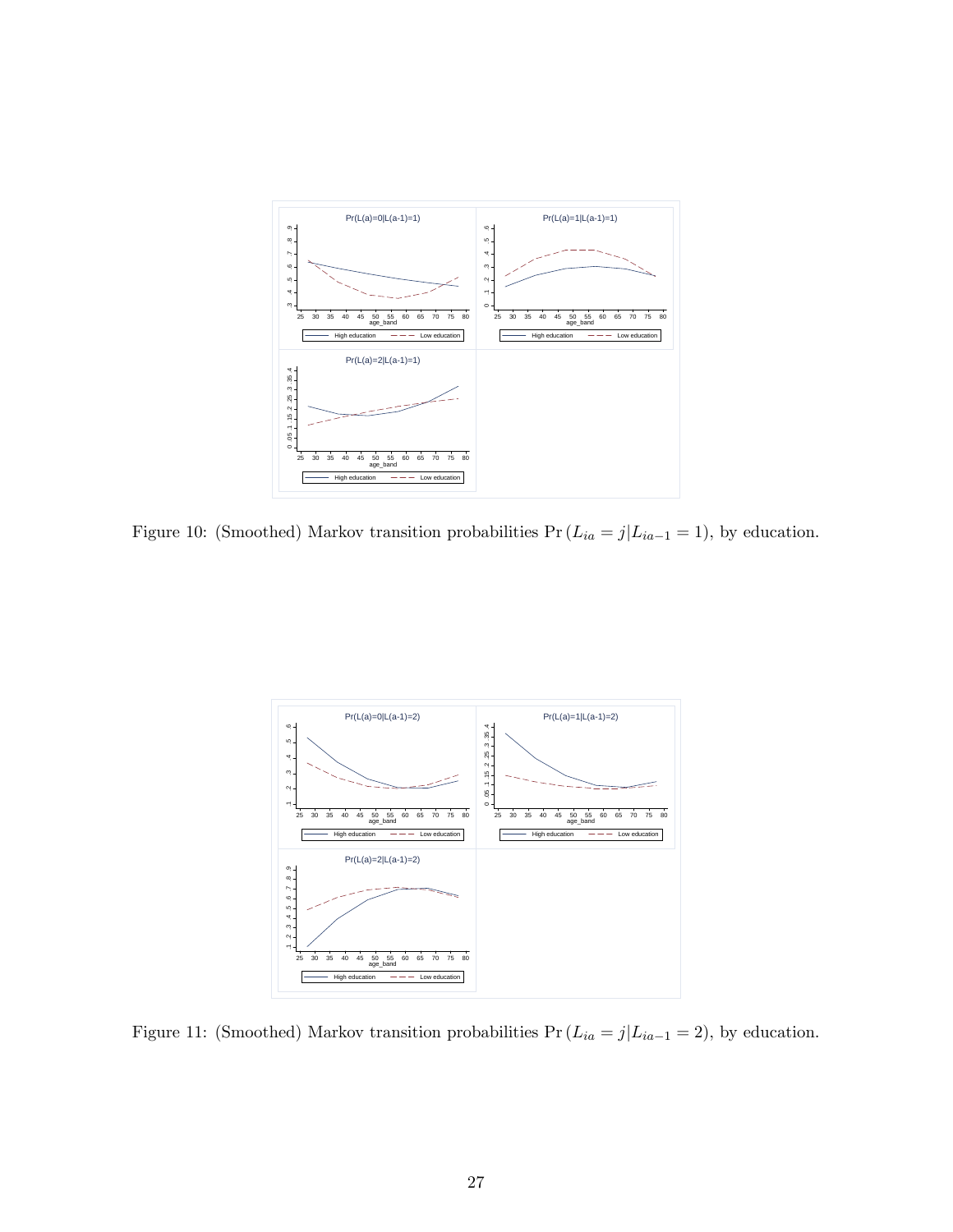| Variable                | Low education |
|-------------------------|---------------|
| $L_{it}=1$              | $-0.182$      |
|                         | (0.015)       |
| $L_{it}=2$              | $-0.569$      |
|                         | (0.020)       |
| Age                     | 0.010         |
|                         | (0.002)       |
| $\frac{Age^2}{100}$     | $-0.014$      |
|                         | (0.002)       |
| White                   | 0.065         |
|                         | (0.006)       |
| Married                 | 0.098         |
|                         | (0.008)       |
| Unearned income<br>1000 | $-0.006$      |
|                         | (0.0003)      |
| Year dummies            | Yes           |
|                         |               |
|                         | 13,681        |
|                         |               |

#### Table 2: Participation Probit

In Table 3 we report estimates of the log wage process with and without correcting for endogenous selection into work. This makes a substantial difference. The wage loss associated with the onset of work limitations is higher when selection is being taken into account. The sign of the Mills' ratio suggests positive selection on unobservables (i.e., people with bad realization of their permanent component quit into unemployment - or are laid-off), and it is statistically significant. The reason for the selection bias is simple. From Table 2, an increase in work limitations pushes some people out of work. Those who leave work tend to be those with low unobserved propensity to work (i.e., low  $\pi_{it}$ ), which also tend to be individuals with low unobserved permanent income (i.e., low  $\varepsilon_{it}$ ). Hence, if one ignores selection, the wage loss associated with an increase in work limitations appears attenuated by the fact that, among those with work limitations, those who remain at work are higher-than-average permanent income people. Once selection is taken into account, the full loss of disability is revealed. In column (3) we add a full set of occupation dummies to enrich the control function. The results are similar.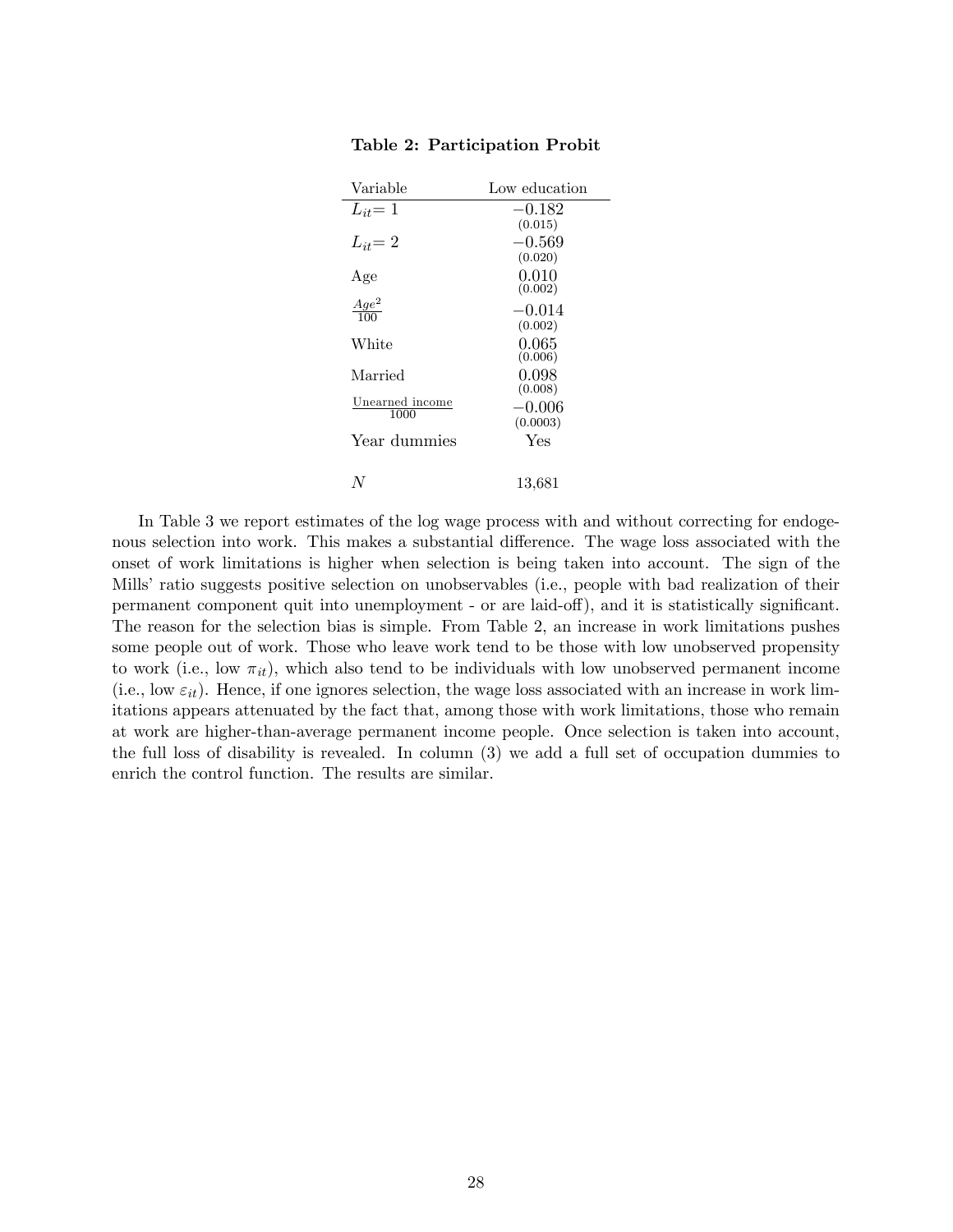|                     | Low education |                  |                  |  |  |
|---------------------|---------------|------------------|------------------|--|--|
| Variable            | (1)           | (2)              | (3)              |  |  |
| ${L_{it} = 1}$      | $-0.171$      | $-0.227$         | $-0.195$         |  |  |
|                     | (0.019)       | (0.023)          | (0.021)          |  |  |
| ${L_{it} = 2}$      | $-0.251$      | $-0.457$         | $-0.423$         |  |  |
|                     | (0.036)       | (0.055)          | (0.053)          |  |  |
| Age                 | 0.059         | 0.063            | 0.055            |  |  |
|                     | (0.004)       | (0.004)          | (0.004)          |  |  |
| $\frac{Age^2}{100}$ | $-0.059$      | $-0.065$         | $-0.055$         |  |  |
|                     | (0.005)       | (0.005)          | (0.004)          |  |  |
| White               | 0.237         | $\rm 0.253$      | 0.193            |  |  |
|                     | (0.010)       | (0.010)          | (0.010)          |  |  |
| Married             | 0.152         | 0.179            | 0.147            |  |  |
|                     | (0.012)       | (0.014)          | (0.013)          |  |  |
| Mills ratio         |               | 0.212<br>(0.043) | 0.222<br>(0.041) |  |  |
| Year dummies        | Yes           | Yes              | Yes              |  |  |
| Job dummies         | No            | Nο               | Yes              |  |  |
| N                   | 12,043        | 12,043           | 12,043           |  |  |

#### Table 3: The log wage equation

 $\mathbb{I}$ 

#### 5.3 Productivity Risk

We use the residuals of the wage equation to estimate the variance of permanent productivity shocks as well as the variance of transitory shocks, allowing for endogenous selection into work (expressions (11)-(13)). The results are in Table 4. They compare well with estimates reported elsewhere (see Meghir and Pistaferri, 2005).

#### Table 4: The variances of the productivity shocks

| Variable                       | Low education    |
|--------------------------------|------------------|
| Permanent shock                | 0.036            |
| Measurement error (Transitory) | (0.007)<br>0.035 |
|                                | (0.003)<br>0.745 |
| $\rho_{n\pi}$                  | (0.088)          |

### 5.4 Estimates from Indirect Inference

Here we report the estimates we obtain using Indirect Inference. First, we set some parameters to realistic values (Table 5):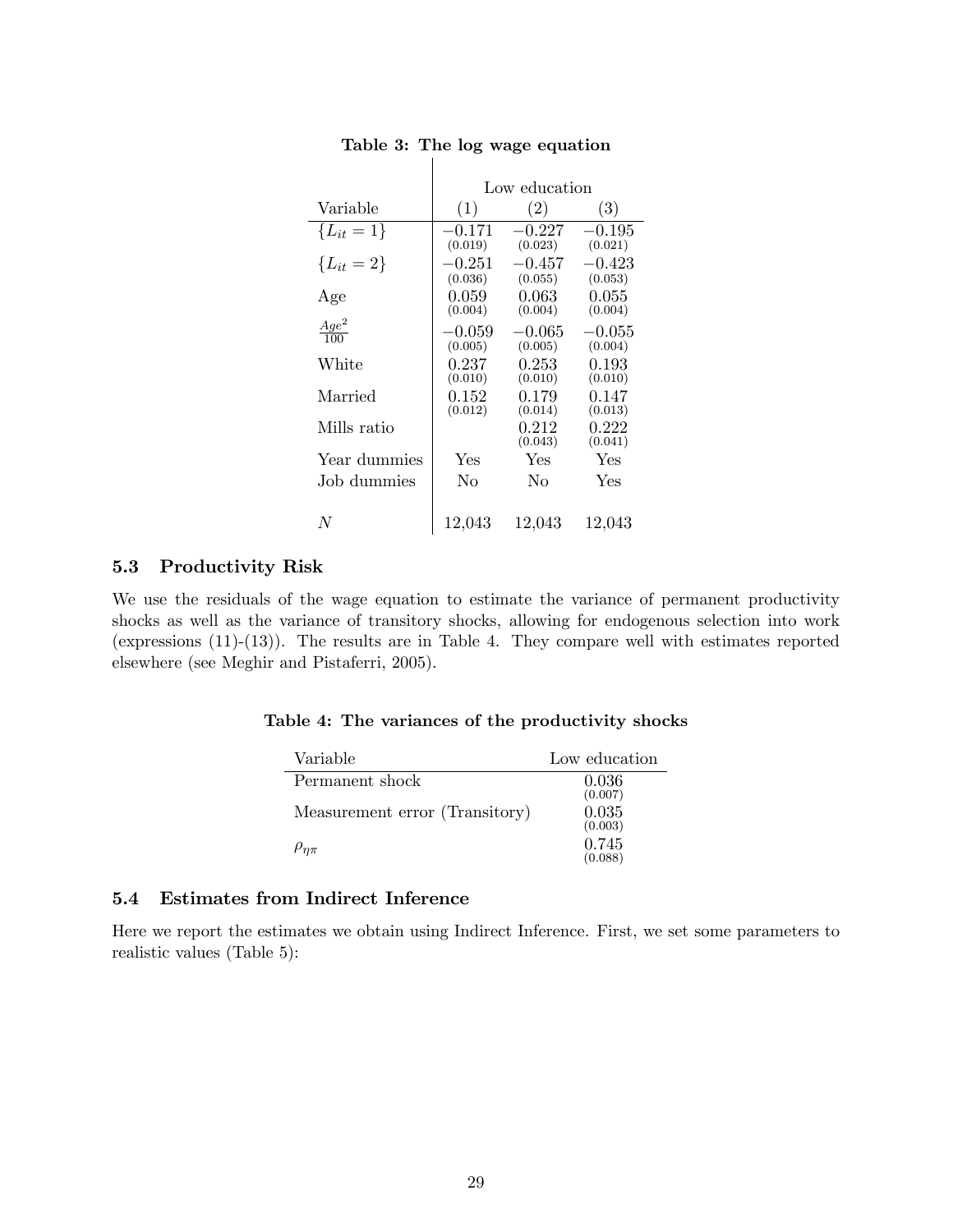Table 5: Exogenous Parameters

|        | Value                   |
|--------|-------------------------|
|        | 1.5                     |
| $\, R$ | $0.016$ (annual)        |
|        | $0.025$ (annual)        |
|        | $200(40 \text{ years})$ |
| $T^R$  | $40(10 \text{ years})$  |
|        | 0.73                    |

In future drafts we will estimate  $\lambda$  using unemployment duration data. In this draft we are using only average participation rates by age and work limitation status, and so  $\lambda$  is hard to pin down separately from  $\delta$  or  $F(L)$ . We take its estimate from Low, Meghir and Pistaferri (2008).

Next, we present results from estimating the auxiliary log consumption equation (using imputed data, as detailed above), see Table 6. Our measure of consumption is per adult equivalent (using the OECD equivalence scale  $1 + 0.7(A-1) + 0.5K$ , where A is the number of adults and K the number of children in the household). We obtain a good match between data and simulations. The signs and in most cases even the magnitude of the coefficients are similar. These numbers are not intrinsically interesting, however. It is their link with structural parameters that it is more interesting for our purposes.

Table 7 shows participation over the life cycle for people in different work limitation categories. Our simulations match quite well participation of the non-disabled, less well that of the disabled. In particular, young individuals (in the simulations) do not work when severely limited, whereas in the data, more of those individuals work. Old individuals (in the simulations) work when severely limited rather than applying for DI compared to the data. These discrepancies will be studied and hopefully understood and corrected in future drafts.<sup>22</sup>

The last piece of evidence comes from matching DI recipiency moments. In Table 8 there are three sets of moments: the Stock of DI recipient, the Flow into DI, and the Flow off DI, all by disability status. There are cases in which the fit of the model is fairly good (i.e., the stock of DI recipients, and the flows onto DI, especially in later ages). In other cases, the fit of the model needs to be improved (i.e., flows off DI). The fact that the fit of the model needs to be improved is also confirmed by the fact that the overidentifying restrictions are only marginally accepted  $(\chi^2_{23} = 38.1).$ 

 $22$ One way to reduce this degree of underprediction is to reduce the wage penalty associated with being disabled by imposing a minimum wage floor. In the current model wages may drop to such low levels in response to disability that very few workers with severe disability may decide to work. In reality, the fall of wages is limited by, say, the presence of a minimum wage. Relatedly, we will check whether the ratio of food stamps to minimum wage earnings in the simulations is consistent with that found in the data. If this ratio is too high in the model, it may represent an incentive not to work given severe disability.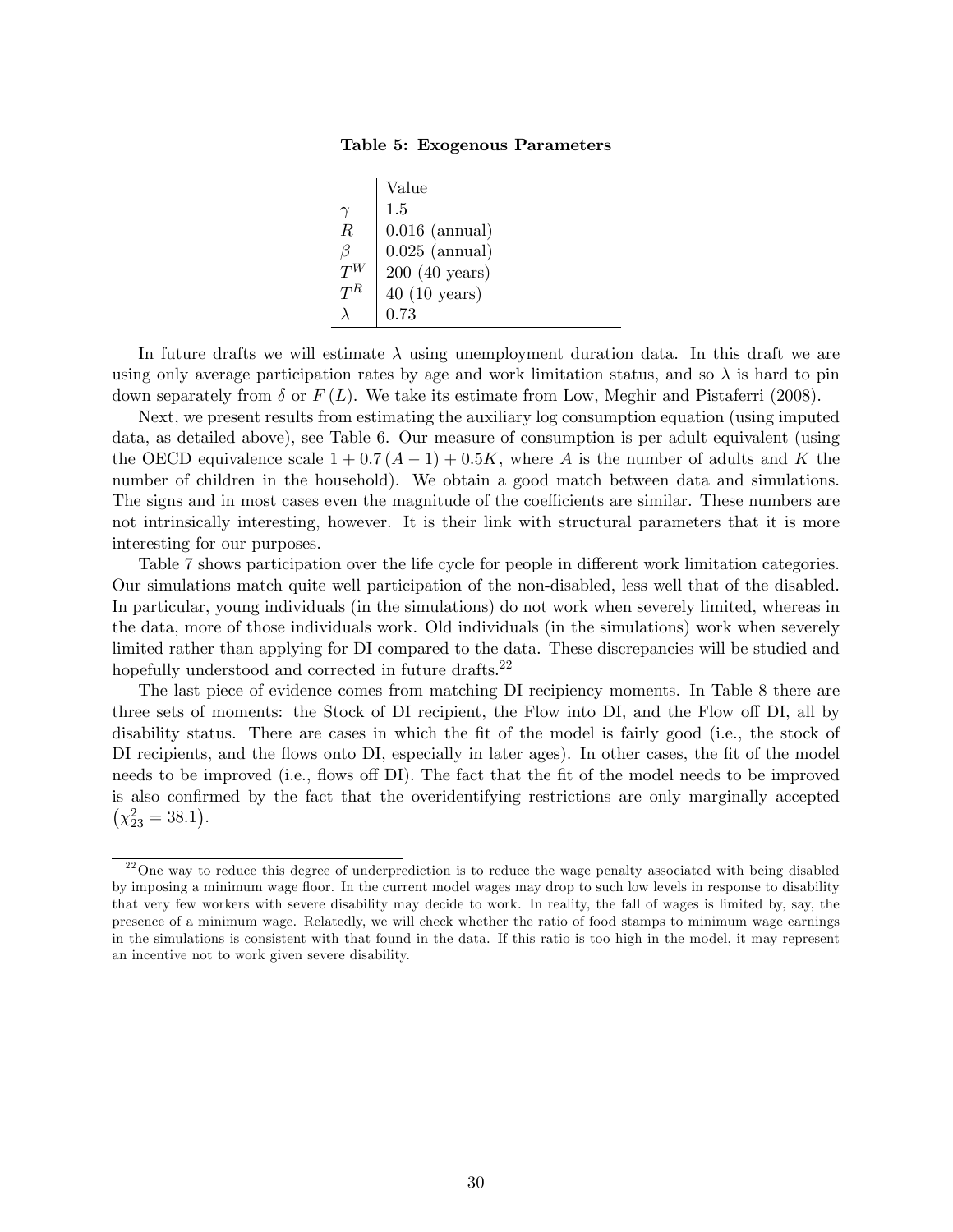| Variable                                                                                    | Low Education                              |             |  |  |  |  |
|---------------------------------------------------------------------------------------------|--------------------------------------------|-------------|--|--|--|--|
|                                                                                             | Data                                       | Simulations |  |  |  |  |
| ${L_{it} = 1}$ $-0.100$<br>(0.019)                                                          |                                            | $-0.103$    |  |  |  |  |
| $\left\{L_{it} = 1\right\} DI \ \left  \begin{array}{c} 0.227 \\ 0.086 \end{array} \right $ |                                            | 0.299       |  |  |  |  |
| ${L_{it} = 2}$ $-0.167$<br>(0.028)                                                          |                                            | $-0.190$    |  |  |  |  |
| ${L_{it} = 2} D I \begin{bmatrix} 0.370 \\ 0.075 \end{bmatrix}$                             |                                            | 0.414       |  |  |  |  |
| DI                                                                                          | $-0.211$<br>(0.065)                        | $-0.160$    |  |  |  |  |
| Employed                                                                                    | $\begin{array}{c} 0.331\ 0.019\end{array}$ | 0.370       |  |  |  |  |

Table 6: The Log Consumption Equation

Controls:  $Age$ ,  $Age^2$ , Unearned income, Permanent income

Table 7: Labor Market Participation by Disability Status

| Age band | No limitation |        |      |        | Moderate limitation Severe limitation |        |
|----------|---------------|--------|------|--------|---------------------------------------|--------|
|          | Data.         | Simul. | Data | Simul. | Data                                  | Simul. |
| 23-32    | 0.96          | 0.94   | 0.84 | 0.67   | 0.54                                  | 0.13   |
| 33-42    | 0.96          | 0.93   | 0.79 | 0.69   | 0.30                                  | 0.31   |
| 43-52    | 0.97          | 0.91   | 0.85 | 0.72   | 0.24                                  | 0.32   |
| 53-62    | 0.87          | 0.87   | 0.64 | 0.66   | 0.11                                  | 0.26   |

Table 8: Moments Associated with the Disability Insurance Process

|                                         |       | 23-45             |        |                  | 46-62 |
|-----------------------------------------|-------|-------------------|--------|------------------|-------|
|                                         |       | Data              | Simul  | Data             | Simul |
| Stock of DI Recipients                  | $L=0$ | 0.003             | 0.002  | 0.011            | 0.013 |
|                                         | $L=1$ | 0.053             | 0.038  | 0.098            | 0.091 |
|                                         | $L=2$ | 0.24              | 0.27   | 0.55             | 0.31  |
|                                         |       |                   |        |                  |       |
| Flows onto DI                           | $L=0$ | 0.002             | 0.0002 | 0.005            | 0.001 |
| $P(DI_t = 1 DI_{t-1} = 0, L_t)$ $L = 1$ |       | $0.005^{\dagger}$ | 0.0011 | 0.020            | 0.016 |
|                                         | $L=2$ | 0.11              | 0.14   | 0.18             | 0.11  |
|                                         |       |                   |        |                  |       |
| Flows off DI                            | $L=0$ | 0.33              | 0.78   | 0.17             | 0.48  |
| $P(DI_t = 0 DI_{t-1} = 1, L_t)$ $L = 1$ |       | $0.07^{\dagger}$  | 0.31   | $0.01^{\dagger}$ | 0.22  |
|                                         | $L=2$ | $0.01^{\dagger}$  | 0.11   | 0.04             | 0.04  |
|                                         |       |                   |        |                  |       |
|                                         |       |                   |        |                  |       |

 $^\dagger$  denotes a statistically insignificant estimate.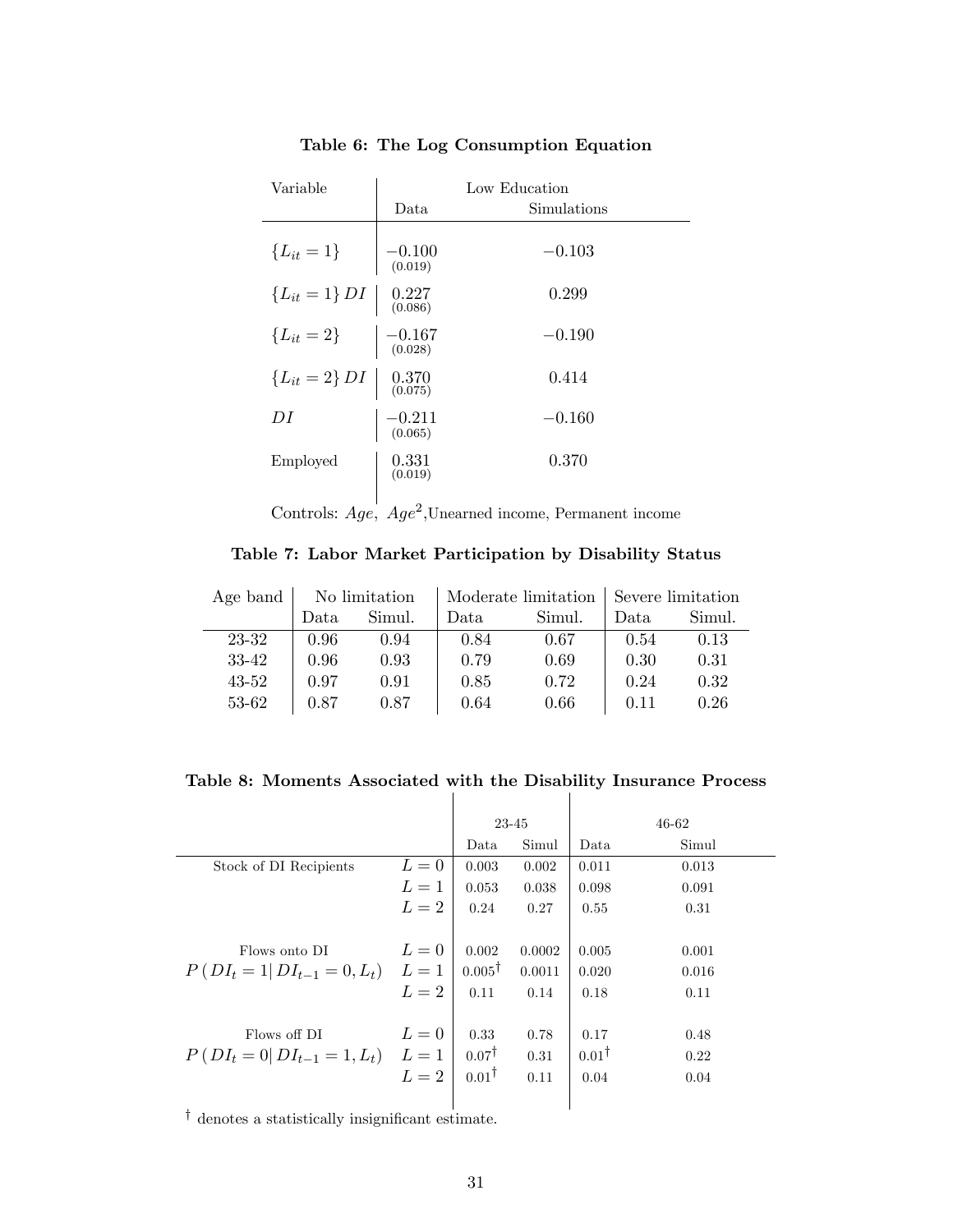In Table 9 we report the Indirect Inference estimates obtained by minimizing the distance between the moments computed from the data (i.e., those reported in Tables 6, 7, and 8), and the equivalent moments computed from the simulated model. We estimate that a moderate (severe) disability induces about a 2% (4%) loss of utility in terms of consumption. Participation induces a  $32\%$  loss.<sup>23</sup> The fixed costs are reported as the fraction of average offered wage income at age 23. They rise with the degree of disability. We estimate that a job is destroyed on average every 26 quarter and that a job offer is received by the unemployed every 1.4 quarters. The probability of success of DI application increases with age and disability status. Each DI recipients faces a 9% probability of being re-assessed after the Örst period on DI.

| Frictions and Preferences |                    |          | Disability Insurance Program |          |  |
|---------------------------|--------------------|----------|------------------------------|----------|--|
| Paramter                  |                    | Estimate | Parameter                    | Estimate |  |
|                           |                    |          |                              |          |  |
| θ                         | Cost of disability | $-0.017$ | $P_{L=0}^{S,Y}$              | 0.065    |  |
| η                         | Cost of part.      | $-0.32$  | $P_{L=0}^{S,Y}$              | 0.140    |  |
| $\delta$                  | Job destruction    | 0.038    | $P_{L=1}^{S,Y}$              | 0.075    |  |
| $F_{L=0}$                 | Fixed cost         | 0.24     | $P_{L=1}^{S,O}$              | 0.260    |  |
| $F_{L-1}$                 | Fixed cost         | 0.42     | $P_{L=2}^{S,Y}$              | 0.465    |  |
| $F_{L-2}$                 | Fixed cost         | 0.74     | $P_{L=2}^{S,O}$              | 0.925    |  |
|                           |                    |          | $P^{\text{Re}}$              | 0.092    |  |

Table 9: Estimated Parameters

Note: Fixed costs are reported as the fraction of average offered wage income at age 23. All parameters significant (using asymptotic standard errors, not correcting for Örst stage estimates)

# 6 Implications

Our theoretical framework and structural estimates of the model can be used to study the implications of the existing DI program, as well as to evaluate the welfare effects of modifying the features of the current program.

#### 6.1 Success of the DI Screening Process

One important issue is to evaluate the success rate of the current DI Screening Process. Let's start from the Award rate,  $Pr(DI = 1|DI^{App} = 1)$ . We estimate this rate (using our structural model and estimated parameters) to be 0.53. This contrasts quite well with the reduced form estimates (0.45) obtained by Bound and Burkhauser (1999) and others using data on DI application and DI receipt from the HRS. Interestingly, the population award rate for disabled workers for 1992 (the last year of our sample) is  $52.6\%$ . This rate is determined by dividing awards by applications.<sup>24</sup>

<sup>&</sup>lt;sup>23</sup>An alternative way to estimate the preference parameters  $\eta$  and  $\theta$  is through a formal Euler equation, using as instruments for the change in disability status and the change in participation past values of the variables. We obtain estimates for  $\theta$  of -0.036 (s.e. 0.060) and for  $\eta$  of -0.597 (s.e. 0.155). The Sargan statistic has a p-value of 66%. The first-stage F-test is 746 for the change in disability and 365 for the change in participation. It is comforting that two different estimation stategies give very similar results for the two parameters of interest (albeit less precise).

<sup>&</sup>lt;sup>24</sup>See Table 59, Annual Statistical Report on the Social Security Disability Insurance Program, 2007.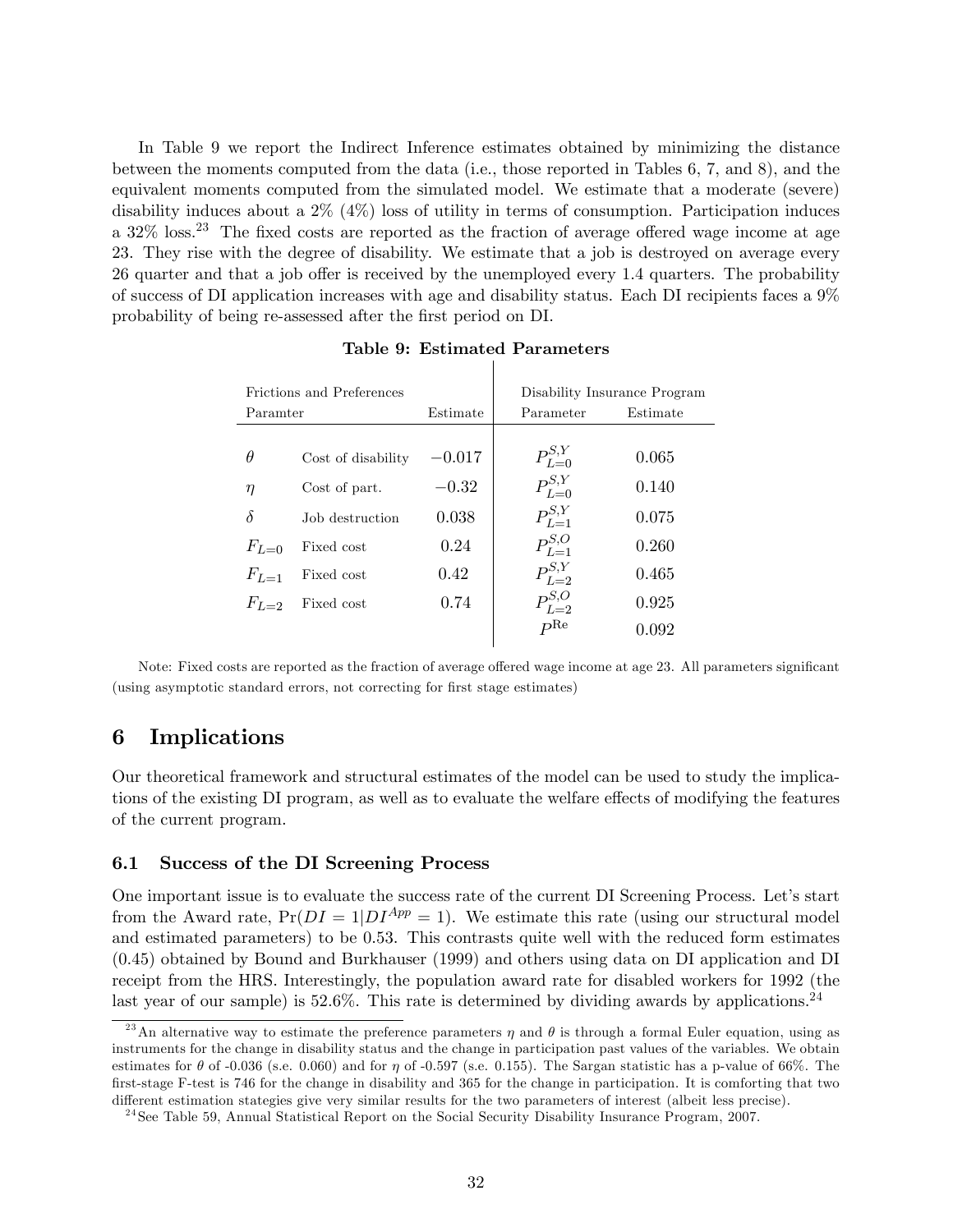Given that the true disability status of an applicant is private information, SSA evaluators are bound to commit two types of errors: Admitting into the DI program undeserved applicants and rejecting those who are truly disabled. How large are the probabilities associated with these errors? Consider first the extent of false positives (the proportion of healthy individuals who apply receiving DI). We estimate the following probabilities:

$$
Pr(DI = 1|L = 0, DI^{App} = 1, age \ge 45) = 0.14
$$
  

$$
Pr(DI = 1|L = 1, DI^{App} = 1, age \ge 45) = 0.26
$$

What about the Award Error? This is  $Pr(L = \{0, 1\}|DI = 1, DI^{App} = 1) = 0.10$ . In the literature, we have found reduced form estimates that are fairly similar, 0.16-0.22 in Benitez-Silva et al. (1999), which depends on the statistical assumptions made, and 0.19 in Nagi (1969).

Consider next the probability of false negatives (i.e., the proportion of severely disabled who apply and do not receive DI). We estimate:

$$
Pr(DI = 0|L = 2, DI^{App} = 1, age \ge 45) = 0.07
$$
  

$$
Pr(DI = 0|L = 2, DI^{App} = 1, age < 45) = 0.53
$$

The Rejection Error is  $Pr(L = 2|DI = 0, DI^{App} = 1) = 0.43$ . Contrast this with Benitez-Silva et al.  $(1999)$ , who report 0.52-0.60, and Nagi  $(1969)$ , 0.48. These comparisons confirm that our structural model is capable of replicating quite well reduced form estimates obtained using direct information on the application and award process.

Finally, with an estimated re-assessement rate of 9.2%, we predict that an individual on DI is expected to have his disability status reviewed approximately every 11 quarters.<sup>25</sup> To get a gauge of the actual numbers involved, consider that during the Öscal years 1987-1992 (the years covered by our sample) the SSA conducted a total of 1,066,343 Continuing Disability Reviews (CDR). Subtracting from the stock of disabled workers in current payment status the flow of awards for each year, we estimate a probability of re-assessment of 7%, not far from our estimate.

#### 6.2 Changing Parameters of the DI Process

The most important use of our model is the ability to measure the welfare effects of changing the main parameters of the DI programs. Consider making the program "stricter". In one form or another, this suggestion has been advanced as one possible solution to the "moral hazard" problem. To tackle this issue, one needs to define first a measure of strictness of the program. Suppose that Social Security DI evaluators decide whether to award DI as a function of a signal about the applicant's disability status:

$$
S_{it} = \alpha_{t,L} + \xi_{it}
$$

The mean of the signal  $(\alpha_{t,L})$  varies by age (for simplicity, for two age groups defined by age <45 and age  $\geq$  45), and by work limitation status L.  $\xi$  is a normally distributed error with variance  $\sigma_{\xi}^2$ .

 $^{25}$ By law, the SSA is expected to perform Continuing Disability Reviews (CDR) every 7 years for individuals with medical improvement not expected, every 3 years for individuals with medical improvement possible, and every 6 to 18 months for individuals with medical improvement expected. In practice, the actual number of CDRs performed is lower.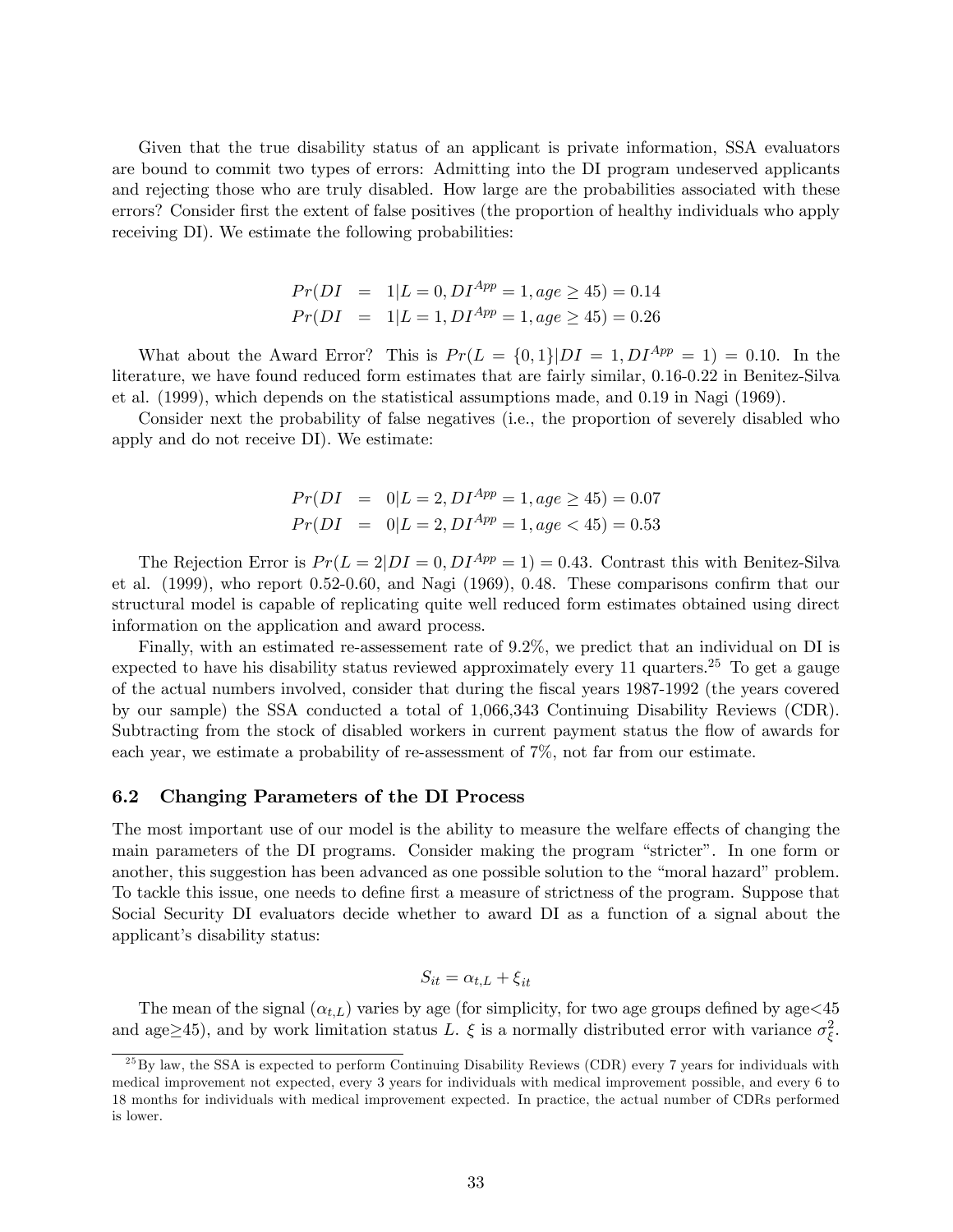Assume that the Social Security DI evaluators decide to award DI if  $S_{it} > \overline{S}$ . The parameter can be interpreted as a measure of strictness of the DI program (ceteris paribus, an increase in reduces the proportion of people admitted into the program). Note that this framework connects the estimated structural probabilities described below  $(P_L^{S,t})$  $L^{S,t}$ ) with the parameters  $\overline{S}$ ,  $\alpha_{t,L}$ , and  $\sigma_{\xi}^2$ , i.e. through

$$
\Phi\left(\frac{\overline{S} - \alpha_{t,L}}{\sigma_{\xi}}\right) = 1 - P_L^{S,t}
$$

where  $\Phi(.)$  is the c.d.f. of the standard normal. Using the 6 probabilities of acceptance (by type and age) from the estimation and using the normalizations  $\alpha_{O,L=2} = 1, \alpha_{O,L=0} = 0$ , one can solve to find estimates of the threshold  $\overline{S}$ ,  $\alpha_{t,L}$ , and  $\sigma_{\xi}^{2}$  (for  $t = \{$  "Y" or age  $\lt$  45, and "O" or age  $\geq$  45} and  $L = \{0, 1, 2\}$ . Figure 12 illustrates the extent of errors under the current DI program. The area on the left of under the blue curve (the one labeled  $f(S|L = 2, t \geq 45)$ ) measures the probability of rejecting a deserving DI applicant. The areas on the right of under the black and red curves (the ones labeled  $f(S|L = 0, t \geq 45)$  and  $f(S|L = 1, t \geq 45)$ , respectively) measure the probability of accepting into the DI program an undeserving DI applicant. Increasing the strictness of the test (increasing ) reduces the probability of type II error (reduces the extent of the moral hazard problem), but also increases the probability of type I error (reduces the extent of insurance provided by the program). This is a classical conundrum in hypothesis testing. Since this policy has both benefits and costs, one important element of our project is to use our model to determine whether an increase in the strictness of the test would be welfare-improving or welfare-worsening.

We consider the following strategy. We consider the effect of changes in the acceptance threshold . We hold the government's budget constant, which is achieved by adjusting the proportional payroll tax (this is done iteratively because labor supply changes as a consequence). We calculate expected utility and the extent of moral hazard (false applications) for different values of the acceptance threshold  $\overline{S}$ <sup>26</sup>



Figure 12: DI classification errors.

Figure 13 reports the results of this experiment. We find that the "optimal" acceptance threshold lies on the right of the estimated (actual) threshold, i.e., increasing the strictness of the test is

 $^{26}$ An alternative is, of course, to invest in technologies that increase the degree of information about individuals true disability status (i.e., reducing  $\sigma_{\xi}^2$ ). Unfortunately, this policy is typically very expensive or unfeasible.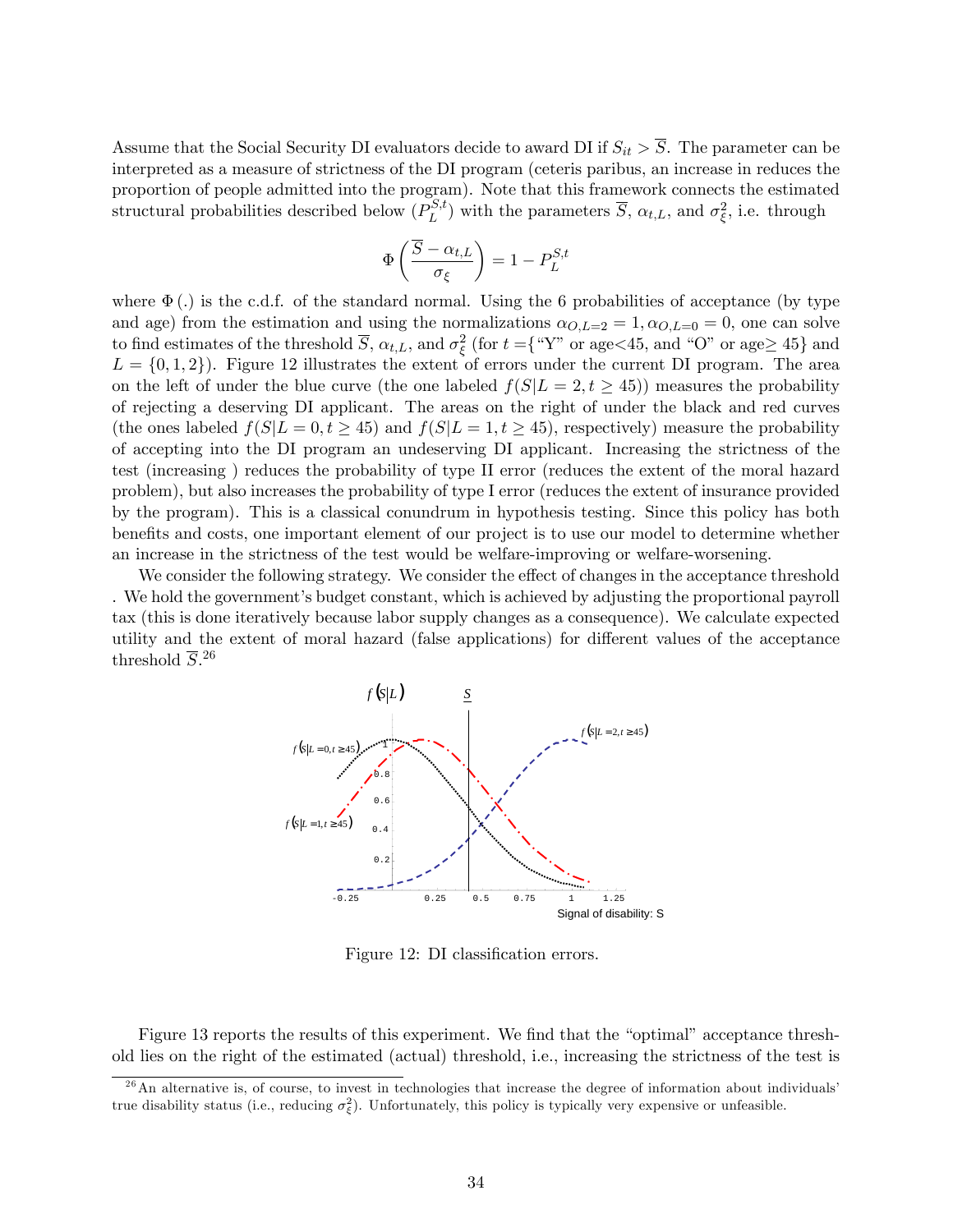welfare-improving (note that, absent a theoretical framework, nothing could be said about whether the optimal threshold is higher or lower than the estimated one). In the optimal scenario (obtained by maximization of expected utility beyond the veil of ignorance, i.e., before individuals discover their types etc.), the acceptance threshold is about 50% higher than the estimated one. Hence, we find that it is welfare enhancing to make the medical test stricter to reduce false positives (and moral hazard), despite the worsening in the degree of insurance provided.



Figure 13: Optimal and estimated acceptance threshold.

We have also considered changing other parameters of the DI program (results are preliminary):

- 1. Reducing the generosity of payments. This reduces moral hazard and award errors. People are willing to pay to reduce generosity (and obtain a tax cut as a consequence);
- 2. Increasing the reassessment rate. This induces a small reduction in moral hazard and award errors. Also in this case, people appear willing to pay to move into this new scenario;
- 3. Reducing food stamps benefits. This worsens moral hazard because there is a fall in applications coming from L=2 people. People require compensation for reduced food stamps (despite the lower payroll tax).

These preliminary results should be taken with caution for a number of reasons. First, we are working on extending the data to the 1987-2005 period where we have access to better data on consumption (and perhaps a new "steady state" following the mid-1980 policy interventions that liberalized access into DI). Second, we are estending the model to include SSI, a better characterization of the consumption floor program, and a flow of exogenous out-of-pocket health expenditure that depends on disability status, whether the individual is working, on DI, or with income below the poverty line. This will increase the insurance value of DI. Third, we have a made a number of simplifications (no health investments, for example) whose effect needs to be assessed. Finally, the fit of the model (as described above) needs to be improved.

# 7 Conclusions

• Extent of disability risk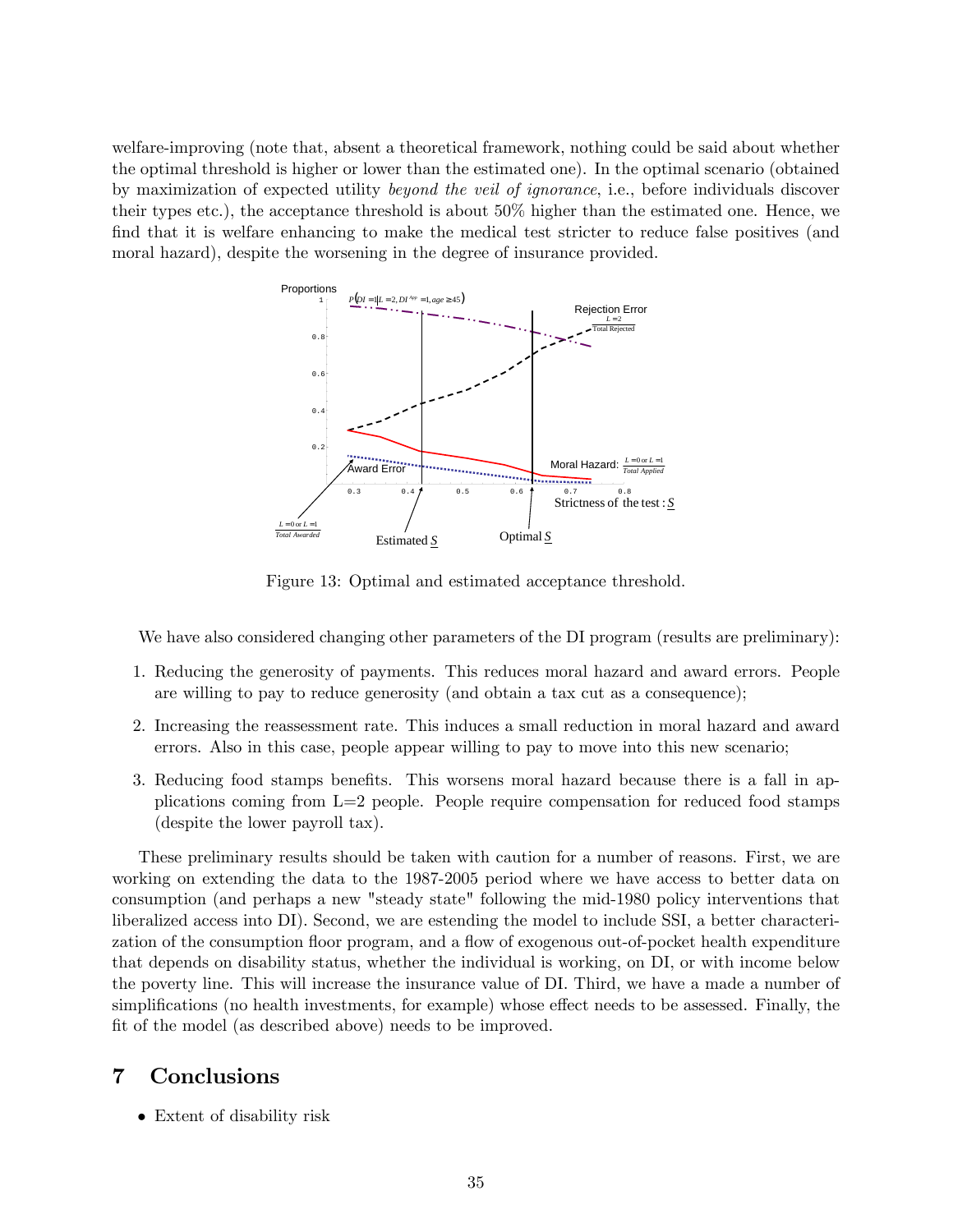- $-$  severe work limitations have large impact on wage level (about  $40\%$  lower wage) and on participation decision
- Probabilities of acceptance onto DI program:
	- Those with severe limitations suffer low rejections
	- False positives (awards to the healthy) more problematic
- Use life-cycle model to explore trade-off between insurance and false applications
- Policy changes:
	- Welfare increasing to make the medical test more strict to reduce false positives (and moral hazard), despite worsening in insurance provided
- Among severely work limited, young individuals do not work enough (in the simulations), old individuals work too much
- $\bullet$  Challenge: What is the right specification of utility?
- Can we understand recent changes in DI enrollment through the model estimates? What has been happening to "strictness" of the tests?
- Investment in health: alternative margin for moral hazard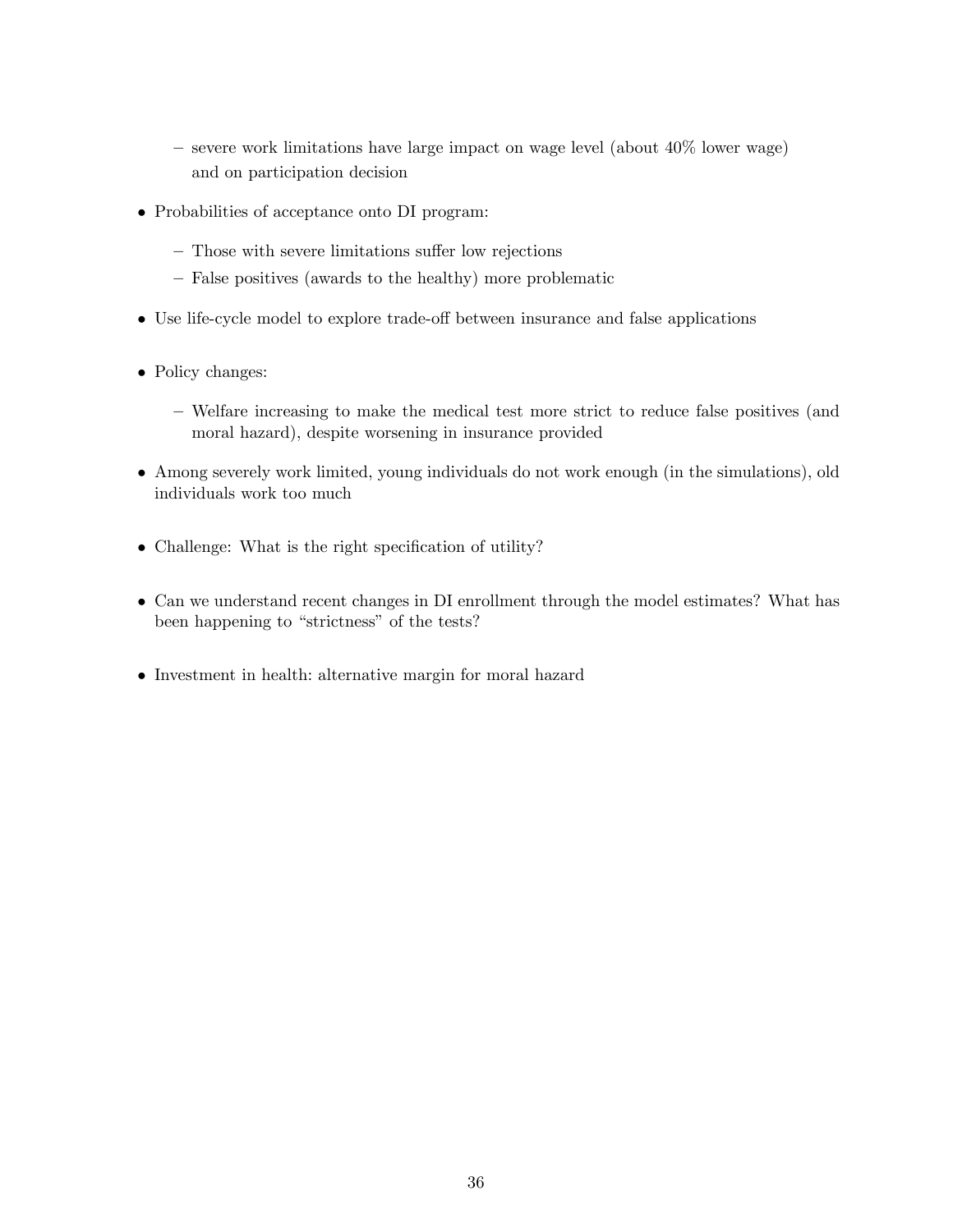# References

- [1] Acemoglu, D. and J. D. Angrist (2001), "Consequences of Employment Protection? The Case of the Americans with Disabilities Act", The Journal of Political Economy, Vol. 109, No. 5, pp. 915-957
- [2] Adda, J., Banks, J. and H-M von Gaudecker  $(2007)$  "The impact of income shocks on health: evidence from cohort dataî Institute for Fiscal Studies Working Paper 07/05
- [3] Autor, David H. and Mark G. Duggan (2003), "The Rise in the Disability Rolls and the Decline in Unemployment", Quarterly Journal of Economics 118: 157-205.
- [4] Autor, David H. and Mark G. Duggan (2006), "The Growth in the Social Security Disability Rolls: A Fiscal Crisis Unfolding", Journal of Economic Perspectives,  $20(3)$ , Summer:  $71 - 96$ .
- [5] Benitez-Silva, Hugo, Moshe Buchinsky, Hiu Man Chan, Sofia Cheidvasser, and John Rust (2004), "How Large Is the Bias in Self-Reported Disability?", Journal of Applied Econometrics, Vol. 19 (6), 649-670.
- [6] Benitez-Silva, Hugo, Moshe Buchinsky, Hiu Man Chan, Sofia Cheidvasser, and John Rust (1999), "An Empirical Analysis of the Social Security Disability Application, Appeal and Award Process", Labour Economics 6 147-178.
- [7] Benitez-Silva, Hugo, Moshe Buchinsky, and John Rust (2006), "How Large are the Classification Errors in the Social Security Disability Award Process?", NBER Working Paper 10219.
- [8] Black, D., K. Daniel and S. Sanders (2002), "The Impact of Economic Conditions on Participation in Disability Programs: Evidence from the Coal Boom and Bust", American Economic Review 92(1), 27-50.
- [9] Bound, John (1989), "The Health and Earnings of Rejected Disability Insurance Applicants", American Economic Review 79:  $482 - 503$ .
- [10] Bound, John (1991), "Self-Reported Versus Objective Measures of Health In Retirement Modelsî, Journal of Human Resources 26: 106-38.
- [11] Bound, John and Richard V. Burkhauser. "Economic Analysis of Transfer Programs Targeted on People with Disabilities" (1999), in Orley C. Ashenfelter and David Card (eds.), Handbook of Labor Economics. Volume 3C. Amsterdam: Elsevier Science, pp. 3417-3528.
- [12] Bound, J., Cullen, J. B., Nichols, A. and L. Schmidt (2004) "The welfare implications of increasing disability insurance benefit generosity" Journal of Public Economics 88:2487-2514
- [13] Browning, Martin and Thomas F. Crossley (2001), "Unemployment Benet Levels and Consumption Changes", Journal of Public Economics,  $80(1)$ , 1-23.
- [14] Burkhauser, Richard V. and Mary C. Daly. (1996) "Employment and Economic Well-Being Following the Onset of a Disability," In Disability, Work, and Cash Benefits, edited by Jerry Mashaw, Virginia Reno, Richard Burkhauser, and Monroe Berkowitz, Upjohn Institute for Employment Research, Kalamazoo, MI.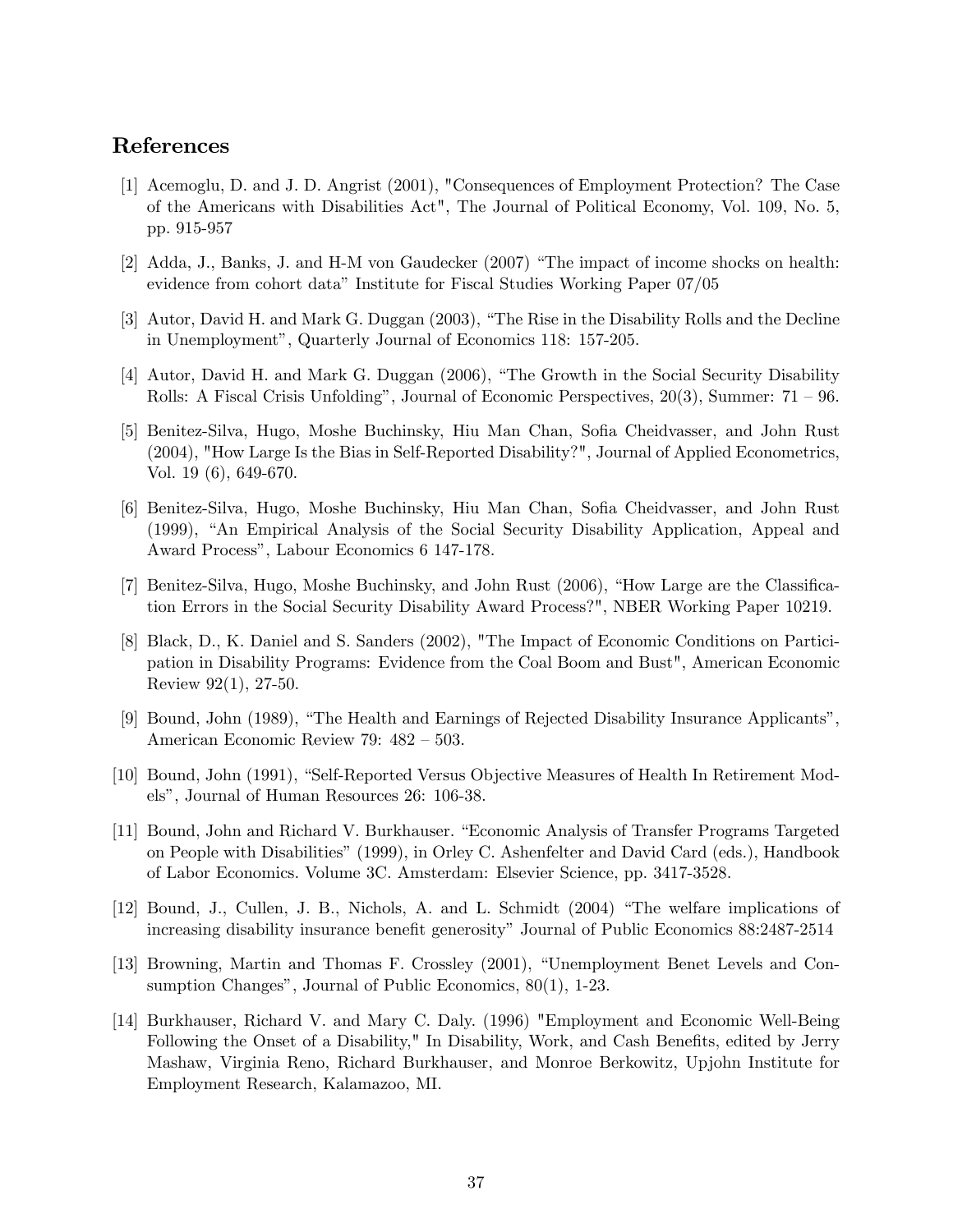- [15] Campbell, John Y. (1987), "Does Saving Anticipate Declining Labor Income? An Alternative Test of the Permanent Income Hypothesis," Econometrica, vol. 55(6), pages 1249-73.
- [16] Chamberlain, Gary (1982), "Multivate Regression Models for Panel Data", Journal of Econometrics 18, 5-46.
- [17] Chen, S. and W. van der Klaauw (2005) "The work disincentive effects of the disability insurance program in the 1990s"
- [18] Cochrane, John (1991), "A Simple Test of Consumption Insurance", Journal of Political Economy 99:5, 957-976.
- [19] DeLeire, Thomas (2000), "The Wage and Employment Effects of the Americans with Disabilities Act", Journal of Human Resources  $35(4):693-715$ .
- [20] Diamond, Peter and Eytan Sheshinski (1995), "Economic aspects of optimal disability benefits", Journal of Public Econornics  $57$  (1): 1-23.
- [21] Duggan, Mark and Scott Imberman (2005), "Why Are the Disability Rolls Skyrocketing? The Contribution of Population Characteristics, Economic Conditions, and Program Generosity", Working Paper.
- [22] Finkelstein, A., E. Luttmer and M. Notowidigdo (2008), "What Good Is Wealth Without Health? The Effect of Health on the Marginal Utility of Consumption", June 2008, NBER Working Paper 14089.
- [23] Gastwirth, Joseph L. (1972), "On the decline of male labor force participation", Monthly Labor Review 95 (10):  $44^{\degree}46$ .
- [24] Gertler, Paul and Jonathan Gruber (2002), "Insuring Consumption Against Illness", American Economic Review, 92(1), 51-70.
- [25] Golosov, Mikhail and Aleh Tsyvinski (2006), "Designing Optimal Disability Insurance: A Case for Asset Testing", Journal of Political Economy 114, 257-279.
- [26] Gottschalk, Peter and Robert Moffitt (1994), "The Growth of Earnings Instability in the U.S. Labor Market", Brookings Papers on Economic Activity 2: 217-272.
- [27] Gourieroux, Christian, Alain Monfort, and Eric Renault (1993), "Indirect Inference", Journal of Applied Econometrics, Vol. 8, Supplement: Special Issue on Econometric Inference Using Simulation Techniques, pp. S85-S118.
- [28] Gruber, Jonathan (2000), "Disability Insurance Benefits and Labor Supply", Journal of Political Economy 108:  $1162 - 1183$ .
- [29] Gruber, Jonathan (2005), Public Finance and Public Policy, 1st Edition. New York: Worth Publishers.
- [30] Gruber, Jonathan (1997), "The Consumption Smoothing Benefits of Unemployment Insurance", American Economic Review, 87(1), 192-205.
- [31] Gruber, Jonathan and Jeffrey D. Kubik (1997), "Disability insurance rejection rates and the labor supply of older workers", Journal of Public Economics 64 (1): 1-23.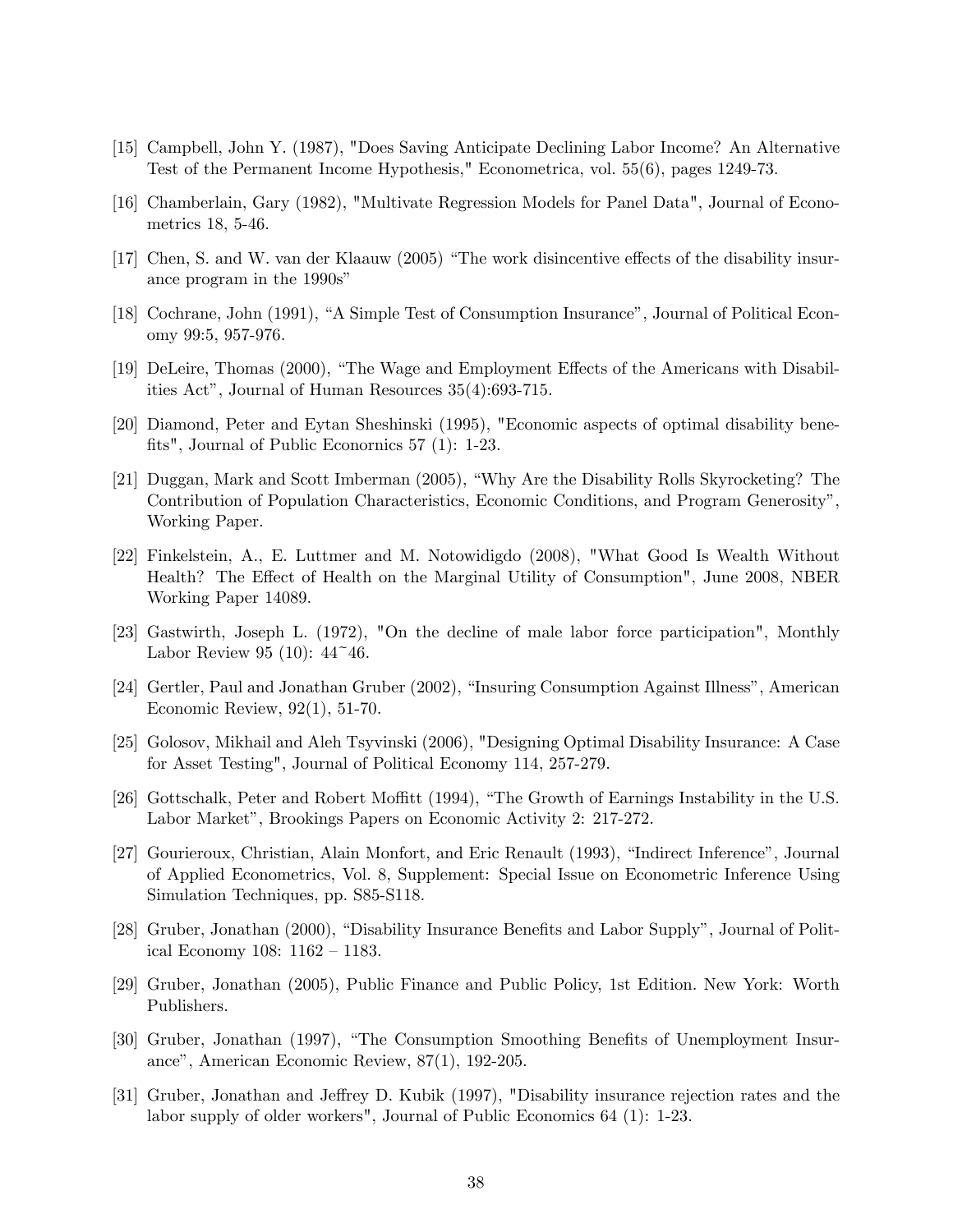- [32] Heckman, James J. (1979), "Sample Selection Bias as a Specification Error", Econometrica 47(1): 153-161.
- [33] Hoynes, Hilary Williamson and Robert Moffitt (1997), "Tax rates and work incentives in the Social Security Disability Insurance program: current law and alternative reforms", Working paper no. 6058 (NBER, Cambridge, MA).
- [34] Hubbard, Ronal G., Jonathan Skinner and Steven P. Zeldes (1995) "Precautionary Saving and Social Insurance", Journal of Political Economy 103: 360-399.
- [35] Jones, Andrew and Owen O'Donnell (1995) "Equivalence scales and the costs of disability" Journal of Public Economics 56:273-289
- [36] Kreider, Brent (1997), "Social Security Disability Insurance: Applications, Awards, and Lifetime Income Flows." Journal of Labor Economics 17:  $784 - 827$ .
- [37] Kreider, Brent (1999), "Latent Work Disability and Reporting Bias," Journal of Human Resources, 734-769.
- [38] Kreider, Brent and John Pepper (2007), "Disability and Employment: Reevaluating the Evidence in Light of Reporting Errors," Journal of the American Statistical Association, June 2007, 432-41.
- [39] Li, Geng, Kerwin K. Charles, Sheldon Danzinger, and Robert F. Schoeni (2007), "Studying Consumption with the Panel Study of Income Dynamics: Comparisons with the Consumer Expenditure Survey and an Application to the Intergenerational Transmission of Well-Being". FEDS Working Paper No. 2007-16.
- [40] Low, Hamish, Costas Meghir and Luigi Pistaferri (2006), "Wage risk and employment risk over the life cycle", American Economic Review (forthcoming).
- [41] Meyer, Bruce D. and Wallace K.C. Mok (2007) "Disability, earnings, income and consumption" University of Chicago, mimeo
- [42] Mundlak, Y. (1978), "On the Pooling of Time Series and Cross Section Data", Econometrica 46, 69-85.
- [43] Moffitt, Robert (1989), "Estimating the value of an in-kind transfer: The case of Food Stamps". Econometrica 57: 385-409.
- [44] Nagi, S. Z. (1969), Disability and Rehabilitation. Columbus, OH: Ohio State University Press.
- [45] Parsons, Donald O. (1980), "The Decline in Male Labor Force Participation", The Journal of Political Economy 88, No. 1: 117-134
- $[46]$  Ruhm, Christopher J. (2001) "Economic expansions are unhealthy: evidence from microdata" NBER Working Paper 8447
- [47] Rust, John, Moshe Buchinsky, and Hugo Benitez-Silva (2002), "Dynamic Models of Retirement and Disability", Working Paper.
- [48] Rust, John, and Christopher Phelan (1997), "How Social Security and Medicare Affect Retirement Behavior in a World with Incomplete Marketsî, Econometrica, vol. 65, 781-832.